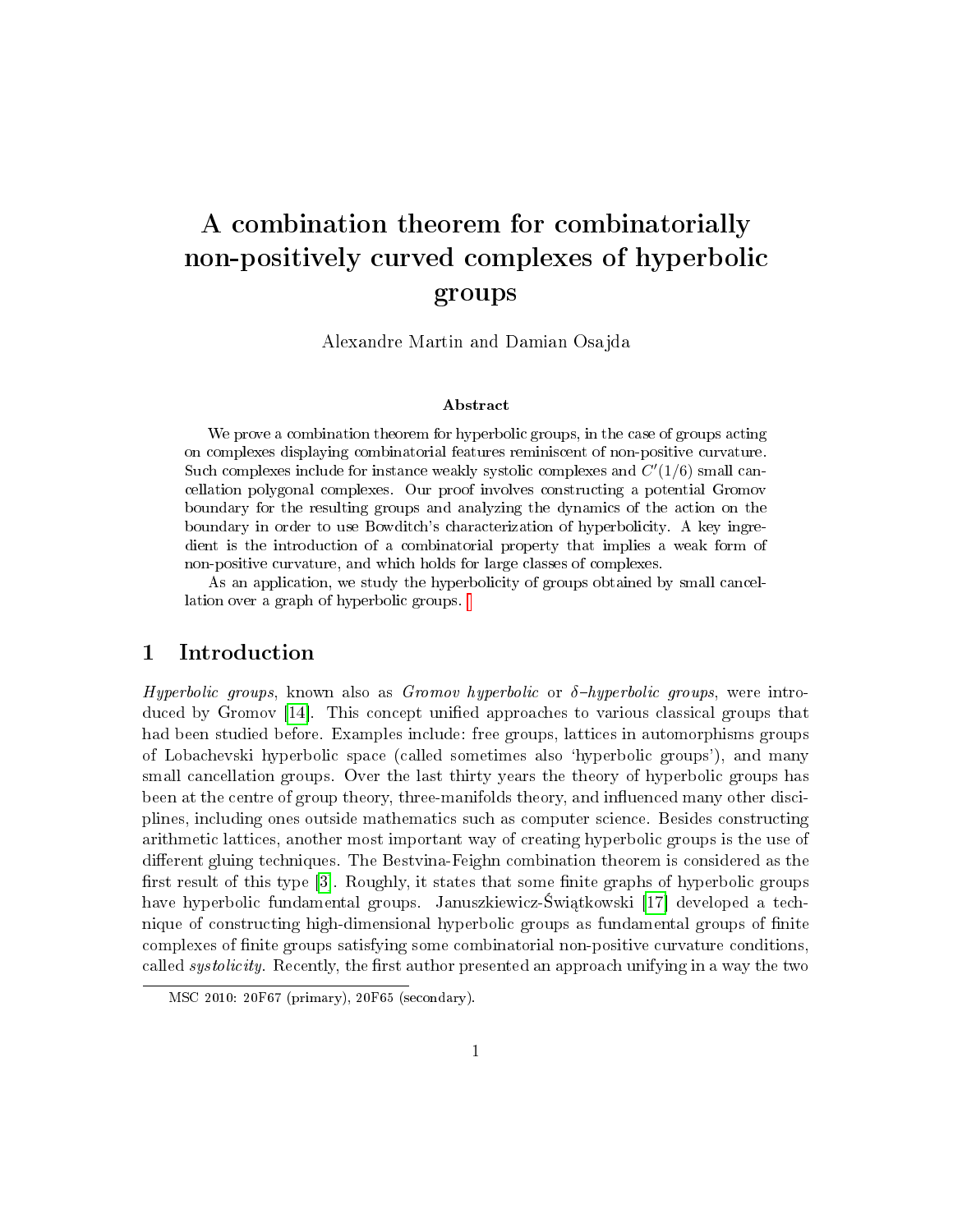above constructions [\[19\]](#page-37-0). He showed that, under some assumptions, a finite non-positively curved (that is, locally  $CAT(0)$ ) complex of hyperbolic groups has a hyperbolic fundamental group. In other words, a group acting co-compactly on a non-positively curved complex with hyperbolic stabilizers and satisfying some acylindricity condition is hyperbolic.

In the current paper we present a 'combinatorial counterpart' of [\[19\]](#page-37-0). The motivation is as follows. Non-positive curvature (NPC), in the sense of the local CAT(0) property, is a metric feature that is quite difficult to verify in general. Only in some simple instances, e.g. CAT(0) cube complexes, can a standard piecewise Euclidean or hyperbolic (that is coming from  $\mathbb{H}^n$ ) metric be shown to satisfy the NPC conditions. Even then, one generally uses some equivalent combinatorial criteria to show this condition. In many other cases it is not at all clear what would be a candidate for a reasonable  $CAT(0)$  metric on a complex. In the approach of Januszkiewicz-Świątkowski [\[17\]](#page-36-2), instead of a metric setting one relies on a combinatorial notion of `non-positive curvature'. The NPC condition is replaced by a  $\mathbf{simple}$  – and easily checkable – local combinatorial condition. This is the reason why one can relatively easily construct new interesting examples of hyperbolic complexes and groups acting on them. For the same reason it is worth exploring actions on combinatorially nonpositively curved complexes with hyperbolic stabilizers. We show that such settings lead to new constructions of hyperbolic groups. In a way our approach is a natural generalization of the ones of Bestvina-Feighn [\[2\]](#page-35-0) and of Januszkiewicz-Świątkowski [\[17\]](#page-36-2).

We now present the most general result of this paper, which is later tailored to some more specific situations. The main technical condition therein  $-$  the *Small Angle Property* (see Definition  $2.3$ ) – can be seen as a weak form of (combinatorial) non-positive curvature. and mimics in combinatorial settings the behaviour of geodesics in a CAT(0) space. A weakening of this property was introduced by the first author in [\[22\]](#page-37-1) and has been used to show the hyperbolic features of several groups: groups of birational automorphisms [\[22\]](#page-37-1), certain Artin groups [\[8\]](#page-36-3), etc. The Small Angle Property is satised in many interesting cases, including the ones we explore afterwards (see Theorem B and Theorem C below).

Theorem A. Let G be a group acting cocompactly, without inversions on a hyperbolic  $complex X$  with finite intervals and satisfying the Small Angle Property. Assume that the following local conditions are satisfied:

- (L1) for every face  $\sigma$  of X the stabilizer  $G_{\sigma}$  of  $\sigma$  is hyperbolic;
- (L2) for any two faces  $\sigma \subseteq \sigma'$  the inclusion  $G_{\sigma'} \hookrightarrow G_{\sigma}$  is a quasi-convex embedding.

Furthermore, assume that the following global conditions are satisfied:

- (G1) the action of G on X is weakly acylindrical, that is, there exists an upper bound on the distance of two vertices that are both fixed by an infinite subgroup of  $G$ ;
- $(G2)$  loops in fixed-point sets are contractible, that is, for every subgroup H of G, every loop contained in the associated fixed-point set  $X^H$  is nullhomotopic.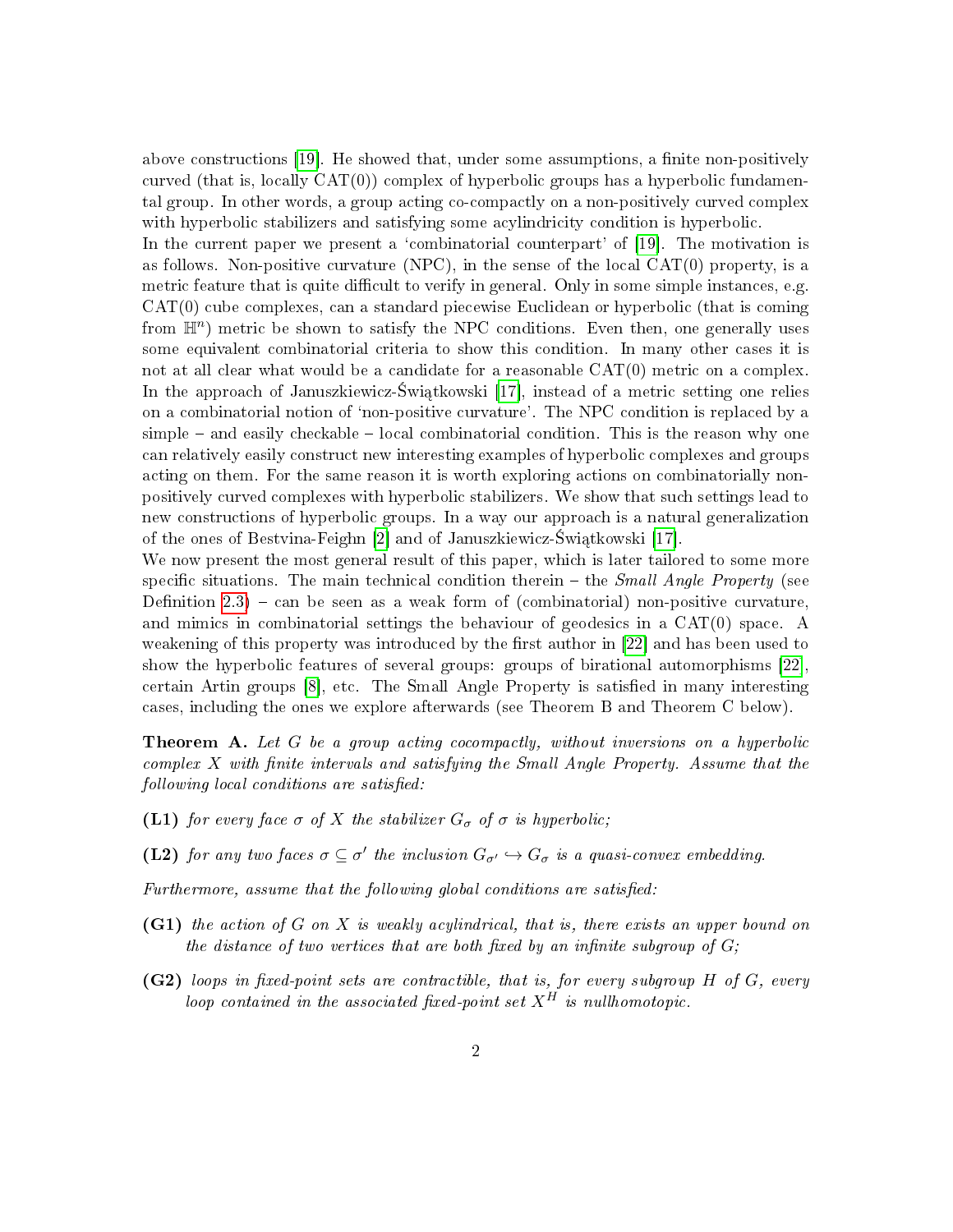Then G is hyperbolic and the inclusions  $G_{\sigma} \hookrightarrow G$  are quasi-convex embeddings, for every face  $\sigma$ .

In Subsection [2.3](#page-8-0) we point out an even more general setting in which an analogous result holds. In order to avoid dealing with overly technical notations and proofs though, we decided to concentrate on the setting mentioned in Theorem A. We also give in Example [2.7](#page-8-1) an instance of an action of a non-hyperbolic group on a hyperbolic complex without the Small Angle Property satisfying conditions (L1), (L2), (G1), and (G2). This shows how crucial having a control on the geodesics of the complex is to obtain such combination theorems.

The approach followed to prove Theorem A is a dynamical one, and goes back to work of Dahmani on graphs of relatively hyperbolic groups  $[11]$ , work of the first author on  $CAT(0)$ complexes of hyperbolic groups [\[19\]](#page-37-0), and recent work on  $CAT(0)$  complexes of relatively hyperbolic groups by Pal-Paul [\[26\]](#page-37-2). In a nutshell, we construct a candidate  $\partial G$  for the Gromov boundary of the group  $G$ , by gluing together the Gromov boundary of X and the Gromov boundaries of the various stabilisers of vertices, and we endow this set with an appropriate topology. We then study the dynamics of the action of G on  $\partial G$ , and show that G acts as a uniform convergence group on it (see Section [3.3\)](#page-15-0), which implies the hyperbolicity of G and that  $\partial G$  is equivariantly homeomorphic to the Gromov boundary of G, by a characterisation due to Bowditch [\[4\]](#page-36-5). The construction of the compactification and its topology are similar to the constructions in [\[19\]](#page-37-0), and the heart of the article is to construct appropriate combinatorial analogues of the tools developed therein to study its topology and the dynamics of the action.

We now consider applications of the main theorem above in the case of particular complexes. As noted above, systolicity is a well-known instance of a combinatorial non-positive curvature. In  $[10,25]$  $[10,25]$  the notion of *weakly systolic* complexes was introduced. The definition is very close to systolicity, but the class of resulting complexes is very different. Let us just note here that systolic complexes exhibit some asymptotically `two-dimensional' behaviour at large scale they do not contain spheres. Such restrictions do not exist for weakly systolic complexes, although the methods used for exploring both classes are very similar. We show that weakly systolic complexes have tight hexagons (see Subsection [4.1\)](#page-15-1), which implies the Small Angle Property, and therefore we obtain the following theorem, which may be seen as a straightforward generalization of Januszkiewicz-Świątkowski constructions from  $[17]$  the finite groups being replaced by general hyperbolic groups.

Theorem B. Let G be a group acting cocompactly, without inversions on a hyperbolic weakly systolic complex X without infinite simplices. Suppose that the conditions  $(L1)$ ,  $(L2)$ , and (G1) of Theorem A are satisfied. Then G is hyperbolic and the inclusions  $G_{\sigma} \hookrightarrow G$  are quasi-convex embeddings.

Another important class of combinatorially non-positively curved complexes is the class of small cancellation complexes. In this article we focus on the metric version of small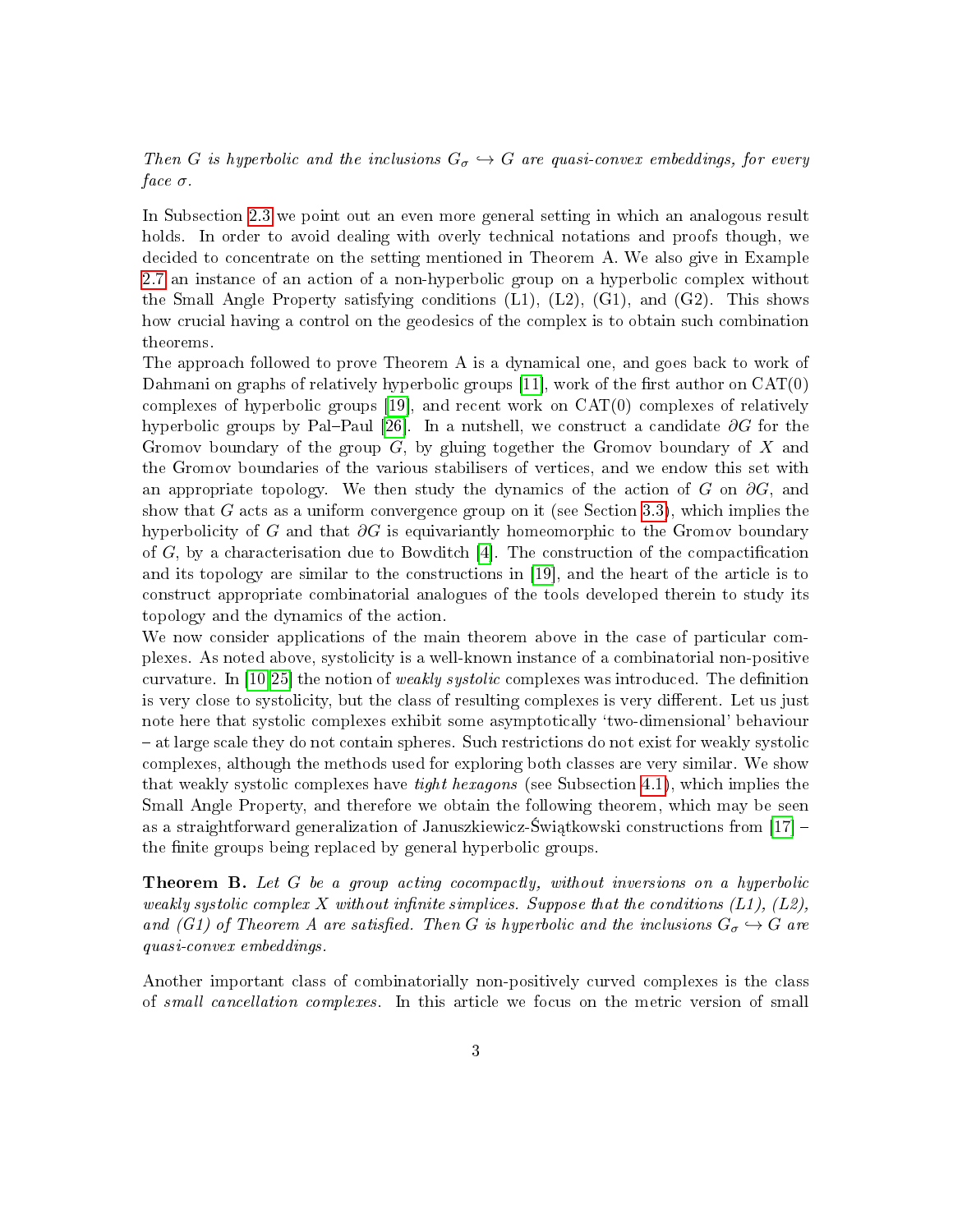cancellation  $-C'(1/6)$  small cancellation complexes, called simply  $C'(1/6)$  complexes (see Subsection [4.2](#page-21-0) for precise definitions). Small cancellation complexes and groups are among the most classical examples of hyperbolic spaces and groups.

**Theorem C.** Let G be a group acting cocompactly, without inversions on a  $C'(1/6)$  complex  $X$ , so that the conditions (L1), (L2), and (G1) of Theorem A are satisfied. Then G is hyperbolic and the inclusions  $G_{\sigma} \hookrightarrow G$  are quasi-convex embeddings, for every face  $\sigma$ .

Again, the above result may be seen as a generalization of the classical fact, that groups acting geometrically on  $C'(1/6)$  complexes are hyperbolic.

Finally, we apply Theorem C in a specific situation of small cancellation over graphs of groups. The hyperbolicity of certain small cancellation groups over graphs of groups was already considered by the first author in  $[21]$ . However, the small cancellation condition used therein was much stronger, in order to endow some of the spaces considered with a CAT(0) metric. In particular, this stronger condition, generally referred to as  $C''(1/6)$ , prevents the construction of innitely presented small cancellation groups in the classical setting. By contrast, the combinatorial approach used here allows us to work with the combinatorial geometry of  $C'(1/6)$  polygonal complexes, a much weaker small cancellation condition. While we focus here on quotients obtained by taking finitely many relations, the approach followed in this paper can thus be seen as paving the way for a geometric study of innitely presented small cancellation groups over graphs of hyperbolic groups.

**Theorem D.** Let  $G(\Gamma)$  be a finite graph of groups over a simplicial graph  $\Gamma$  satisfying the following:

- every vertex group is hyperbolic,
- every edge group embeds as a quasi-convex subgroup in the associated vertex groups,
- for every vertex v of Γ, the family of adjacent edge groups  $(G_e)_{e \in e}$  is almost malnormal.

Let G be the fundamental group of  $G(\Gamma)$ . Let R be a finite set of relators satisfying the classical  $C'(1/6)$ -small cancellation over  $G(\Gamma)$ . Then the quotient group  $G/\ll R \gg$  is hyperbolic and the quotient map  $G \to G/\ll \mathcal{R} \gg$  embeds every local group of  $G(\Gamma)$  as a quasi-convex subgroup.

We believe that the crucial features used in the proof – particularly the Small Angle Property – hold for many other classes of 'combinatorially non-positively curved' complexes, and hence similar results for corresponding complexes of groups can be proved along the same lines using Theorem A. An example of a very general class of graphs containing  $1$ -skeleta of weakly systolic complexes and of  $CAT(0)$  cubical complexes (for which the corresponding combination theorem holds by [\[19\]](#page-37-0)) is the class of weakly modular graphs extensively studied in metric graph theory [\[1\]](#page-35-1). Triangle-square complexes associated to weakly modular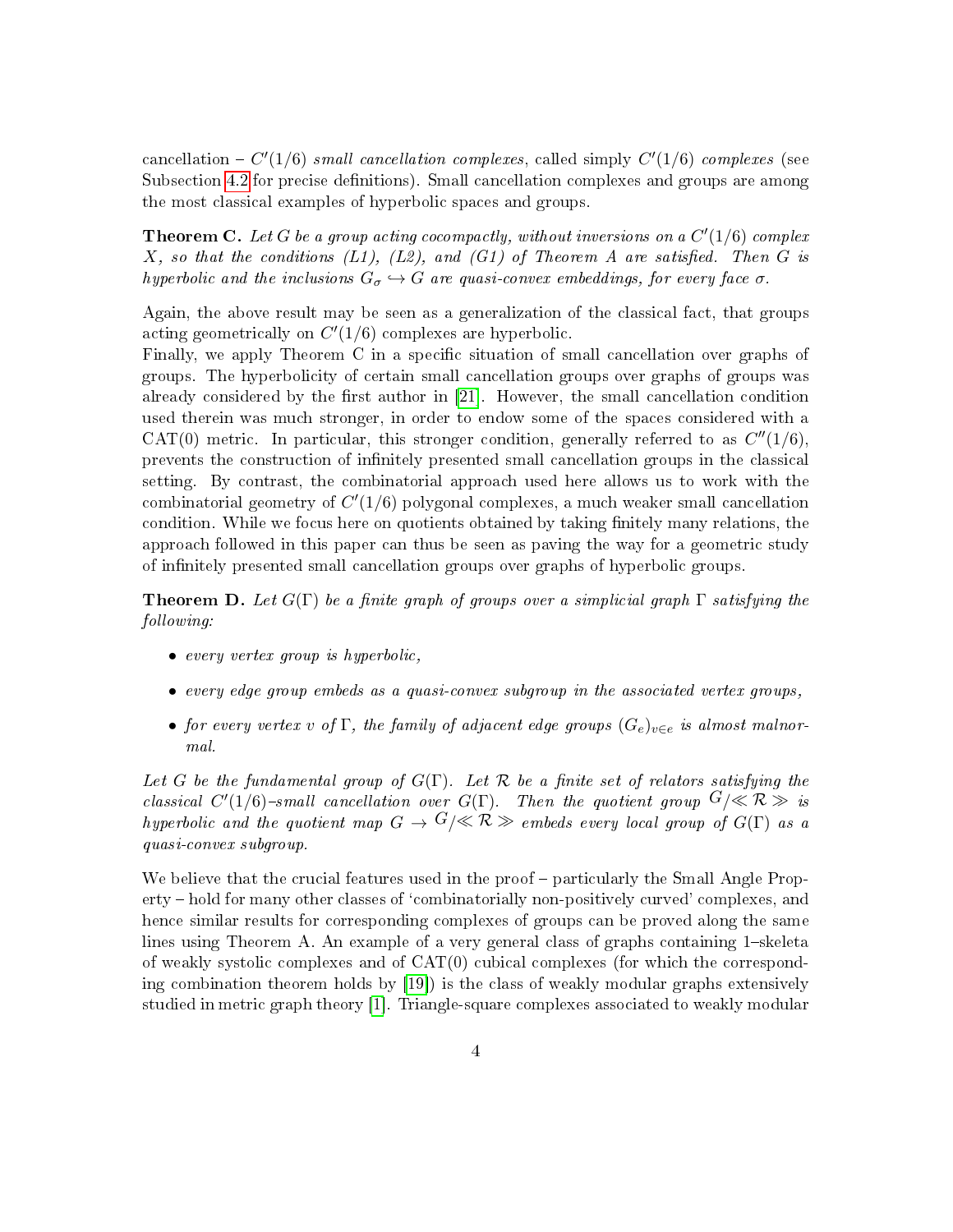graphs have been introduced in [\[7\]](#page-36-7) and shown to have numerous non-positive-curvature-like features. In particular, we are naturally led to the following question:

Question. Do triangle-square complexes associated to weakly modular graphs have the Small Angle Property?

Organization of the paper. In Section [2](#page-4-0) we present combinatorial preliminaries for our work. First (Subsection [2.1\)](#page-4-1), we recall some basic facts about hyperbolic complexes and group actions, then  $(Subsection 2.2)$  $(Subsection 2.2)$  we define the main conditions on complexes needed in our approach  $-$  the Small Angle Property (Definition [2.3\)](#page-6-0) and the property of having tight hexagons (Definition [2.5\)](#page-7-0). Section [3](#page-9-0) is devoted to proving the main Theorem A: In Subsection [3.1](#page-9-1) we define the Gromov boundary of the ambient group, in Subsection [3.2](#page-12-0) we define the topology on the boundary, and finally, in Subsection  $3.3$  we explain how the dynamics of the action is used to prove Theorem A. The proofs of the main results are postponed to an appendix, being natural generalisations of the proofs of [\[19\]](#page-37-0). Section [4](#page-15-2) is devoted to proving Theorem B (Subsection [4.1\)](#page-15-1), Theorem C (Subsection [4.2\)](#page-21-0), and Theorem D (Subsection [4.3\)](#page-24-0). Finally, in Appendix A we provide proofs of results used in Section [3.](#page-9-0) Because the proofs are the natural combinatorial counterparts of the original proofs from [\[19\]](#page-37-0), we follow the same structure as much as possible, indicating the issues that have to be adapted.

Acknowledgments. Alexandre Martin was supported by the ERC grant no. 259527 of G. Arzhantseva, and by the FWF grant M1810-N25. Damian Osajda was supported by (Polish) Narodowe Centrum Nauki, grant no. UMO-2015/18/M/ST1/00050. This work was partially supported by the grant 346300 for IMPAN from the Simons Foundation and the matching 2015-2019 Polish MNiSW fund.

# <span id="page-4-0"></span>2 Combinatorial geometry of hyperbolic complexes

### <span id="page-4-1"></span>2.1 Hyperbolic complexes and groups acting on them

We recall here a few definitions and conventions that will be used throughout the article.

Complexes. In this article by a complex we mean a CW-complex with polyhedral cells and such that the attaching map of every closed cell is an embedding. Particular classes of such complexes considered by us will be: simplicial graphs,  $C'(1/6)$  polygonal complexes (see Subsection [4.2\)](#page-21-0), and some flag simplicial complexes (in Subsection [4.1\)](#page-15-1). For a complex X, by  $X^{(k)}$  we denote the k-skeleton of X. We usually assume that X, and thus  $X^{(2)}$ , is connected and simply connected. Throughout this article we further assume that the 1-skeleton  $X^{(1)}$  of any complex X is a *simplicial graph*, that is, a graph without loops and multiple edges. (Observe that this can by assured by subdividing the complex.)

**Distance and geodesics.** We consider the set  $X^{(0)}$  of vertices of X as a metric space with the distance given by the number of edges in the shortest combinatorial path in  $X^{(1)}$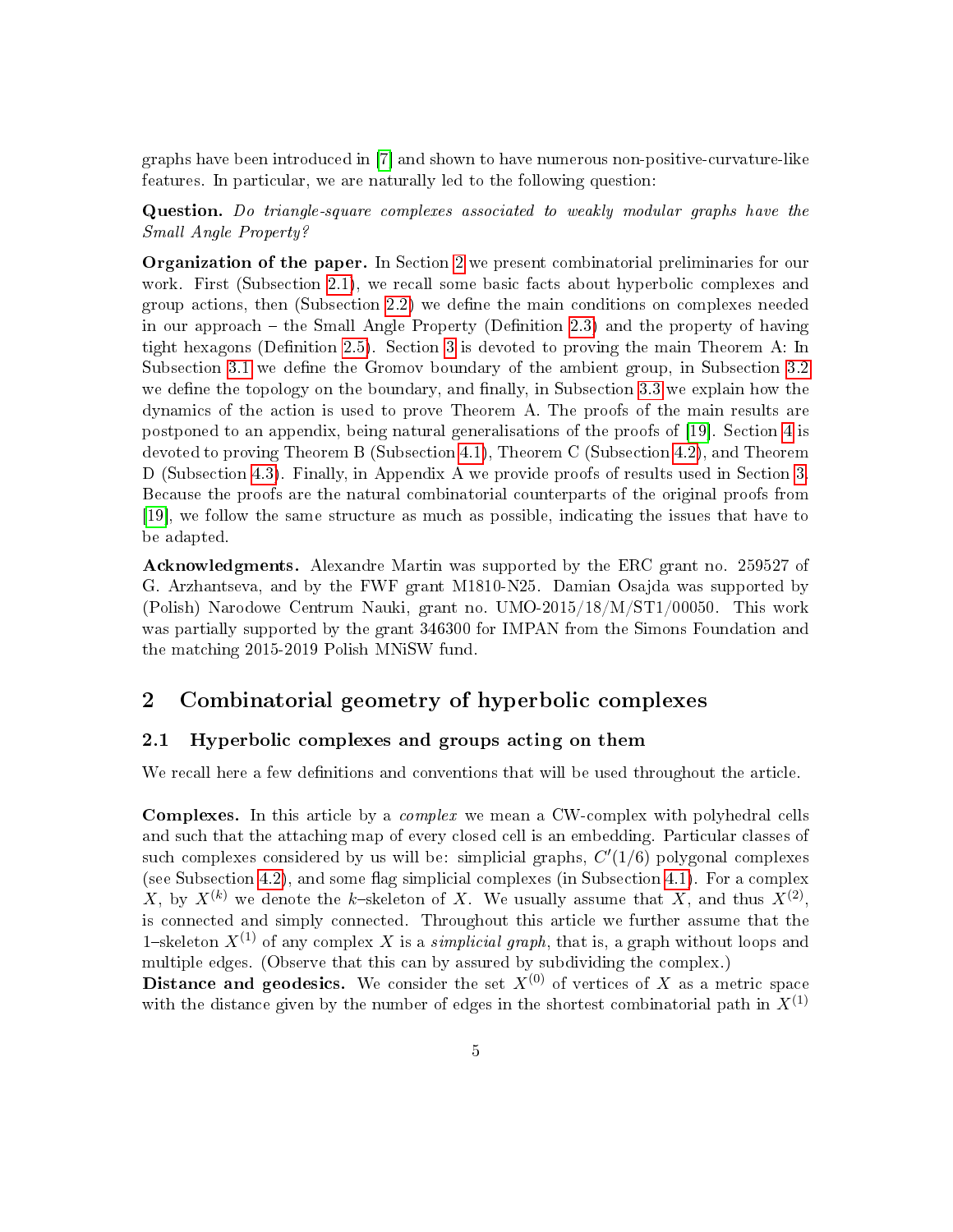between vertices. Such shortest paths are called geodesics. Recall that a subcomplex of a complex is *convex* if every geodesic in the 1-skeleton joining two vertices of the subcomplex is contained in this subcomplex. We also consider oriented geodesics, that might be thought of as ordered (in a natural way) sequences of vertices or edges of a geodesic. The interval  $I(u, v)$  between two vertices u and v consists of all the vertices on geodesics between u and v, that is, all the vertices x satisfying the equality  $d(u, x) + d(x, v) = d(u, v)$ .

**Hyperbolicity.** We say that X is hyperbolic whenever  $X^{(0)}$  endowed with the above distance is a Gromov hyperbolic metric space. From now on, unless stated otherwise, we will consider only hyperbolic complexes. By  $\partial X$  we denote the Gromov boundary of X, and by  $\overline{X}$  we denote the bordification  $X \cup \partial X$ . Note that  $\overline{X}$  is metrisable, but is not necessarily compact when X is not locally compact. By a *generalised vertex of*  $\overline{X}$  we mean a point of  $X^{(0)} \cup \partial X$ .

Group actions. We consider group actions on complexes by cellular automorphisms. Unless stated otherwise, we assume that groups act *without inversions*, that is, if an element of the group stabilizes a cell set-wise then it stabilizes the cell point-wise. (Observe that a group acting on a complex acts without inversions on the subdivision of the complex.) Of particular interest will be the case where loops in fixed-point sets of the action of  $G$ on X are contractible, that is, if for every subgroup  $H$  of  $G$ , every loop contained in the associated fixed-point set  $X^H$  is nullhomotopic.

### <span id="page-5-0"></span>2.2 The Small Angle Property and tight hexagons.

In this subsection, we introduce a property which can be thought as a combinatorial counterpart of the properties of geodesics in a  $CAT(0)$  space. Namely, we define the Small Angle Property appearing in the formulation of Theorem A, together with another useful property implying it  $-$  having tight hexagons  $-$  that will be used in Section [4.](#page-15-2)

**Definition 2.1** (exit edge). Let K be a convex subcomplex of X,  $v$  a generalised vertex of  $\overline{X}$  and w a generalised vertex of  $\overline{X}$  which is not in K. We say that an oriented geodesic from v to w goes through K if it contains a vertex of K. If an oriented geodesic  $\gamma$  goes through K, there exists an edge of  $\gamma$  not contained in K such that all consecutive edges are not in K as well. The first such edge is called the *exit edge* and denoted  $e_K(\gamma)$ .

**Definition 2.2** (path around a subcomplex). Let K be a convex subcomplex of X, and e, e' two edges of X such that  $e, e' \nsubseteq K$  and  $e \cap K, e' \cap K \neq \emptyset$ . A path around K between e and e' is a sequence  $\sigma_1, \ldots, \sigma_n$  of cells of X and a sequence  $e_0 := e, e_1, \ldots, e_n := e'$  of edges of X not contained in K such that  $e \subset \sigma_1$ ,  $e' \subset \sigma_n$  and for every  $i, e_i \subset \sigma_i \cap \sigma_{i+1}$ ,  $e_i \cap K \neq \emptyset$ . The integer *n* is called the *length* of this path.

The following property will be the main ingredient in studying the topology of the boundary  $\partial G$  in the Appendix.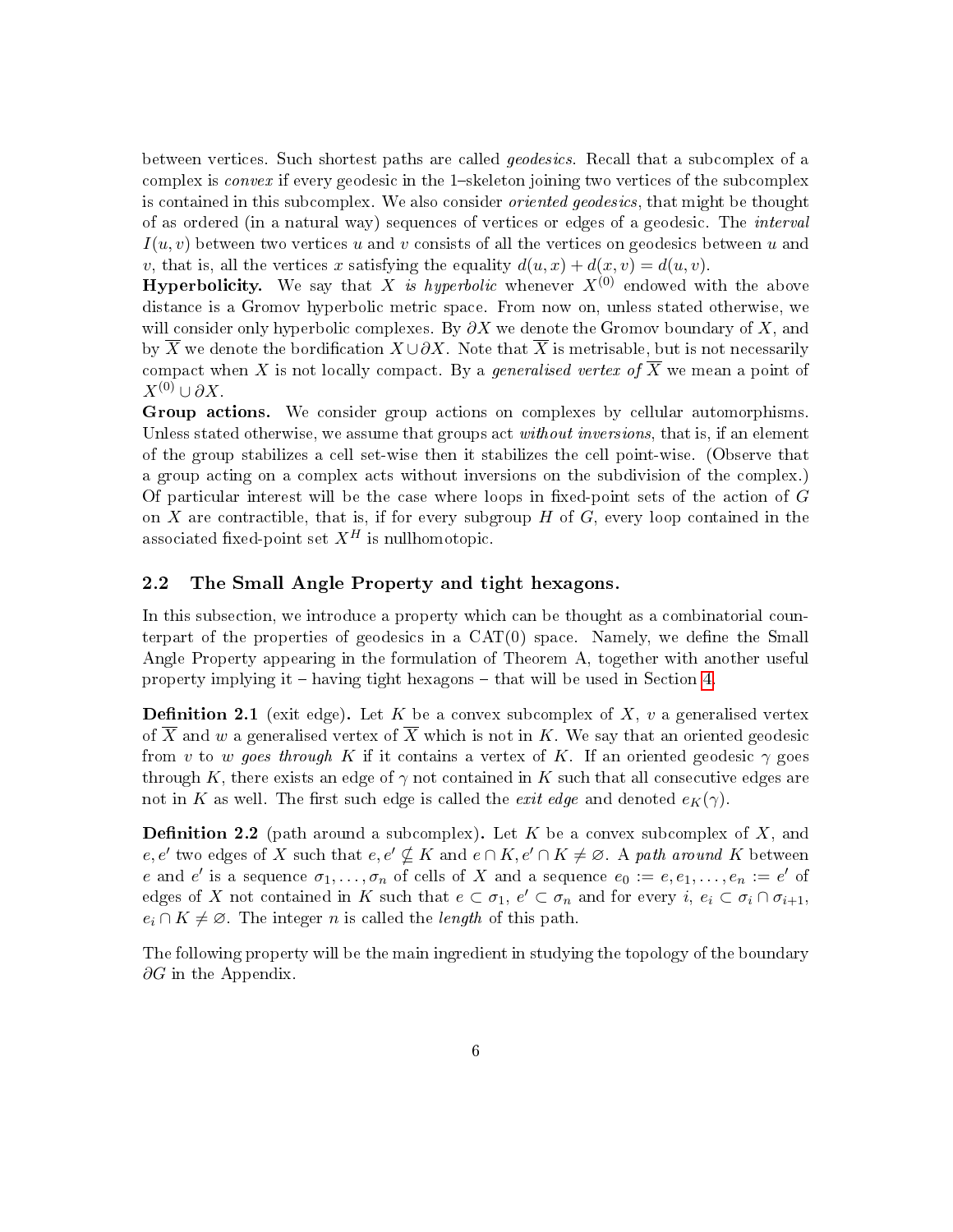<span id="page-6-0"></span>**Definition 2.3** (Small Angle Property). The complex X is said to satisfy the *Small Angle* Property if for every integer  $n \geqslant 0$ , there exists an integer  $r(n) \geqslant 1$  such that the following holds:

Let K be a convex subgraph of X with at most n edges. Let v, v' be vertices of K. Let  $\gamma$  be a geodesic disjoint from K and let w, w' be generalised vertices of  $\gamma$  (that is vertices of  $\gamma$  or points in  $\partial X$  defined by  $\gamma$ ). Let  $\gamma_{v,w}$  and  $\gamma_{v',w'}$  be oriented geodesics from v, respectively v', to w, respectively w'. Then there exists a path around K between  $e_K(\gamma_{v,w})$  and  $e_K(\gamma_{v',w'})$ of length at most  $r(n)$ ; see Figure [2.2.](#page-6-0)



Figure 1: The Small Angle Property. A path around K between  $e_K(\gamma_{v,w})$  and  $e_K(\gamma_{v',w'})$  is shaded dark gray.

This notion is a strengthening of the notion of having a *bounded angle of view*, introduced by the first author in [\[22\]](#page-37-1). We now introduce the main combinatorial tool used for proving that a given polyhedral complex satisfies the Small Angle Property.

**Definition 2.4** (disc diagram, reduced disc diagrams, arcs). A *disc diagram*  $D$  of the complex  $X$  is a contractible planar polygonal complex endowed with a combinatorial map  $D \to X$  which is an embedding on each polygon. For a disc diagram D, we denote by  $\partial D$ its boundary and D its interior. The area of a diagram D, denoted Area $(D)$ , is the number of polygons of D.

For a polygon R of D, the intersection  $\partial R \cap \partial D$  is called the *outer component* of R (and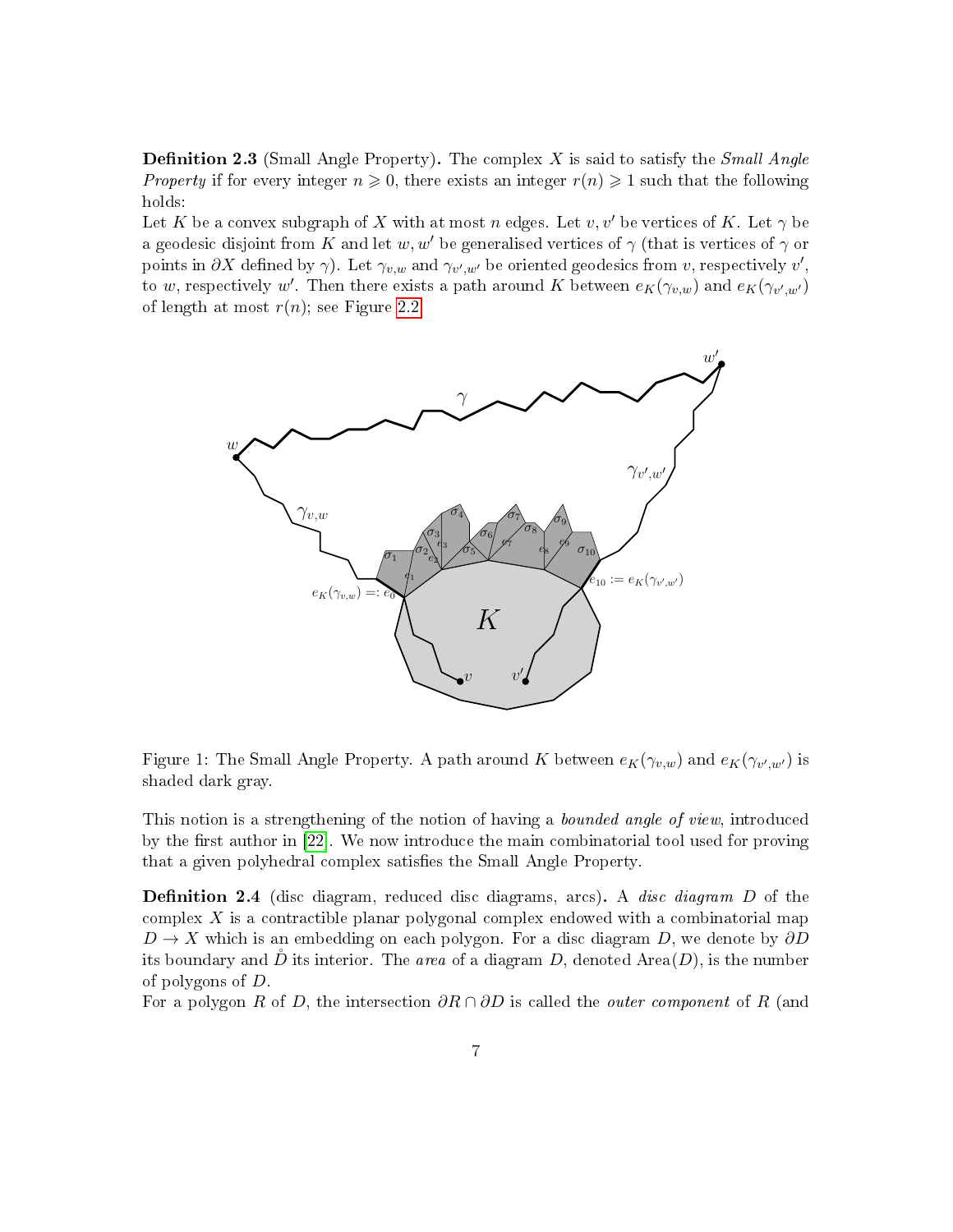the *outer path* if such an intersection is connected), the closure of  $\partial R \cap \tilde{D}$  is called the *inner component* of  $R$  (and the *inner path* if such an intersection is connected).

A diagram is called non-singular if its boundary is homeomorphic to a circle, singular otherwise.

A diagram is called reduced if no two distinct polygons of D that share an edge are sent to the same polygon of  $X$ .

The *degree* of a vertex of D is the number of edges containing the vertex. An arc of D is a path of D whose interior vertices have degree 2 and whose boundary vertices have degree at least 3. Such an arc is called *internal* if its interior is contained in  $D$ , external if the arc is fully contained in  $\partial D$ .

By the relative simplicial approximation theorem [\[28\]](#page-37-5), for every cycle in a simply connected complex there exists a disc diagram (cf. also van Kampen's lemma e.g. in [\[18,](#page-37-6) pp. 150-151]).

<span id="page-7-0"></span>**Definition 2.5** (hexagons, tight hexagons). A (geodesic) hexagon of X is a cycle consisting of six vertices and six geodesics joining them consequently. We allow some of these geodesics to be degenerate, that is, some of the vertices may coincide.

We say that the complex X has tight hexagons if there exists an integer  $N$  such that every embedded hexagon of  $X$  bounds a disc diagram  $D$ , called a *tight* disc diagram, satisfying the following:

- the map  $D \to X$  is at most N-to-1,
- each vertex of D has degree at most N.

<span id="page-7-1"></span>**Lemma 2.6.** A polyhedral complex  $X$  with tight hexagons satisfies the Small Angle Property.

*Proof.* Let K, n, v, v',  $\gamma$ , w, w' be as in Definition [2.3.](#page-6-0) Choose an oriented geodesic  $\gamma_{v,w}$ from v to w (respectively  $\gamma_{v',w'}$  from v' to w', respectively  $\gamma_{v',v}$  from v' to v). Note that K being convex, we have  $\gamma_{v,v'} \subset K$ . Denote by  $\gamma_{w,w'}$  the portion of  $\gamma$  between w and w'. If w (respectively w') is a point of the Gromov boundary  $\partial X$ , we can choose vertices a, b (respectively  $a', b'$ ) of X such that  $a \in \gamma_{v,w}, b \in \gamma_{w,w'}$  (respectively  $a' \in \gamma_{v',w'}, b' \in \gamma_{w,w'}$ ) and geodesics [a, b], [a'b'] that are disjoint from K. If w (respectively w') is a vertex of X then we set  $a := w =: b$  (respectively  $a' := w' =: b'$ ). Let  $\gamma_{v,a}$  (respectively  $\gamma_{v',a'}$ ) be the oriented sub-geodesic of  $\gamma_{v,w}$  (respectively  $\gamma_{v',w'}$ ) from v to a (respectively v' to a'). Let  $\gamma_{a,b}$  (respectively  $\gamma_{a',b'}$ ) be an oriented geodesic from a to b (respectively a' to b'). Let  $\gamma_{b,b'}$ be the oriented sub-geodesic of  $\gamma$  from b to b'. Without loss of generality, we can assume that the hexagon

$$
\gamma':=\gamma_{v',v}\cup\gamma_{v,a}\cup\gamma_{a,b}\cup\gamma_{b,b'}\cup\gamma_{b',a'}\cup\gamma_{a',v'}
$$

is embedded in X.

Since X has tight hexagons, let  $\varphi: D \to X$  be a tight disc diagram with  $\gamma'$  as boundary. The preimage  $\varphi^{-1}(K)$  contains at most  $n \cdot N$  simplices since D is tight. There exists a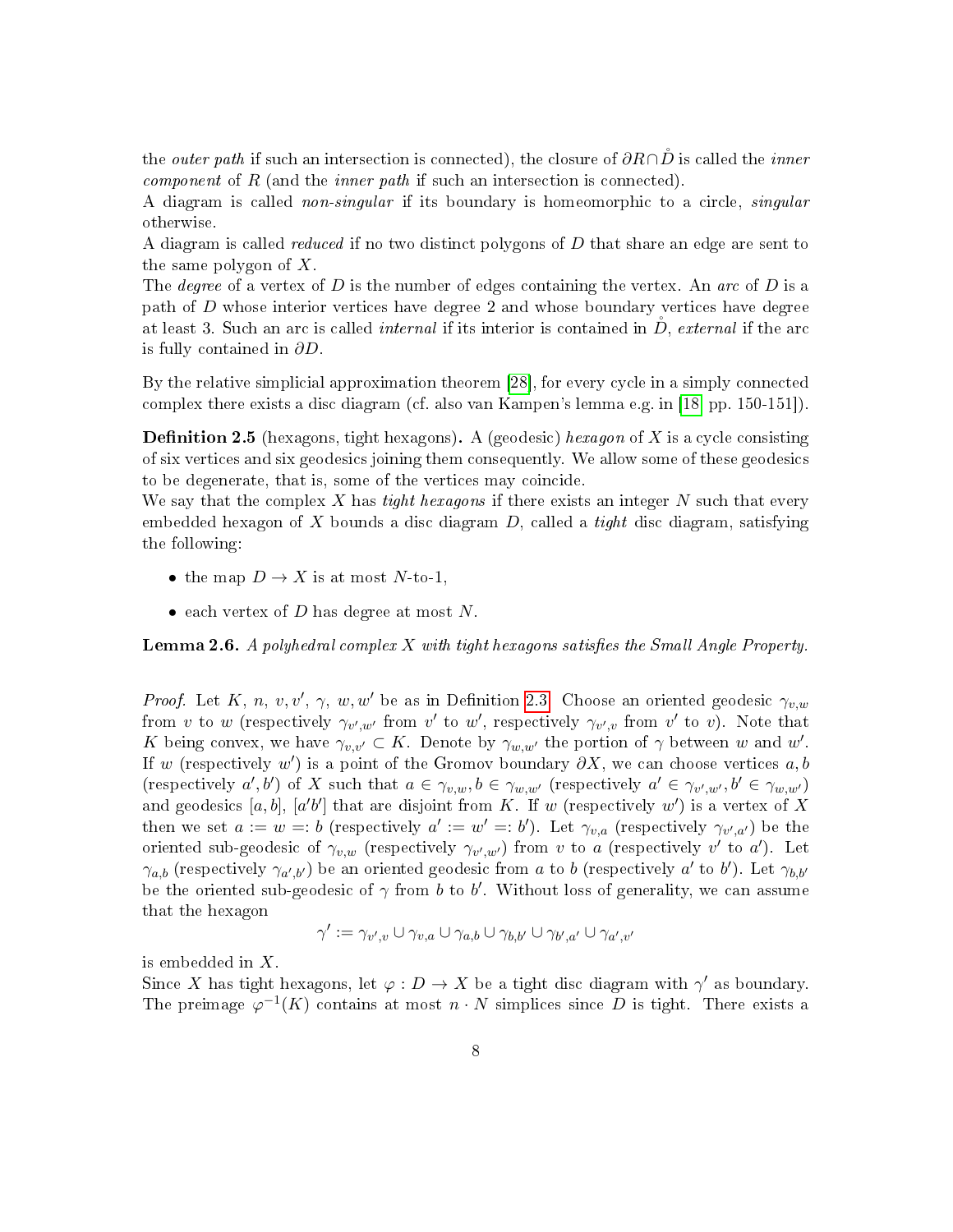connected component  $L$  of the combinatorial neighbourhood of the boundary  $\partial \varphi^{-1}(K) \subset D$ which contains both the exit edges  $e_K(\gamma_{v,w}), e_K(\gamma_{v',w'})$ , since the path  $\gamma_{a,b} \cup \gamma_{b,b'} \cup \gamma_{b',a'}$  is disjoint from K. This yields a path between those exit edges of length at most  $n \cdot N^2$  since D is tight, which concludes the proof.  $\Box$ 

<span id="page-8-1"></span>Example 2.7. Here we present an example of an action of a non-hyperbolic group on a hyperbolic graph, satisfying some of the assumptions of Theorem A. Let  $X_{(1)}, X_{(2)}$  be the Cayley graphs with respect to single generators, of  $\mathbb{Z}_{(1)}$ ,  $\mathbb{Z}_{(2)}$  being both isomorphic to  $\mathbb{Z}$ . That is  $X_{(1)}, X_{(2)}$  are simplicial lines. Let X be the 2-skeleton of the join of  $X_{(1)}$  and  $X_{(2)}$ . That is,  $X$  is the 2-skeleton of the flag simplicial complex with 1-skeleton consisting of 1-skeleta of  $X_{(1)}$  and  $X_{(2)}$ , and edges of the form  $\{v_1, v_2\}$ , for  $v_i$  being a vertex of  $X_{(i)}$ . Observe that X has diameter 2, hence it is hyperbolic. The action of  $\mathbb{Z}^2 = \mathbb{Z}_{(1)} \times \mathbb{Z}_{(2)}$  on X is induced by the usual actions of  $\mathbb{Z}_{(i)}$  on their Cayley graphs. The action is cocompact, the stabilizers of vertices are isomorphic to Z and the stabilizers of other simplices are trivial. The action satisfies the conditions  $(L1)$ ,  $(L2)$ ,  $(G1)$ ,  $(G2)$  from Theorem A. Note that the complex  $X$  has infinite intervals.

### <span id="page-8-0"></span>2.3 Generalization

In this article, we will be considering the collection of all geodesics of a given hyperbolic complex. As non locally finite hyperbolic complexes can have a rather wild combinatorial geometry, it is worth mentioning that everything done in this article would work without any change if, instead of the collection of all geodesics of a given complex, we only consider a sub-family  $P$  of paths satisfying the following conditions:

- 1. Uniform quasi-geodesics: there exist constants  $\lambda \geqslant 1, \varepsilon \geqslant 0$  such that every path in P is a  $(\lambda, \varepsilon)$ -quasi-geodesic,
- 2. Finite intervals: for any two vertices x, y of X, the number of paths in  $\mathcal P$  connecting x and y is  $finite$  and non-zero,
- 3. Stability under restriction: any subpath of a path in  $P$  is again in  $P$ .
- 4. Equivariance: the family P is G-invariant, that is, for every  $p \in \mathcal{P}$  and  $g \in G$ , the path  $g \cdot p$  is again in  $\mathcal{P}$ ,
- 5. Compatibility with the Gromov boundary: for every vertex  $v$  of  $X$  and every point x of the Gromov boundary  $\partial X$  of X, there exists an infinite path in  $\mathcal P$  that is a quasi-geodesic from  $v$  to  $x$ ,

and by adapting all the definitions used in this article (geodesic hexagons, convexity, the Small Angle Property, etc.) to the setting where only geodesics in  $P$  are being considered. Although our techniques are not meant to apply to that particular case, let us mention that the case of the curve complex of a hyperbolic surface provides such an example of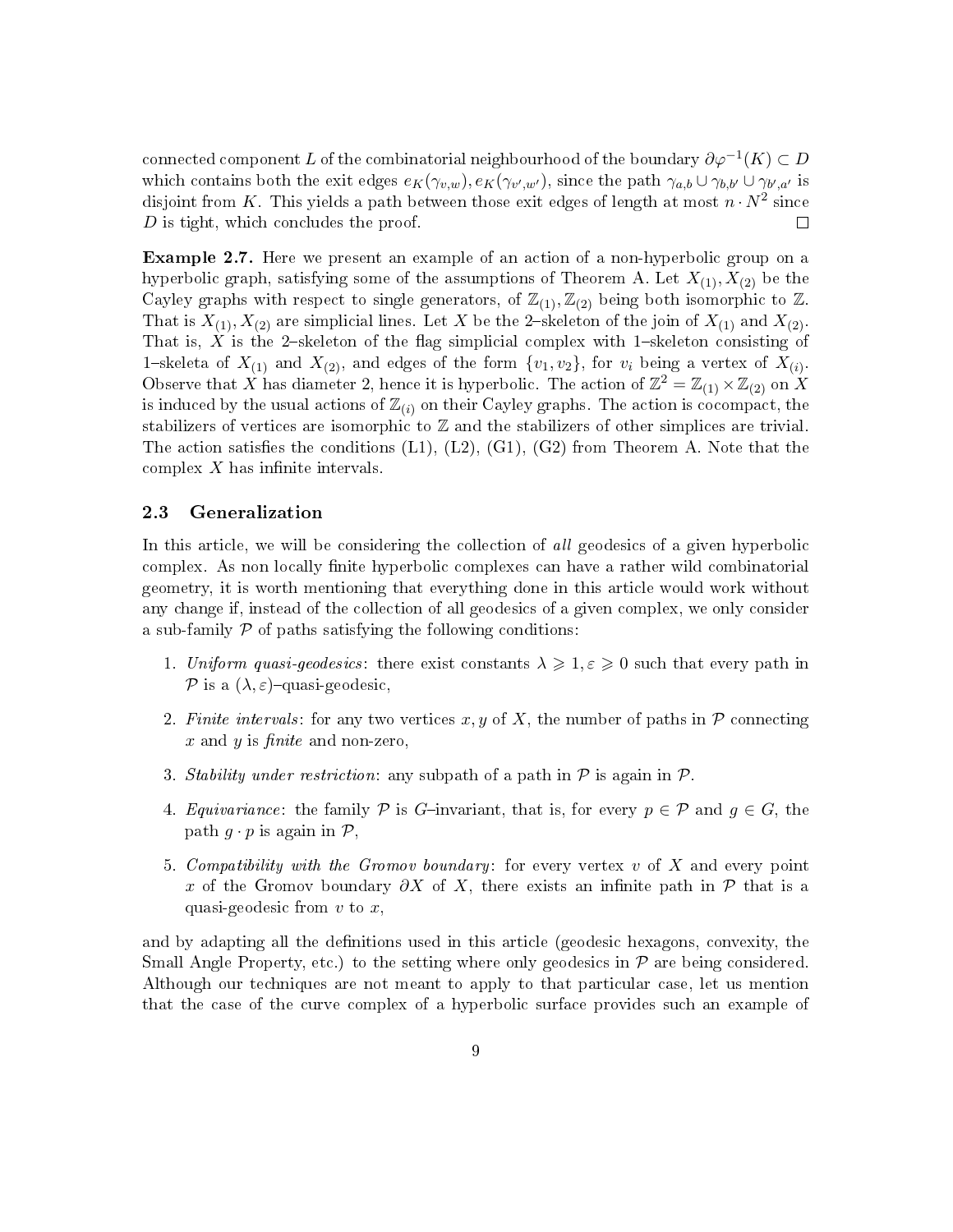a non locally finite hyperbolic complex with a wild collection of geodesics, but admitting such a nicer sub-family of combinatorial geodesics, namely the collection of tight geodesics introduced by Bowditch [\[5\]](#page-36-8). In particular, the first author proved in  $[22, \text{Lemma } 2.10]$  $[22, \text{Lemma } 2.10]$  a weakening of the Small Angle Property for tight geodesics.

# <span id="page-9-0"></span>3 Construction of the boundary and the combination theorem

From now on, we fix an action of a group  $G$  on a complex  $X$  with quotient space Y satisfying the hypotheses of Theorem A, and let  $G(\mathcal{Y}) = (G_{\sigma}, \psi_{\sigma,\sigma'}, g_{\sigma,\sigma',\sigma''})$  be a complex of groups over Y associated to that action (see [\[6,](#page-36-9) Section III.C.2.9] for standard results about complexes of groups associated to an action).

### <span id="page-9-1"></span>3.1 Construction of the boundary

In this section, we define the boundary  $\partial G$  of the group G and study properties of important subcomplexes associated to points in the boundary of vertex stabilisers. This construction is the analogue of the construction explained in [\[19,](#page-37-0) Section 2], using the language of complexes of groups, and we refer the reader to [\[19,](#page-37-0) Section 2] for background on these notions.

Recall that the complex of groups  $G(\mathcal{Y})$  consists of the data of local groups  $G_{\sigma}$  for  $\sigma \subset Y$ , injective local maps  $\psi_{\sigma,\sigma'} : G_{\sigma'} \to G_{\sigma}$  for  $\sigma \subset \sigma'$ , and twist coefficients  $g_{\sigma,\sigma',\sigma''}$  for every  $\sigma \subset \sigma' \subset \sigma''$  subject to the compatibility condition  $\text{Ad}(g_{\sigma,\sigma',\sigma''})\psi_{\sigma,\sigma''} = \psi_{\sigma,\sigma'}\psi_{\sigma',\sigma''}$ , together with an extra *cocycle condition* that we do not recall here.

Let  $F: G(Y) \to G$  be a morphism from the complex of groups to G which induces an isomorphism between G and the fundamental group of  $G(\mathcal{Y})$ . This amounts to a collection of homomorphisms, still denoted  $F, G_v \to G$  together with coefficients  $F([\sigma \sigma'])$  for every inclusion  $\sigma \subset \sigma'$ , satisfying some conditions that we do not recall here. The complex X is isomorphic to the *universal cover* of  $G(Y)$  associated to that morphism, which is defined as follows:

$$
\bigg(G\times\coprod_{\sigma\subset Y}\sigma\bigg)/\simeq
$$

where

$$
(gF(g'), x) \simeq (g, x) \text{ if } x \in \sigma, g' \in G_{\sigma}, g \in G,
$$

 $(g, i_{\sigma,\sigma'}(x)) \sim (gF([\sigma\sigma'])^{-1}, x)$  if  $g \in G, \sigma \subset \sigma', x \in \sigma$  and  $i_{\sigma,\sigma'} : \sigma \hookrightarrow \sigma'$  is the inclusion. We recall the following result of [\[20,](#page-37-7) Theorem 2]:

**Lemma-Definition 3.1.** We can associate to  $G(Y)$  the following data: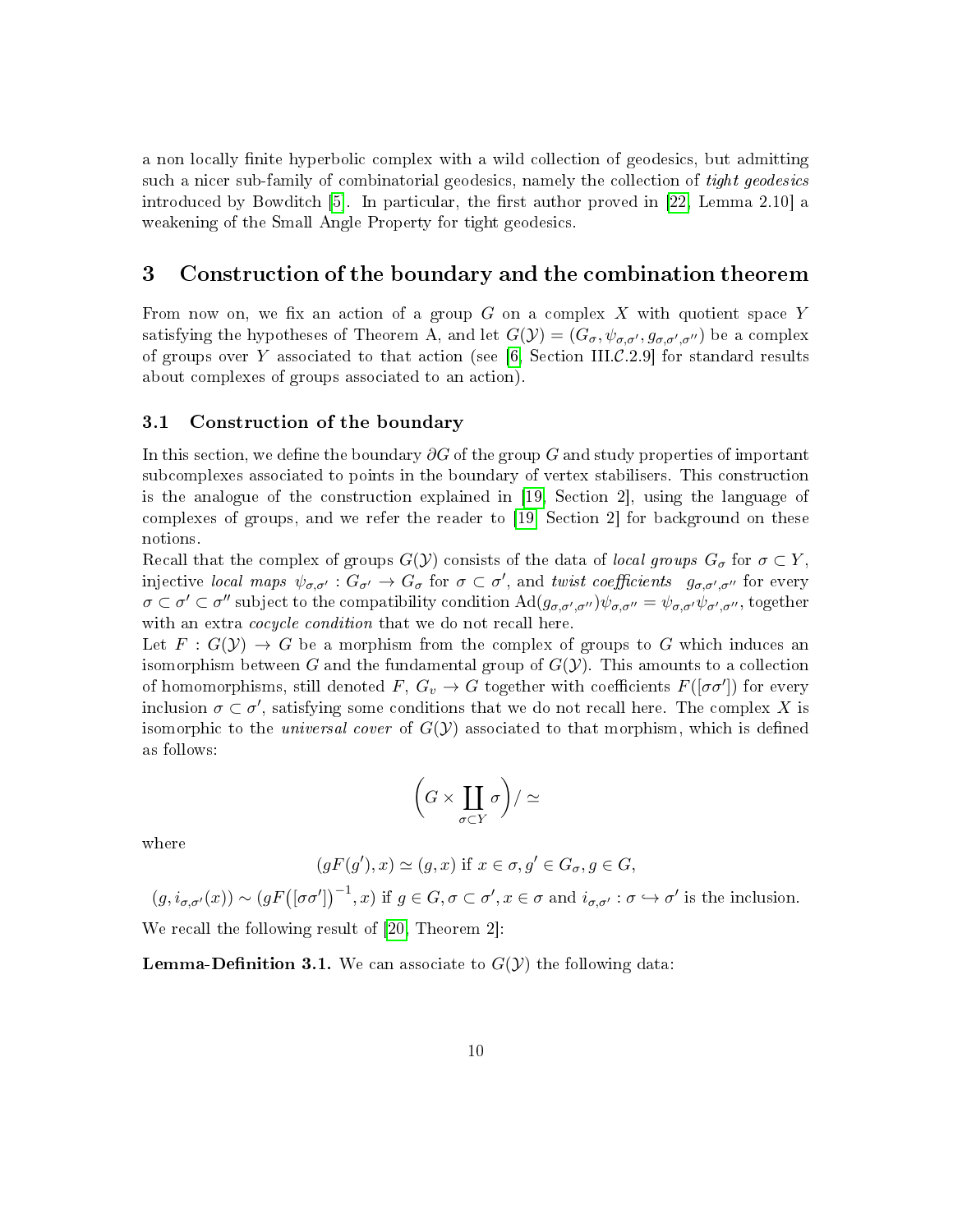- for every  $\sigma \subset Y$ , a (hyperbolic) polyhedral complex endowed with a proper and cocompact action of  $G_{\sigma}$ . We denote such a choice of complex by  $EG_{\sigma}$ , and by  $VG_{\sigma}$ its vertex set.
- for every inclusion  $\sigma \subset \sigma'$ , a  $\psi_{\sigma,\sigma'}$ -equivariant polyhedral (quasi-isometric) embedding  $\phi_{\sigma,\sigma'} : EG_{\sigma'} \to EG_{\sigma}$  such that

for every inclusion 
$$
\sigma \subset \sigma' \subset \sigma''
$$
, we have  $g_{\sigma,\sigma',\sigma''} \circ \phi_{\sigma,\sigma''} = \phi_{\sigma,\sigma'}\phi_{\sigma',\sigma''}$ .

We will still denote by  $\phi_{\sigma,\sigma'} : \partial G_{\sigma'} \to \partial G_{\sigma}$  the extension to the Gromov boundaries.  $\Box$ 

Definition 3.2. We define the space

$$
\mathcal{V}G = \left(G \times \coprod_{\sigma \subset Y} (\{\sigma\} \times \mathcal{V}G_{\sigma})\right)/\simeq
$$

where

$$
(gF(g'), \{\sigma\}, x) \simeq (g, \{\sigma\}, g'x) \text{ if } x \in \mathcal{V}G_{\sigma}, g' \in G_{\sigma}, g \in G.
$$

The canonical projection  $G \times \coprod_{\sigma \subset Y} (\{\sigma\} \times \mathcal{V}G_{\sigma}) \to G \times \coprod_{\sigma \subset Y} \{\sigma\}$  yields a map from  $\mathcal{V}G$ to the vertex set of the first barycentric subdivision of  $X$ , which we denote  $p$ . The action of G on  $G \times \coprod_{\sigma \subset Y} (\{\sigma\} \times EG_{\sigma})$  on the first factor by left multiplication yields an action of G on  $\mathcal{V}G$ , making the projection map p a G-equivariant map.

For every simplex  $\sigma$  of X, the preimage under p of the barycentre of  $\sigma$  is exactly  $\mathcal{V}G_{\sigma}$ . For an inclusion  $\tilde{\sigma} \subset \tilde{\sigma}'$  of simplices of X which are lifts of simplices  $\sigma \subset \sigma'$  of Y, we denote by  $\phi_{\tilde{\sigma}, \tilde{\sigma}'} : \mathcal{V}G_{\tilde{\sigma}} \to \mathcal{V}G_{\tilde{\sigma}}$  the map sending a point of the form  $[g, {\{\sigma'}\},x]$  to  $[gF([\sigma\sigma'])^{-1}, \{\sigma\}, \phi_{\sigma,\sigma'}(x)].$ 

**Remark 3.3.** The space  $\mathcal{V}G$  is the vertex set, i.e. the 0-skeleton, of the CW-complex  $EG$ constructed in [\[19,](#page-37-0) Section 2].

Definition 3.4. We define the space

$$
\Omega G = \left( G \times \coprod_{\sigma \subset Y} (\{\sigma\} \times \partial G_{\sigma}) \right) / \simeq
$$

where

$$
(gF(g'), \{\sigma\}, \xi) \simeq (g, \{\sigma\}, g'\xi) \text{ if } \xi \in \partial G_{\sigma}, g' \in G_{\sigma}, g \in G.
$$

The canonical projection  $G \times \coprod_{\sigma \subset Y} (\{\sigma\} \times \partial G_{\sigma}) \to G \times \coprod_{\sigma \subset Y} \{\sigma\}$  yields a map from  $\Omega G$ to the vertex set of the first barycentric subdivision of  $X$ , which we still denote  $p$ . We now define

$$
\partial_{Stab}G=\Omega G/\sim
$$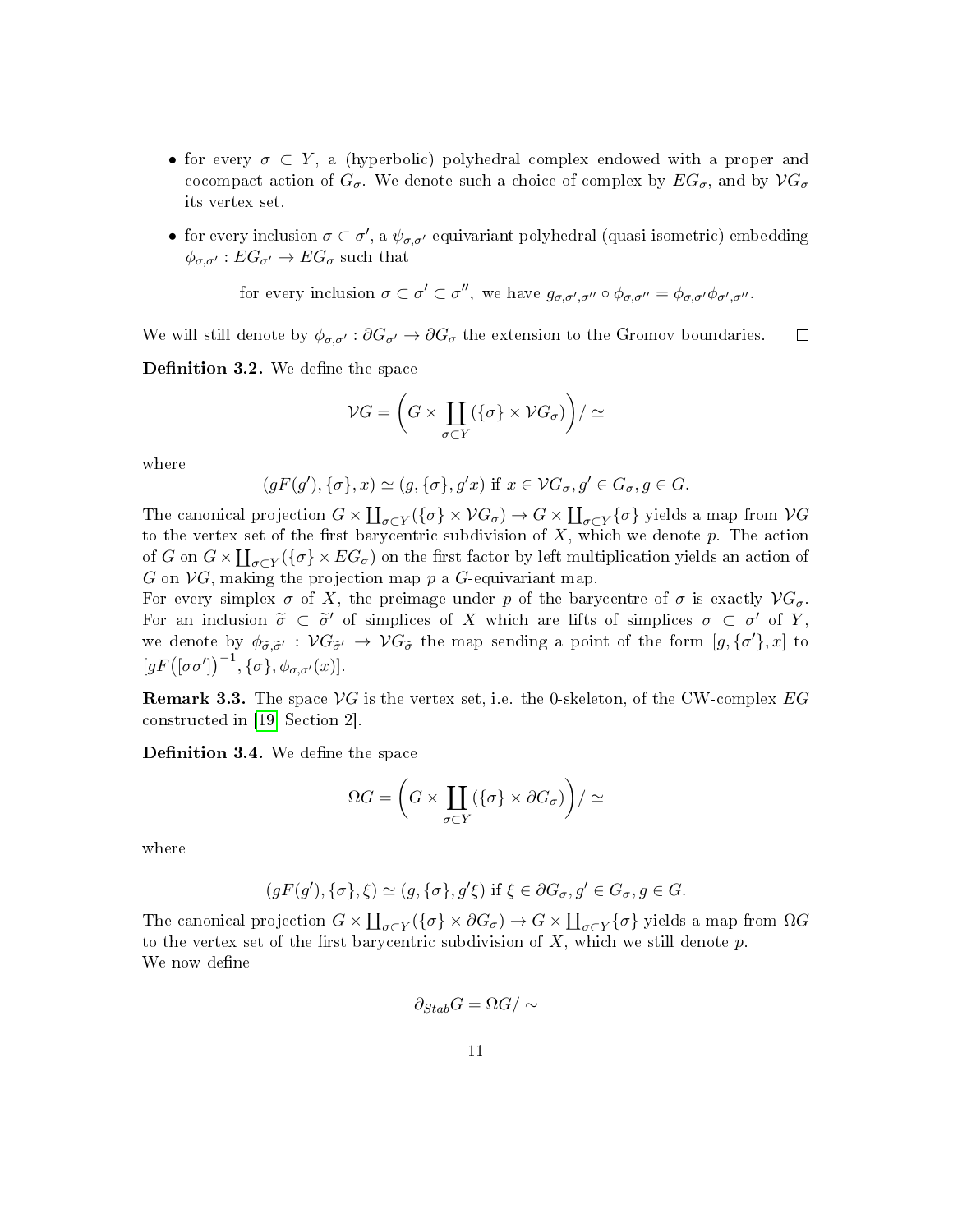where  $\sim$  is the equivalence relation generated by the following identifications:

$$
\left[g,\{\sigma\},\xi\right] \sim \left[gF\big([\sigma\sigma']\big)^{-1},\{\sigma'\},\phi_{\sigma,\sigma'}(\xi)\right] \text{ if } g \in G, \sigma \subset \sigma' \text{ and } \xi \in \partial G_{\sigma}.
$$

The action of G on  $G \times \coprod_{\sigma \subset Y} (\{\sigma\} \times \partial G_{\sigma})$  by left multiplication on the first factor yields an action of G on  $\Omega G$  and on  $\partial_{Stab}G$ .

For every simplex  $\sigma$  of X, the preimage under p of the barycentre of  $\sigma$  is exactly  $\partial G_{\sigma}$ . For an inclusion  $\tilde{\sigma} \subset \tilde{\sigma}'$  of simplices of X which are lifts of simplices  $\sigma \subset \sigma'$  of Y, we still denote by  $\phi_{\tilde{\sigma},\tilde{\sigma}'}$ :  $\partial G_{\tilde{\sigma}'} \to \partial G_{\tilde{\sigma}}$  the map extended to the Gromov boundaries, sending a point of the form  $[g, \{\sigma'\}, \xi]$  to  $[gF([\sigma\sigma'])^{-1}, \{\sigma\}, \phi_{\sigma,\sigma'}(\xi)].$ 

We recall the following result of [\[19,](#page-37-0) Proposition 4.4]. Note that the proof therein still holds in our case, as it does not use the geometry of the complex but only the fact that loops in fixed-point sets are contractible by condition  $(G2)$ . We point out that this is the only result of this article where condition (G2) is used.

**Lemma-Definition 3.5.** Let  $\sigma$  be a simplex of X. Then the projection  $\pi : \Omega G \to \partial_{Stab} G$  is injective on  $\partial G_{\sigma}$ . We thus still denote by  $\partial G_{\sigma}$  the image of  $\partial G_{\sigma} \subset \Omega G$  in  $\partial_{Stab} G$ . is injective on  $\partial G_{\sigma}$ . We thus still denote by  $\partial G_{\sigma}$  the image of  $\partial G_{\sigma} \subset \Omega G$  in  $\partial_{Stab} G$ .

Definition 3.6. We define the boundary

$$
\partial G := \partial_{Stab} G \sqcup \partial X
$$

and the *compactification* 

$$
\mathcal{C}G:=\mathcal{V}G\sqcup\partial G.
$$

For every simplex  $\sigma$  of X, we define the subset

$$
\mathcal{C}G_{\sigma}:=\mathcal{V}G_{\sigma}\sqcup\partial G_{\sigma}.
$$

<span id="page-11-0"></span>**Remark 3.7.** In [\[19\]](#page-37-0), a slightly different compactification of  $G$  was considered. Indeed, instead of looking at  $\mathcal{V}G \sqcup \partial G$ , the first author considered the space  $EG \sqcup \partial G$ , where  $EG$ was a classifying space for proper actions of G. The reason for this was to show that the resulting boundary yielded an  $EZ$ -structure in the sense of Farrell–Lafont, a structure that implies the Novikov conjecture for the group. As in this article we are only interested in hyperbolic groups, we prefer to introduce a very close compactification, but which has the advantage of being easier to handle.

In the next section, we will define a topology on  $\mathcal{C}G$  that will turn it into a compact space, justifying the terminology.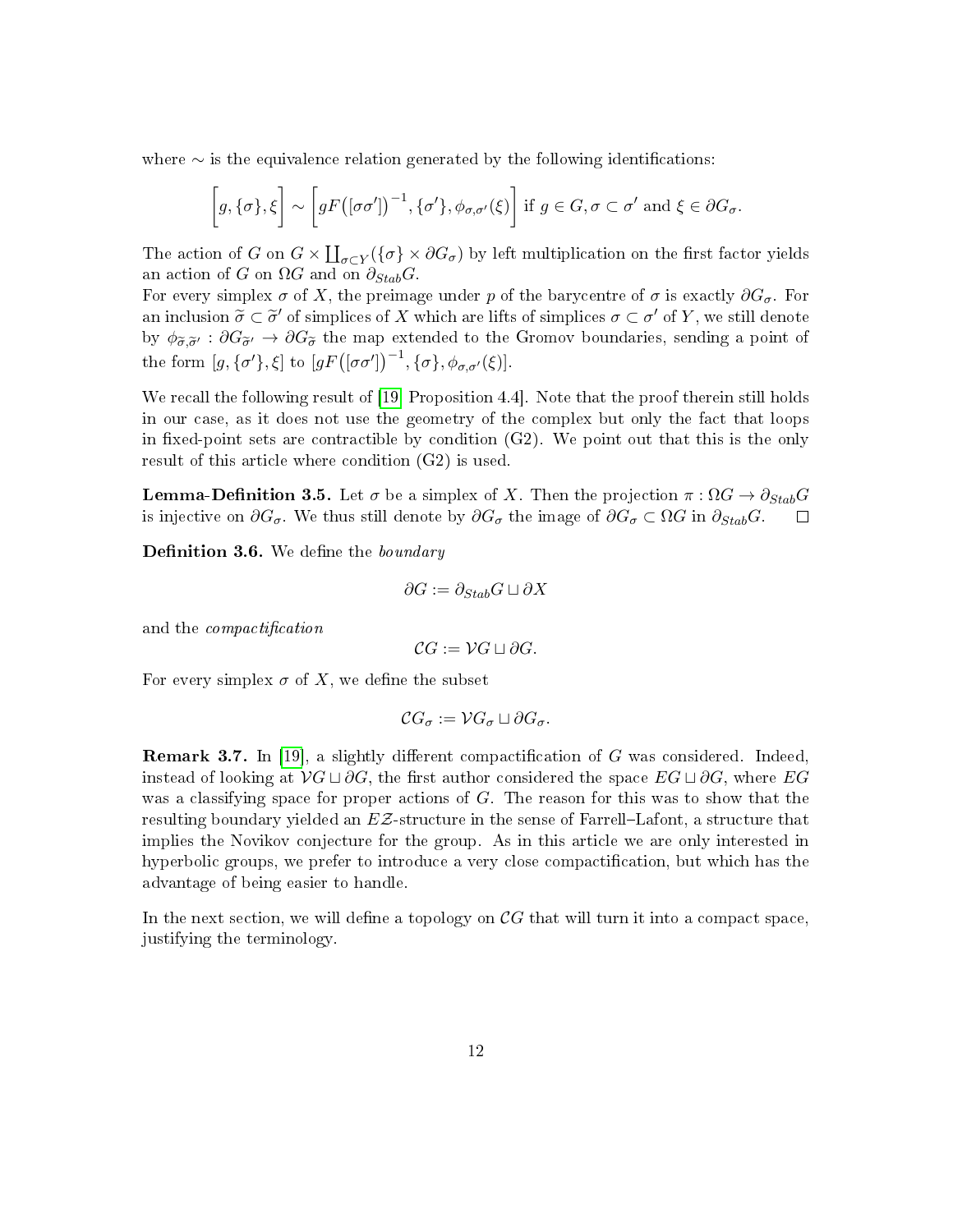### <span id="page-12-0"></span>3.2 Definition of the topology

We now define a topology on the compactification  $\mathcal{C}G$  following [\[19\]](#page-37-0), by defining a basis of neighbourhoods at every point. Note that in [\[19\]](#page-37-0), a basis of open neighbourhoods was defined. In this article, considering the slightly different compactification used for the reasons outlined in Remark [3.7,](#page-11-0) it will be easier in our case to consider (not necessarily open) neighbourhoods, which explains the slight changes between the denitions.

Although we are mostly interested in the topology of the boundary  $\partial G$ , it will be important to have a topology on  $\mathcal{C}G$  in some of the proofs. Since points of  $\mathcal{C}G$  are of three different kinds ( $\mathcal{V}G$ ,  $\partial X$  and  $\partial_{Stab}G$ ), we treat these cases separately.

Recall that by hypothesis, the system of geodesic paths in the universal cover X of  $G(\mathcal{Y})$ satisfies the Small Angle Property.

**Definition 3.8** (based geodesic). We fix once and for all a base-vertex  $v_0$  of X. An oriented geodesic  $\gamma_{v,w}$  between two generalised vertices of  $\overline{X}$  is said to be based if  $v = v_0$ . In such a case, we will simply denote it  $\gamma_w$ .

### 3.2.1 Domains

**Definition 3.9.** (domains and projection) We define *domains* of points of  $\mathcal{C}G$  as follows:

- Let  $\xi \in \partial_{Stab}G$ . We define the *domain* of  $\xi$ , denoted  $D(\xi)$ , as the subgraph of the 1-skeleton of X spanned by vertices v such that  $\xi \in \partial G_v$ .
- Let  $\eta \in \partial X$ . We define the domain of  $\eta$  as the singleton  $\{\eta\} \subset X$ .
- Let v be a point of  $\mathcal{V}G$ . We define the domain of v as the unique simplex  $\sigma$  of X such that  $v \in \mathcal{V}G_{\sigma}$ .

We extend the projection map p from  $\mathcal{V}G$  to the vertex set of the first barycentric subdivision of X to a (coarse) projection map from CG to the set of subspaces of  $\overline{X}$  by sending every point of  $\mathcal{C}G$  to its domain.

The following proposition is crucial in defining a topology on  $\mathcal{C}G$ . It is also the unique moment in this article where the weak acylindricity condition  $(G1)$  is used.

<span id="page-12-1"></span>Proposition 3.10. Domains are combinatorially convex subcomplexes of X with a uniformly bounded above number of edges.

Proof. This is essentially Proposition 4.2 of [\[19\]](#page-37-0) (in the original statement, the uniform bound is not mentioned, though it follows immediately from the proof). Note in particular that the fact that domains are bounded is a direct consequence of the weak acylindricity (G1). The only places where the arguments must be adapted are the following: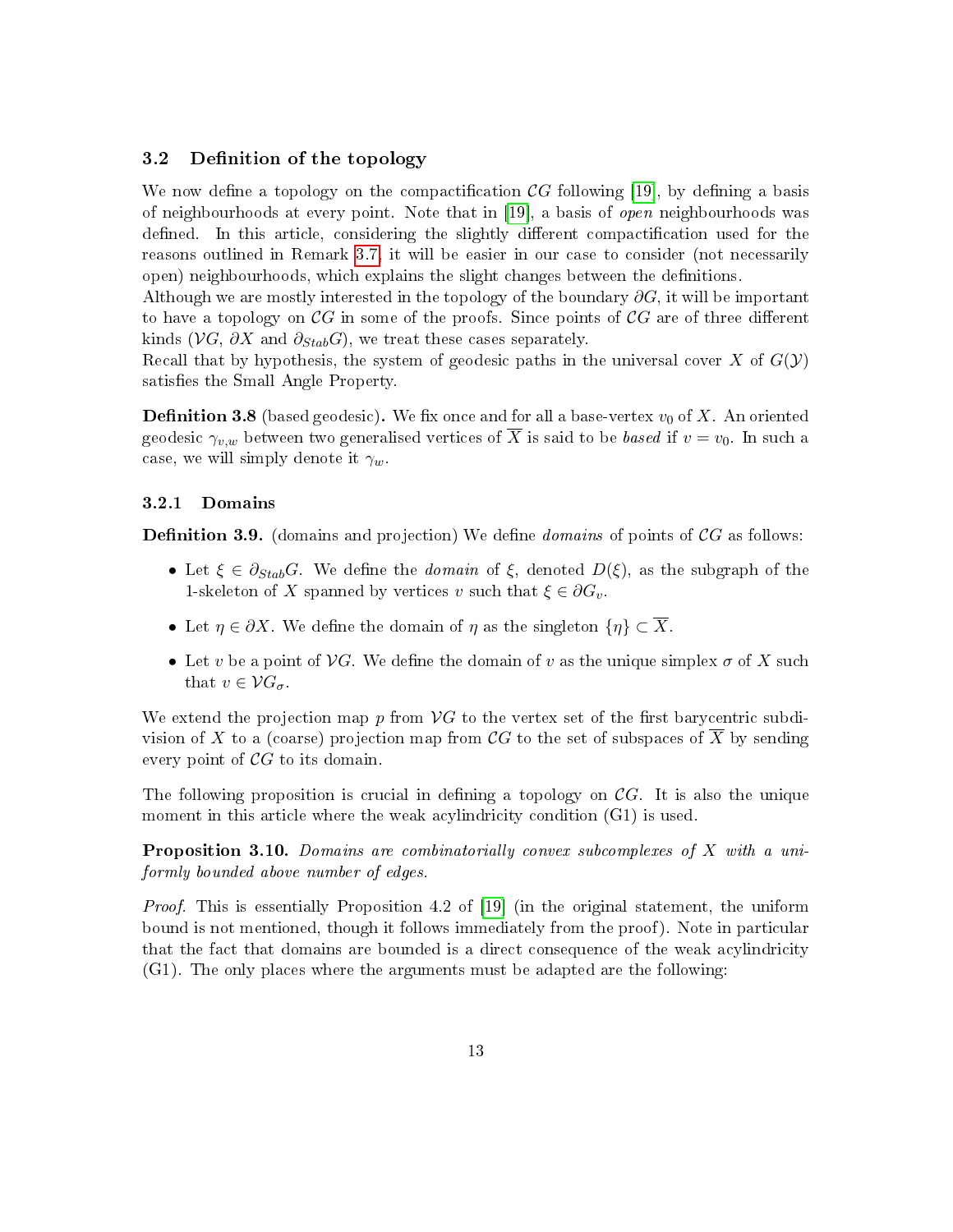Combinatorial convexity: The proof of combinatorial covexity of domains used the uniqueness of  $CAT(0)$  geodesics. By contrast, here we only known that intervals are finite. However, the proof does extend to this setting. Indeed, for vertices  $v, v'$  in a domain, let H be the pointwise stabiliser of the pair  $\{v, v'\}$ . By the finite interval condition, there are only finitely many geodesics between  $v$  and  $v'$ , so there exists a finite index subgroup  $H'$ of H which pointwise stabilises every geodesic between  $v$  and  $v'$ . As taking finite index subgroups does not change limit sets, the proof of  $[19,$  Lemma 4.7] works with  $H'$  instead of H itself, and thus every geodesic between v and v' is contained in the domain  $D(\xi)$ . Finiteness of domains: The proof that domains are locally finite used the so-called Limit Set property and Finite Height property (see  $[19,$  Proposition 4.2]). The fact that such properties are satied for complexes of groups with hyperbolic local groups and quasiconvex embeddings as local maps was proved in [\[19,](#page-37-0) Lemmas 9.4 and 9.7].  $\Box$ 

<span id="page-13-0"></span>**Definition 3.11.** We denote by  $d_{max}$  a uniform bound on the number of edges of domains of points of  $\partial_{Stab}G$ .

**Notation 3.12.** Let  $\gamma$  be a based geodesic,  $\xi$  a point of  $\partial_{Stab}G$ , and suppose that  $\gamma$  goes through  $D(\xi)$ . We will simply denote  $e_{\xi}(\gamma)$  the exit edge associated to the domain  $D(\xi)$ .

### 3.2.2 Neighbourhoods of a point of  $\mathcal{V}G$

**Definition 3.13.** Let  $v \in \mathcal{V}G$ . We define a collection of neighbourhoods  $\mathcal{B}_{CG}(v)$  of v in  $\mathcal{C}G$  as the family of finite subsets of  $\mathcal{V}G$  containing v.

### 3.2.3 Neighbourhoods of a point of  $\partial X$

We now turn to the case of points of the boundary of X. Recall that since X is a hyperbolic complex with countably many simplices, the bordification  $\overline{X} = X \cup \partial X$  obtained by adding the Gromov boundary of  $X$  has a natural metrisable topology, though not necessarily compact if X is not locally finite. For every  $\eta \in \partial X$ , a basis of neighbourhoods of  $\eta$  in that bordification is given by the family of

$$
W_k(\eta) = \left\{ x \in \overline{X} \text{ such that } \langle x, \eta \rangle_{v_0} \geqslant k \right\},\
$$

where  $\langle \cdot, \cdot \rangle_{v_0}$  denotes the Gromov product with respect to  $v_0$ . We denote by  $\mathcal{B}_{\overline{X}}(\eta)$  this basis of neighbourhoods of  $\eta$  in  $\overline{X}$ . Endowed with that topology,  $X$  is a second countable metrisable space.

**Definition 3.14.** Let  $\eta \in \partial X$ , and let U be a neighbourhood of  $\eta$  in  $\mathcal{B}_{\overline{X}}(\eta)$ . We define a neighbourhood  $V_U(\eta)$  as the set of elements  $z \in \mathcal{C}G$  whose domain is contained in U. When U runs over the basis  $\mathcal{B}_{\overline{X}}(\eta)$  of neighbourhoods of  $\eta$  in X, this defines a collection of neighbourhoods of  $\eta$ , which we denote  $\mathcal{B}_{CG}(\eta)$ .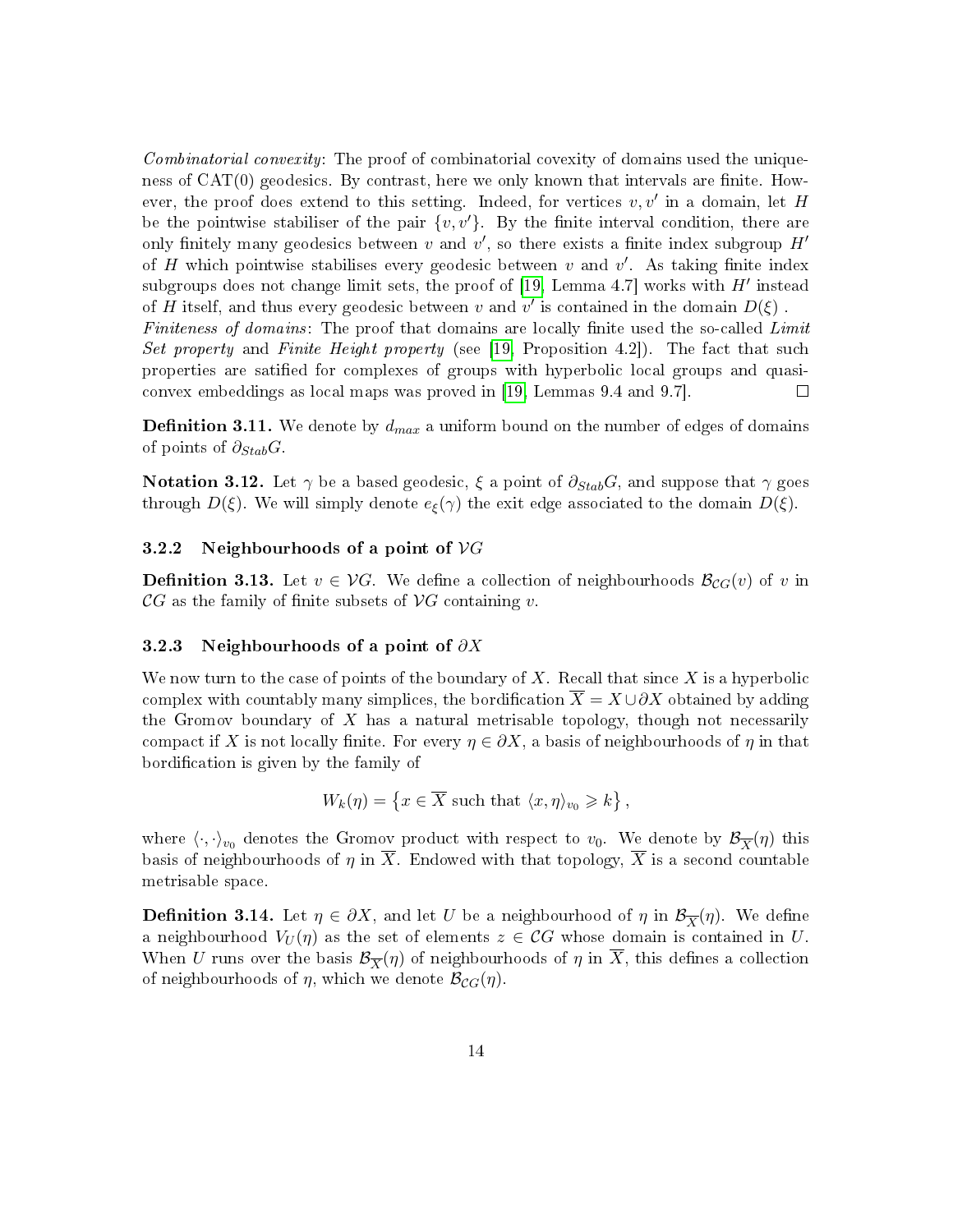#### 3.2.4 Neighbourhoods of a point of  $\partial_{Stab}G$

We finally define neighbourhoods for points in  $\partial_{Stab}G$ . Since, in  $\partial_{Stab}G$ , boundaries of stabilisers of vertices are glued together along boundaries of stabilisers of edges, we will construct neighbourhoods in CG of a point  $\xi \in \partial_{Stab}G$  using neighbourhoods of the representatives of  $\xi$  in the various  $\mathcal{C}G_v$ , where v runs over the vertices of the domain of  $\xi$ .

**Definition 3.15** (ξ-family). Let  $\xi$  be a point of  $\partial_{Stab}G$ . A collection U of open sets  $\{U_{\sigma}, \sigma \subset D(\xi)\}\$ is called a  $\xi$ -family if for every pair of vertices  $v, v'$  of  $D(\xi)$  joined by an edge e, and for every  $x \in \mathcal{C}G_e$ , we have

$$
\phi_{v,e}(x) \in U_v \Leftrightarrow \phi_{v',e}(x) \in U_{v'}.
$$

It was proved in [\[19,](#page-37-0) Proposition 4.12] that for every point  $\xi \in \partial_{Stab}G$  and every collection  $(U_v)_{v\in D(\xi)}$ , where each  $U_v$  is a neighbourhood of  $\xi$  in  $VG_{\sigma}$ , there exists a  $\xi$ -family  $\mathcal{U}'$  such that  $U'_v \subset U_v$  for every vertex v of  $D(\xi)$ . As the proof did not use any CAT(0) geometry, the same holds in our situation.

**Definition 3.16** (Cone). Let  $\xi \in \partial_{Stab}G$  and  $\mathcal{U}$  be a  $\xi$ -family. We define the cone Cone<sub> $\mathcal{U}(\xi)$ </sub> as the set of generalised vertices v of  $X \cup \partial X$  such that every based geodesic  $\gamma_v$  goes through  $D(\xi)$  (in particular,  $v \notin D(\xi)$ ) and such that for the unique vertex w of  $D(\xi) \cap e_{\xi}(\gamma_v)$ , we have the following inclusion in  $\mathcal{C}G_w$ :

$$
\mathcal{C}G_{e_{\xi}(\gamma_v)} \subset U_w.
$$

**Definition 3.17.** Let  $\xi \in \partial_{Stab}G$  and  $\mathcal{U}$  be a  $\xi$ -family. We define the neighbourhood  $V_{\mathcal{U}}(\xi)$ of  $\xi$  as the set of points  $z \in \mathcal{CG}$  such that  $D(z) \setminus D(\xi) \subset \text{Cone}_{\mathcal{U}}(\xi)$  and such that for every vertex v of  $D(z) \cap D(\xi)$  we have  $z \in U_v$ .

This collection of neighbourhoods of  $\xi$  in CG, for U ranging over all possible  $\xi$ -families, is denoted  $\mathcal{B}_{CG}(\xi)$ .

**Remark 3.18.** Since this definition involves based geodesics, these neighbourhoods depend on the chosen basepoint  $v_0$ . In the Appendix, we will need to allow change of basepoints, in which case we will indicate the basepoint used to define the various cones and neighbourhoods Cone<sub>U</sub>( $\xi$ ),  $V_u(\xi)$  as a superscript. In that case, we will speak of the topology (of  $\mathcal{C}G$ ) centred at a given vertex.

**Definition 3.19.** We define a topology on  $\mathcal{C}G$  by taking the topology generated by the elements of  $\mathcal{B}_{CG}(x)$ , for every  $x \in \mathcal{C}G$ . That is, a subset U of  $\mathcal{C}G$  is open if for every point  $x \in U$ , there exists a neighbourhood  $U' \in \mathcal{B}_{CG}(x)$  contained in U. We denote by  $\mathcal{B}_{CG}$  the set of elements of  $\mathcal{B}_{CG}(x)$  when x runs over CG.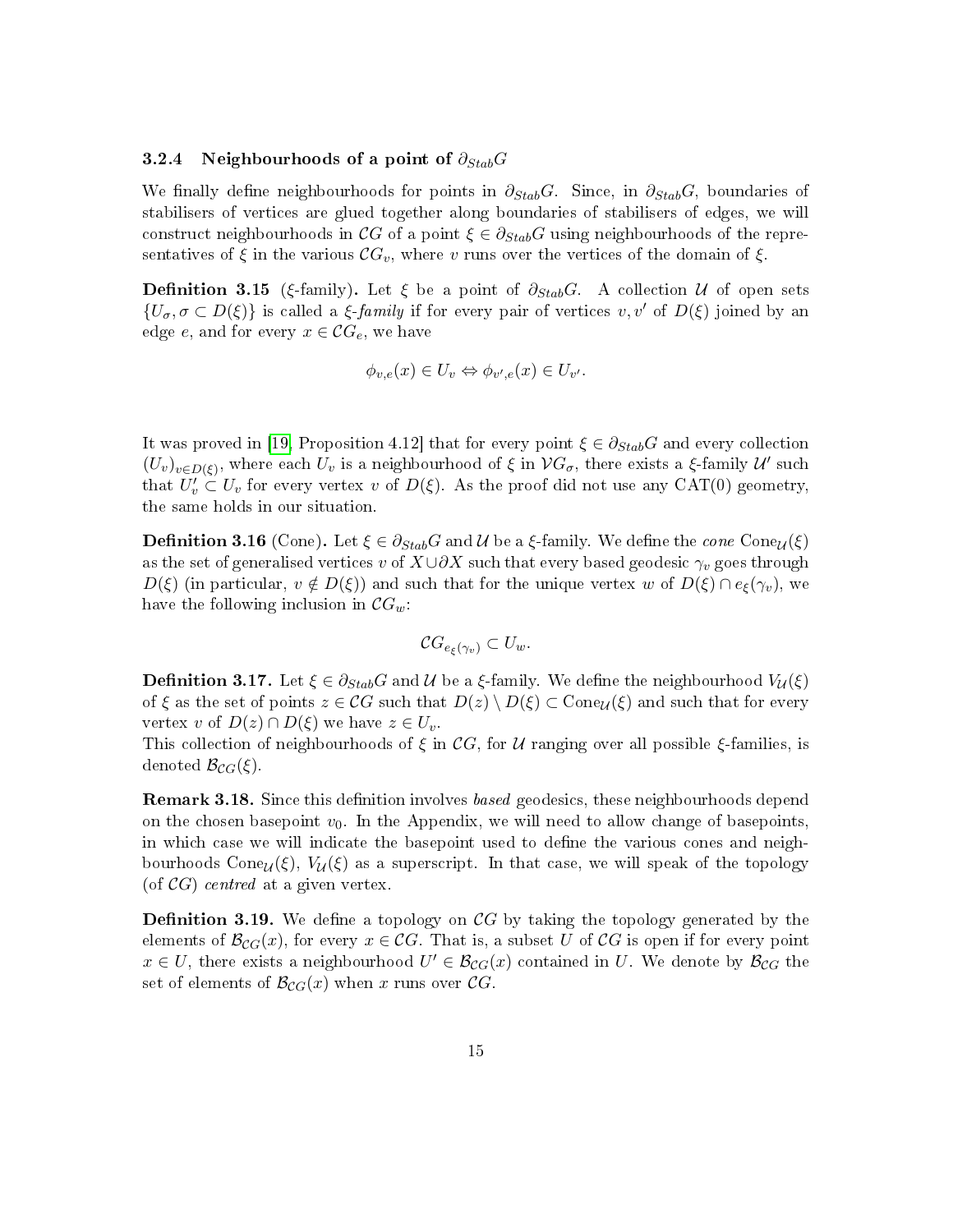#### <span id="page-15-0"></span>3.3 Uniform convergence group actions and the combination theorem

To prove the Combination Theorem A, we use a topological characterisation of hyperbolicity due to Bowditch [\[4\]](#page-36-5), using the boundary  $\partial G$ , together with the topology defined in the previous section, as a candidate for the Gromov boundary of G.

Recall that a group  $\Gamma$  acting on a compact metrisable space M with more than two points is a *convergence group* if the following holds: For every injective sequence  $(\gamma_n)$  of elements of the group, there exist, up to taking a subsequence of  $(\gamma_n)$ , two points  $\xi_+$ ,  $\xi_-$  of M such that for every compact subspace  $K \subset M \setminus \{\xi_{-}\}\$ , the sequence of translates  $(\gamma_n K)$  uniformly converges to  $\xi_{+}$ .

A hyperbolic group  $\Gamma$  is always a convergence group on  $\Gamma \cup \partial \Gamma$  (see for instance [\[13\]](#page-36-10)). It also is a convergence group on EΓ.

Recall that for a group  $\Gamma$  that is a convergence group on a compact metrisable space M with at least three points, a point  $\zeta$  in M is called a *conical limit point* if there exists a sequence  $(\gamma_n)$  of elements of  $\Gamma$  and two points  $\xi_-\neq \xi_+$  in M, such that  $\gamma_n\zeta\to \xi_-$  and  $\gamma_n\zeta' \to \xi_+$  for every  $\zeta' \neq \zeta$  in M. The group  $\Gamma$  is a uniform convergence group on M if every point of M is a conical limit point. By a celebrated result of Bowditch [\[4\]](#page-36-5), a group  $\Gamma$ that is a uniform convergence group on a compact metrisable space M with more than two points is hyperbolic, and M is Γ-equivariantly homeomorphic to the Gromov boundary of Γ.

Our main result is the following theorem implying immediately Theorem A from Introduction.

<span id="page-15-3"></span>**Theorem 3.20.** The boundary  $\partial G$  is a compact metrisable space, on which the group G acts as a uniform convergence group. In particular, G is hyperbolic and  $\partial G$  is G-equivariantly homeomorphic to the Gromov boundary of G. Moreover, every local group of  $G(\mathcal{Y})$  embeds<br>in G as a quasi-convex subgroup. in G as a quasi-convex subgroup.

Theorem [3.20](#page-15-3) extends the results of [\[19\]](#page-37-0) to the case of a group acting on a polyhedral complex endowed with a geometry that is non-positively curved in a combinatorial sense. The proofs, which rely on properties reminiscent of non-positive curvature, are very close to the original proofs of [\[19,](#page-37-0) Section 9] in the CAT(0) setting, and are given in the Appendix.

# <span id="page-15-2"></span>4 Examples of group actions on combinatorially nonpositively curved complexes

### <span id="page-15-1"></span>4.1 Combinatorial geometry of weakly systolic complexes

The main results of this subsection  $-$  Proposition [4.1,](#page-16-0) Proposition [4.2,](#page-16-1) and Proposition [4.3](#page-16-2)  $$ allow to deduce Theorem B in Introduction, from Theorem A. Throughout this subsection we do not assume the subcomplexes to be hyperbolic.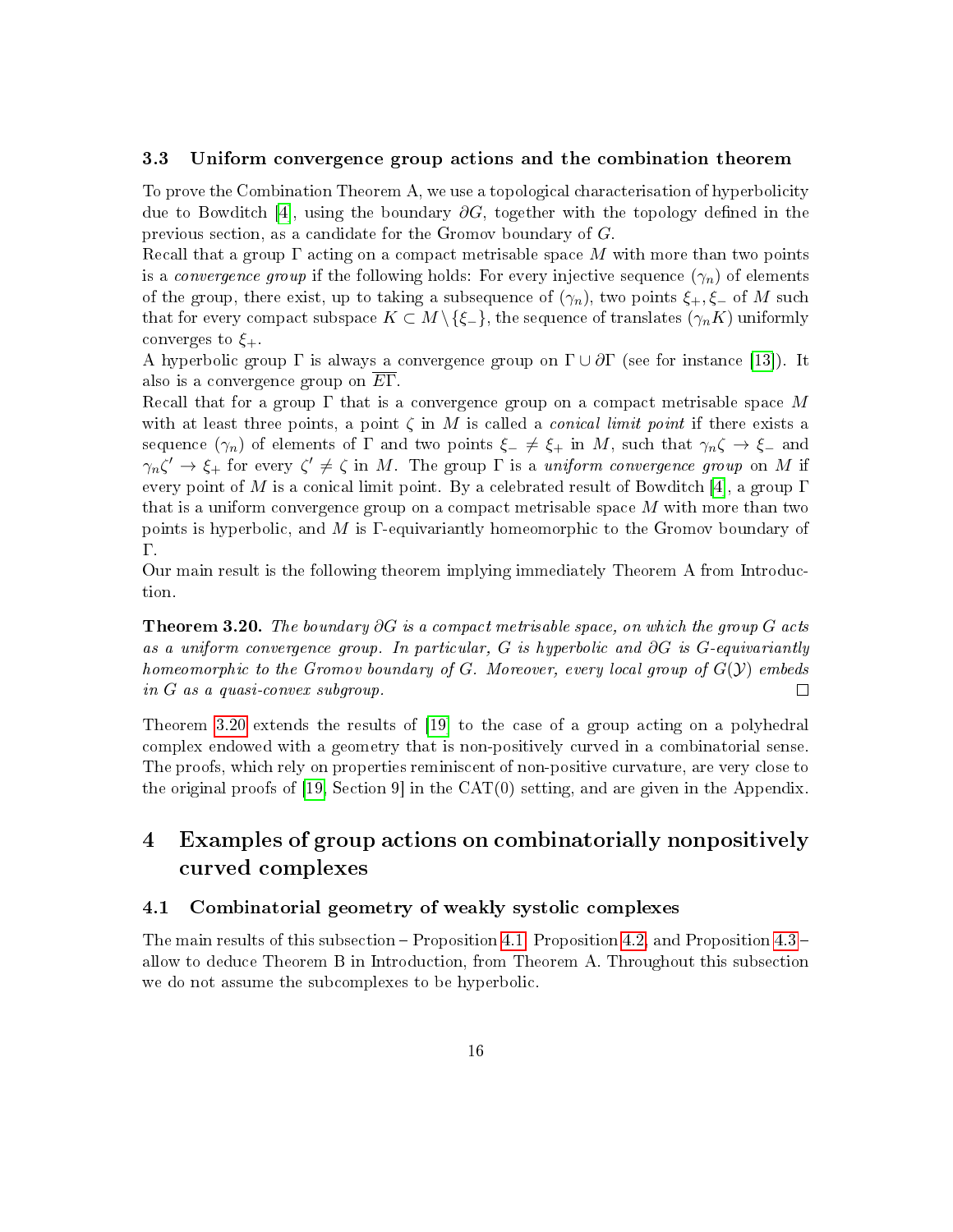<span id="page-16-0"></span>**Proposition 4.1.** A weakly systolic complex has tight hexagons. In particular, it satisfies the Small Angle Property.

<span id="page-16-1"></span>**Proposition 4.2.** For any action on a weakly systolic complex loops in fixed-point sets are contractible.

Recall that a simplicial complex is flaq if every set of pairwise adjacent vertices is a simplex. A flag simplicial complex *without infinite simplices* is a complex without infinite cliques (complete graphs) in its  $1$ -skeleton.

<span id="page-16-2"></span>**Proposition 4.3.** Weakly systolic complexes without infinite simplices have finite intervals.

<span id="page-16-3"></span>**Definition 4.4** (weakly systolic complex). A flag simplicial complex X is weakly systolic if for every vertex  $v \in X$  and for every  $n \geq 1$  the following two conditions are satisfied:

- **(E)** (edge condition) For every edge e with both end-vertices at distance n from v, there is a vertex u at distance  $n-1$  from v, adjacent to the end-vertices of e.
- (V) (vertex condition) For every vertex w at distance n from v, the set of vertices adjacent to w and at distance  $n-1$  from v induces a clique (full graph), that is, they are all adjacent.

Examples. An important class of examples of weakly systolic complexes are systolic complexes. These are simply connected ag simplicial complexes in which every loop (that is, a closed path) of length (number of edges) 4 or 5 has a diagonal, that is, an edge connecting non-consecutive vertices. Simplicial trees are systolic. A basic example of an infinite systolic complex is the triangulation of the Euclidean plane by equilateral triangles. Other important examples are highly dimensional hyperbolic pseudomanifolds acted geometrically upon groups constructed in [\[17\]](#page-36-2). Systolic complexes have a particular large-scale  $\gamma$  geometry  $-$  they 'do not contain asymptotically' spheres of dimension two and more; see e.g.  $[10, 17, 25]$  $[10, 17, 25]$  $[10, 17, 25]$ . An example of a weakly systolic complex of large-scale geometry different than the one of systolic complexes is obtained as follows. Let X be a  $CAT(-1)$  cubulation of the real *n*-dimensional Lobachevski hyperbolic space  $\mathbb{H}^n$ , for  $n = 3, 4$ . Let  $Th(X)$  be the thickening of X (see e.g. [\[10,](#page-36-6)25]), that is, a flag simplicial complex with the set of vertices being  $X^{(0)}$  and two vertices connected by an edge iff they are contained in a common cube of X. Then  $Th(X)$  is weakly systolic but not quasi-isometric to a systolic complex. More generally, the thickening of every  $CAT(-1)$  cubical complex is weakly systolic. For further examples of weakly systolic complexes and their automorphism groups see e.g. [\[10,](#page-36-6)[17,](#page-36-2)[25\]](#page-37-3).

Weak systolicity can be seen as a combinatorial analogue of a metric non-positive curvature. In particular, in [\[10,](#page-36-6) [25\]](#page-37-3) a local-to-global characterization of weakly systolic complexes is proved: a universal cover of a ag simplicial complex satisfying a local edge condition and a *local vertex condition* is weakly systolic. 'Local' versions of the conditions  $(E)$  and  $(V)$ above are obtained by restricting the values of  $n$  to  $1, 2, 3$ .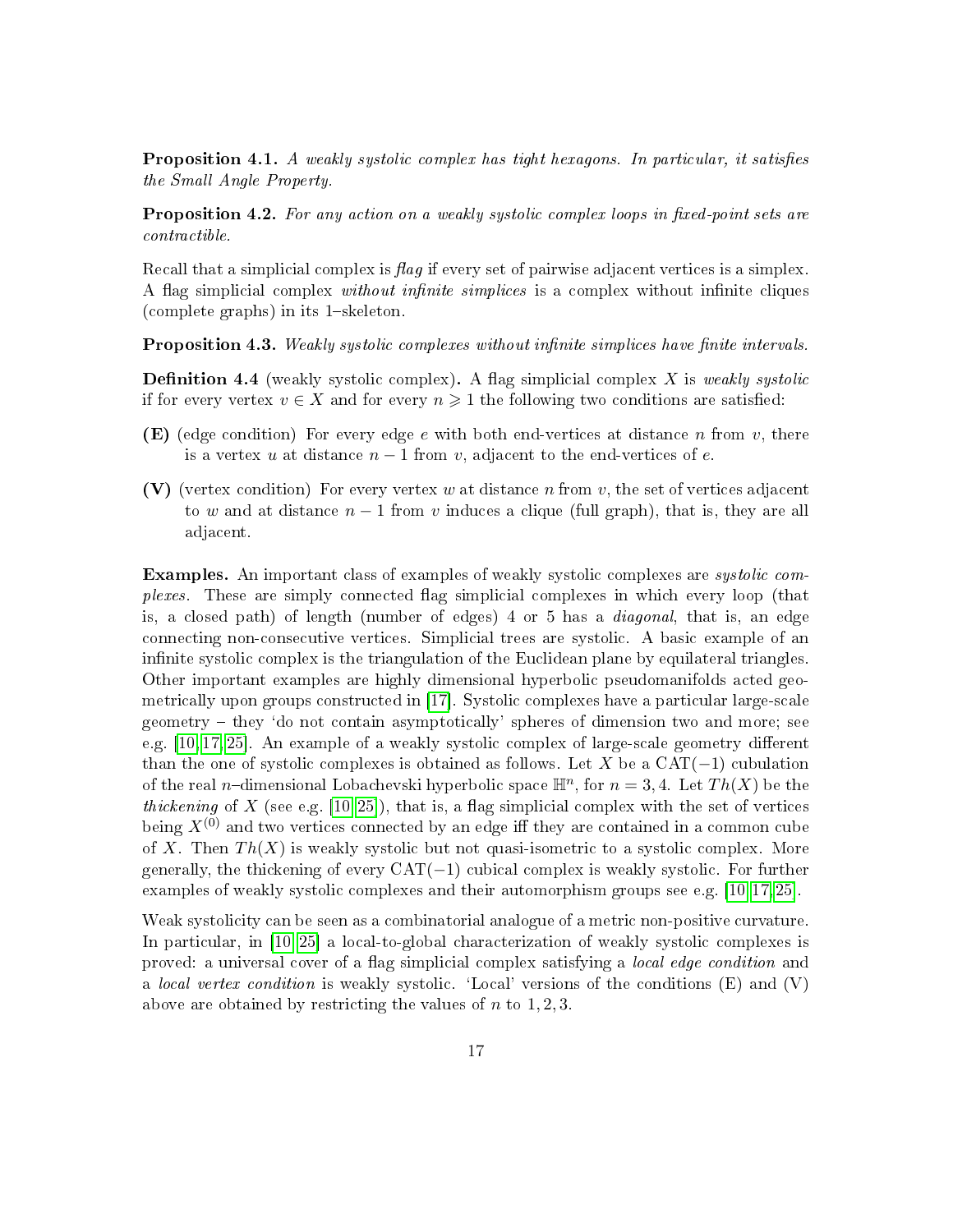We now proceed to the proofs of Propositions [4.1,](#page-16-0) [4.2](#page-16-1) and [4.3.](#page-16-2) In the remaining part of this subsection we assume that  $X$  is a weakly systolic complex.

<span id="page-17-1"></span>**Lemma 4.5.** (simple bigon filling) Let  $\gamma_{uv} = (z^0 := v, z^1, \ldots, z^n := u)$  and  $\gamma'_{uv} = (z'^0 := v, z'^0, \ldots, z^n)$  $(v, z'^1, \ldots, z'^n := u)$  be two geodesics between vertices v and u such that  $z^i \neq z'^i$ , for  $i \neq 0, n$ . Then there exists a disc diagram  $D \to X$  for the loop  $\gamma_{uv} \circ \gamma'_{uv}^{-1}$  which is an embedding, with internal vertices degree 6 and the boundary vertices degree at most 5.

*Proof.* By Claim 1 in the proof of Theorem 3.1 in [\[10\]](#page-36-6), there is a minimal disc diagram  $D \rightarrow$ X with systolic  $D$  (i.e. every internal vertex has degree at least 6). We will denote vertices in D with tilde, like  $\tilde{v}$ , and their images in X without tilde, that is,  $D \to X: \tilde{v} \mapsto v$ . In particular, the paths  $\widetilde{\gamma}_{uv} = (\widetilde{z}^0 := \widetilde{v}, \widetilde{z}^1, \dots, \widetilde{z}^n := \widetilde{u})$  and  $\widetilde{\gamma}_{uv}^{\prime} = (\widetilde{z}^{\prime 0} := \widetilde{v}, \widetilde{z}^{\prime 1}, \dots, \widetilde{z}^{\prime n} := \widetilde{u})$ are combinatorial geodesics in  $D$  mapped isometrically onto, respectively,  $\gamma_{uv}$  and  $\gamma'_{uv}$ . The combinatorial Gauss-Bonnet formula reads:

$$
\sum_{\widetilde{v} \in D^{(0)}} \det(\widetilde{v}) = 6,\tag{1}
$$

where the defect def( $\tilde{v}$ ) of a vertex  $\tilde{v}$  is equal to 3 (respectively, 6) minus the number of triangles containing  $\tilde{v}$ , for  $\tilde{v}$  lying on the boundary (respectively, in the interior) of D. From the vertex condition (V) it follows that  $\det(\widetilde{u}) = \det(\widetilde{v}) = 2$ . The sum of defects on a geodesic is at most 1 (see e.g. [\[12,](#page-36-11) Fact 3.1]), that is

$$
\begin{aligned} \det(\tilde{z}^1) + \det(\tilde{z}^2) + \dots + \det(\tilde{z}^{n-1}) &\le 1, \\ \det(\tilde{z}^{\prime 1}) + \det(\tilde{z}^{\prime 2}) + \dots + \det(\tilde{z}^{\prime n-1}) &\le 1. \end{aligned} \tag{2}
$$

Since all interior vertices have nonpositive defect, we get that every interior vertex has defect 0 and the sum of defects on each boundary geodesic is 1. Thus  $D$  is a flat disc (see e.g. [\[12,](#page-36-11) Lemma 3.5]), that is, a subcomplex of an equilateral triangulation of the Euclidean plane homeomorphic to a disc.

Therefore, the disc  $\triangle$  consists of vertices  $\tilde{z}_j^i$ , for  $i = 0, 1, ..., n$  and  $j = 0, 1, ..., k(i)$ , satisfying the following conditions (see Figure [2\)](#page-18-0):

- <span id="page-17-0"></span>(a)  $d(\tilde{z}_j^i, \tilde{v}) = i = n - d(\tilde{z}_j^i, \tilde{u});$
- (b)  $\widetilde{z}_0^i = \widetilde{z}^i$  and  $\widetilde{z}_{k(i)}^i = \widetilde{z}^{\prime i}$ ;
- (c) if  $\tilde{z}_j^i$  and  $\tilde{z}_{j'}^{i'}$  $i'_{j'}$  are adjacent with  $i \leq i'$  then  $i'-i \leq 1$  and:
	- (i) if  $i = i'$  then  $|j j'| = 1$ ,
	- (ii) if  $i' = i + 1$  then  $|j j'| \leq 1$ ;
- (d) if  $\tilde{z}_j^i$  is adjacent to both  $\tilde{z}_{j'}^{i+1}$  $_{j'}^{i+1}$  and  $\widetilde{z}_{j''}^{i+1}$  $j'' \atop j'' \text{ then } |j'-j''| \leq 1.$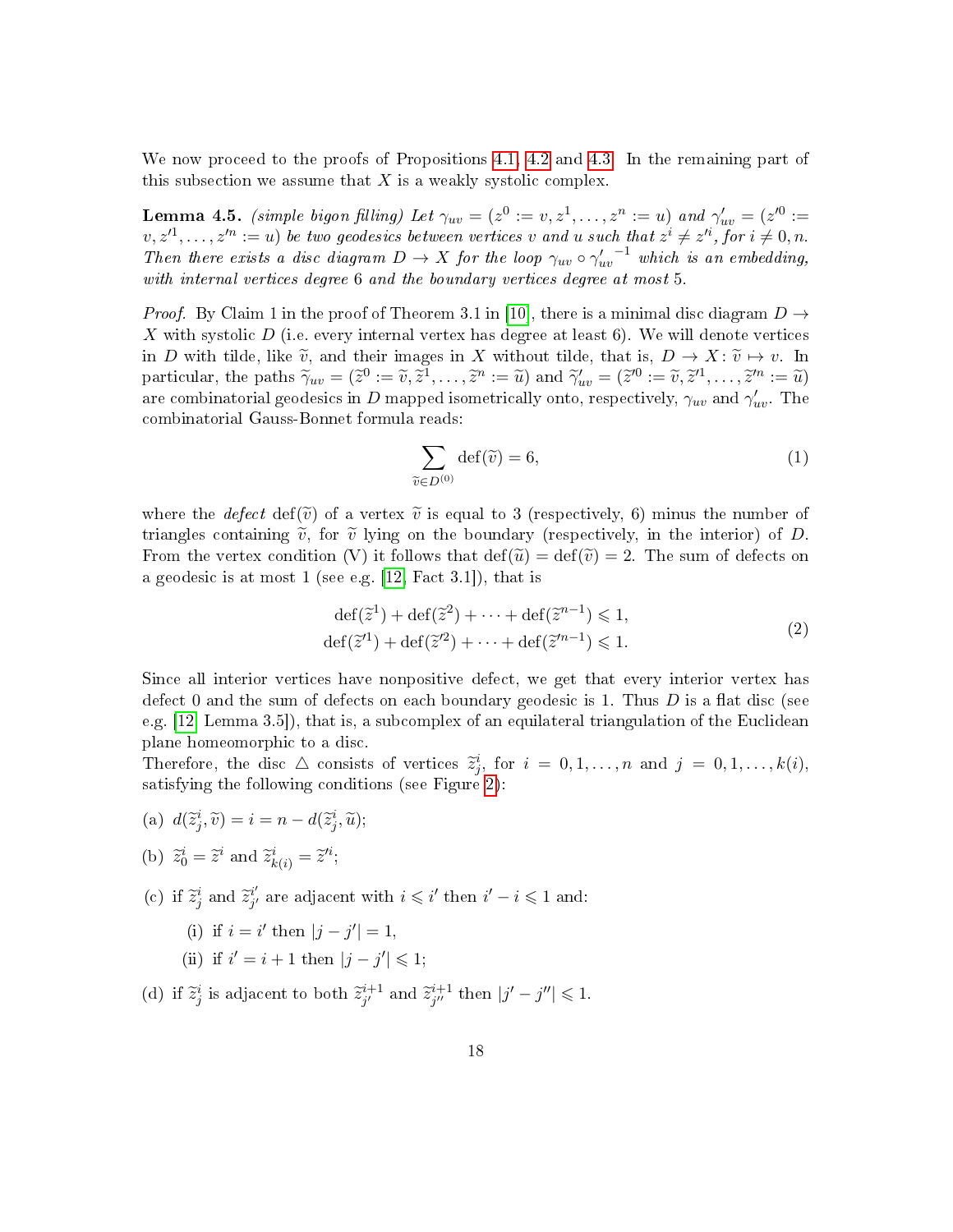

Figure 2: Geodesic bigon.

<span id="page-18-0"></span>Observe that the minimal disc diagram for a bigon of length n has area at most  $n^2/2$ . Let  $ul(\widetilde{z}_j^i)$  and  $ll(\widetilde{z}_j^i)$  (respectively,  $ur(\widetilde{z}_j^i)$  and  $lr(\widetilde{z}_j^i))$  denote the vertices  $\widetilde{z}_k^{i+1}$  $\tilde{\mathbf{z}}_k^{i+1}$  and  $\tilde{\mathbf{z}}_m^{i-1}$  adjacent to  $\tilde{z}_j^i$  and with minimal k and m (respectively, maximal k and m). (Here ul and ll come from 'upper-left' and 'lower-left', and so on – see Figure [2\)](#page-18-0). Further, we set  $ul^0(\tilde{z}_j^i) := \tilde{z}_j^i$ and, by induction,  $ul^{k+1}(\tilde{z}_j^i) := ul(ul^k(\tilde{z}_j^i))$ . Similarly we define  $ll^k(\tilde{z}_j^i)$ ,  $ur^k(\tilde{z}_j^i)$ , and  $lr^k(\tilde{z}_j^i)$ .<br>We show now that the disc discreps  $\tilde{D} \rightarrow Y$  is an embedding  $\tilde{B}v$  (a) we sould have We show now that the disc diagram  $D \to X$  is an embedding. By [\(a\)](#page-17-0) we could have that  $z_j^i = z_l^k$  only if  $i = k$ . Suppose that  $z_j^i = z_l^i$ , for  $j < l$ . Then the diagram  $D \to X$  can be modified in the following way. Consider an equilateral triangle  $T_l$  in D bounded by the paths:  $(\tilde{z}_j^i, \tilde{z}_{j+1}^i, \ldots, \tilde{z}_l^i), \tilde{\gamma}_{lr} := (\tilde{z}_j^i, lr(\tilde{z}_j^i), lr^2(\tilde{z}_j^i)), \ldots, lr^{l-j}(\tilde{z}_j^i)), \tilde{\gamma}_{ll} := (\tilde{\gamma}_j^i, Ur(\tilde{z}_j^i), \ldots, V^{l-j}(\tilde{z}_j^i)), \tilde{\gamma}_{ll} := (\tilde{\gamma}_j^i, V(\tilde{z}_j^i), \ldots, V^{l-j}(\tilde{z}_j^i))$  $(\tilde{z}_l^i, ll(\tilde{z}_l^i), ll^2(\tilde{z}_l^i)), \ldots, ll^{l-j}(\tilde{z}_l^i))$ . Analogously, we define paths  $\tilde{\gamma}_{ur}, \tilde{\gamma}_{ul}$ , and the triangle  $T_u$  using ur and ul. Since  $z_j^i = z_l^i$  we can modify  $D \to X$  by 'squeezing'  $(\tilde{z}_j^i, \tilde{z}_{j+1}^$ point  $\tilde{z}_j^i$  and filling the bigon  $\gamma_{ir}\gamma_{ll}^{-1}$  by a disc  $D_l$ , similarly with the bigon  $\gamma_{ur}\gamma_{ul}^{-1}$  filled by  $D_u$  (where by  $\gamma_{ab}^{\pm 1}$  we denote the image of  $\widetilde{\gamma}_{ab}^{\pm 1}$  via  $D \to X$ ). Replacing  $T_l, T_u$  by, respectively tively,  $D_l$ ,  $D_u$  we obtain a new disc diagram  $D' \to X$  for the loop  $\gamma_{uv}\gamma'_{uv}^{-1}$  (see Figure [3\)](#page-19-0). Since the area of  $T_l$  (and of  $T_u$ ) is  $(l - j)^2$ , and the area of a minimal disc diagram for the bigon  $\gamma_{lr}\gamma_{ll}^{-1}$  is at most  $(l-j)^2/2$  (the same for  $\gamma_{ur}\gamma_{ul}^{-1}$ ), it follows that the area of  $D'$  is strictly less than the area of D. This contradicts the minimality of D. Hence  $D \to X$  is an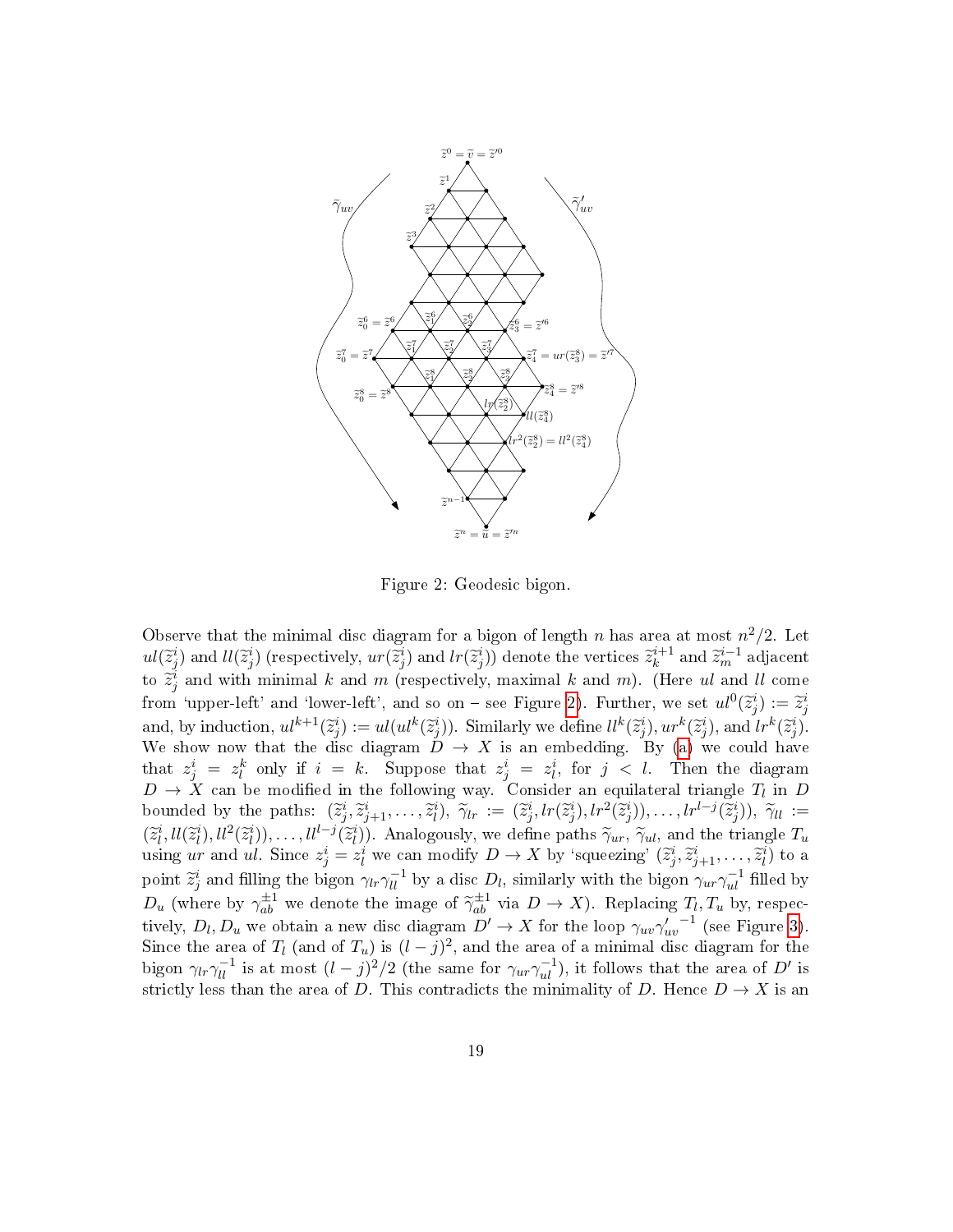

Figure 3: From  $D \to X$  to  $D' \to X$ .

<span id="page-19-0"></span>embedding.

<span id="page-19-3"></span>Lemma 4.6. (bigon filling) Let  $\gamma_{uv}$  =  $(z^0$  :=  $v, z^1, \ldots, z^n$  := u) and  $\gamma'_{uv}$  =  $(z'^0$  :=  $v, z'^1, \ldots, z'^n := u$ ) be two geodesics between vertices v and u. Then there exists a disc diagram  $D \to X$  for the loop  $\gamma_{uv}\gamma'_{uv}^{-1}$  which is an embedding, with internal vertices degree 6 and the boundary vertices degree at most 5.

*Proof.* Decompose  $\gamma$  and  $\gamma'$  into subgeodesics so that the corresponding loops are simple and then use Lemma [4.5.](#page-17-1)  $\Box$ 

Recall that one-skeleta of weakly systolic complexes are weakly modular graphs [\[10\]](#page-36-6). Three vertices  $v_1, v_2, v_3$  of a graph form a *metric triangle*  $v_1v_2v_3$  if the intervals  $I(v_1, v_2), I(v_2, v_3),$ and  $I(v_3, v_1)$  pairwise intersect only in the common end-vertices. If  $d(v_1, v_2) = d(v_2, v_3)$  $d(v_3, v_1) = k$ , then this metric triangle is called *equilateral* of size k.

<span id="page-19-1"></span>**Lemma 4.7.** [\[9\]](#page-36-12) A graph is weakly modular if and only if for any metric triangle  $u'v'w'$ and any two vertices  $x, y \in I(v', w')$ , the equality  $d(u', x) = d(u', y)$  holds. In particular, all metric triangles of weakly modular graphs are equilateral.

Lemma [4.7](#page-19-1) implies immediately the following.

<span id="page-19-2"></span>**Lemma 4.8.** (metric triangle filling) Let  $u'v'w'$  be a metric triangle in X. Then there exists a systolic equilateral triangle D and a disc diagram  $D \to X$  which is an isometric embedding and maps the three vertices of  $D$  onto  $u', v', w'$ .

 $\Box$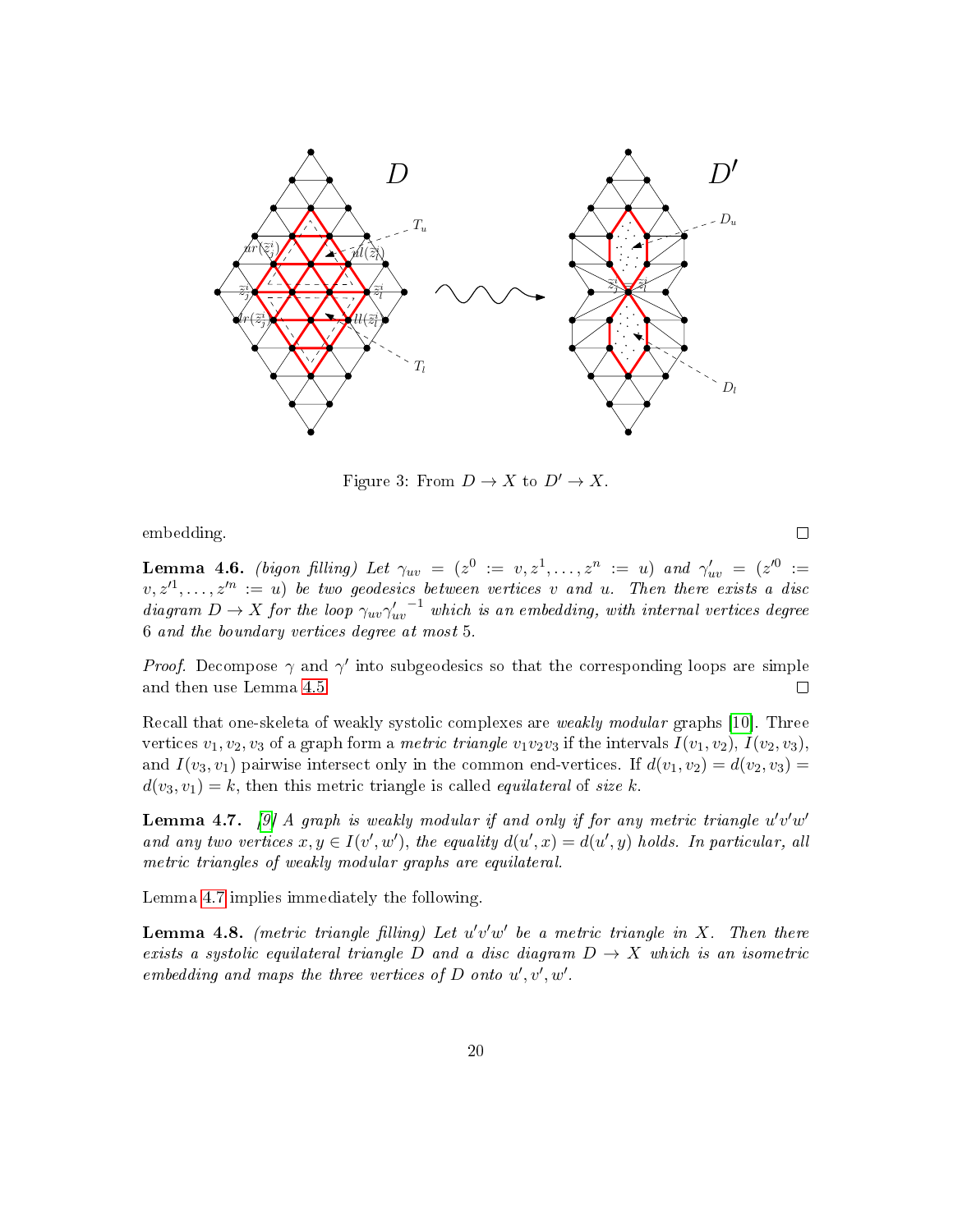<span id="page-20-1"></span>Proposition 4.9. (tight geodesic triangle) Let uvw be vertices of a geodesic triangle with sides  $\gamma_{uv}, \gamma_{vw}, \gamma_{wu}$ . Then there exists a disc diagram  $D \to X$  for the loop  $\gamma = \gamma_{uv} \circ \gamma_{vw} \circ \gamma_{wu}$ which is at most  $4-to-1$  and whose every vertex has degree at most 14.

*Proof.* Let u' be a vertex in  $I(u, w) \cap I(u, v)$  that is at a maximal distance from u. Analogously we define v' and w'. Then  $u'v'w'$  is a metric triangle – see Figure [4.](#page-20-0) Choose a geodesic  $\gamma_{u'v'}$  between vertices u' and v', and similarly choose geodesics  $\gamma_{v'w'}, \gamma_{w'u'}, \gamma_{uu'}$  $\gamma_{vv'}$ ,  $\gamma_{ww'}$ . By Lemma [4.8,](#page-19-2) there is a disc diagram  $D_0 \to X$  for the loop  $\gamma_{u'v'}\gamma_{v'w'}\gamma_{w'u'}$  with



Figure 4: Metric triangle.

<span id="page-20-0"></span>internal vertices degrees 6 and boundary vertices of degree at most 4. By Lemma [4.6,](#page-19-3) there is a disc diagram  $D_1 \to X$  for the loop  $\gamma_{uv} \circ \gamma_{vv'} \circ \gamma_{u'v'}^{-1} \circ \gamma_{uu'}^{-1}$  with internal vertices degrees 6 and boundary vertices of degree at most 5. Analogously we obtain disc diagrams  $D_2 \to X$ and  $D_3 \to X$  for the bigons vw and wu, respectively. The required disc diagram  $D \to X$ is then obtained as a combination of disc diagrams  $D_i \rightarrow X$  for D being the boundary union of discs  $D_1, D_2, D_3, D_4$ . It follows that the internal vertices in D have degree at most  $5 + 5 + 4 = 14$  and degrees of boundary vertices are bounded by 5. Since the disc diagrams  $D_i \to X$  are embeddings, we have that the map  $D \to X$  is at most 4-to-1.  $\Box$ 

Proof of Proposition [4.1.](#page-16-0) Having tight hexagons follows immediately from Proposition [4.9](#page-20-1) by decomposing a hexagon into four geodesic triangles. By Lemma [2.6](#page-7-1) the Small Angle Property follows.  $\Box$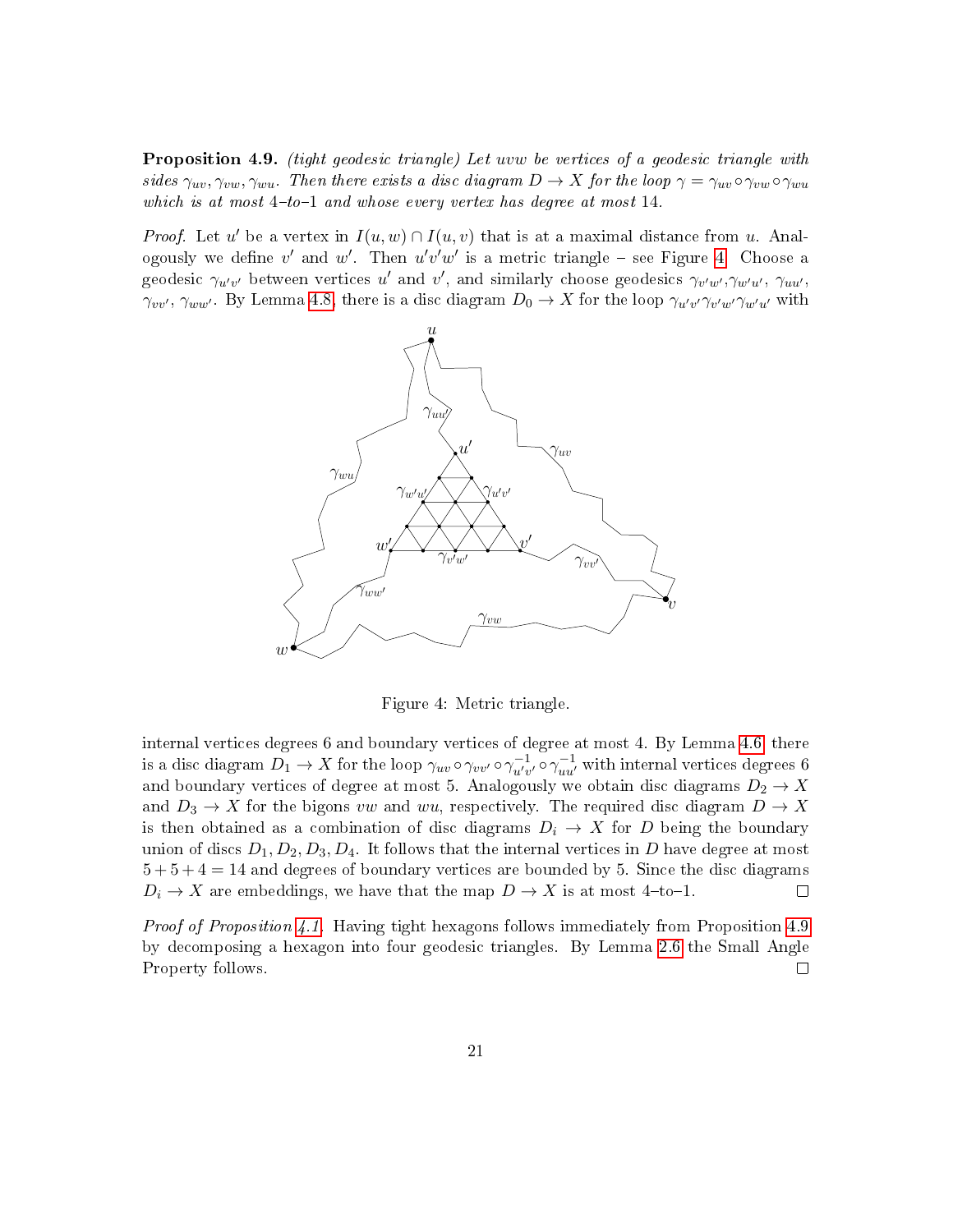*Proof of Proposition [4.2.](#page-16-1)* By [\[10,](#page-36-6) Proposition 6.6], for any group G acting by automorphisms on a weakly systolic complex the set of points fixed by  $G$  is contractible or empty.  $\Box$ 

*Proof of Proposition [4.3.](#page-16-2)* Let v, w be two vertices at distance n. We have to show that the interval between  $v$  and  $w$  is finite. By the vertex condition  $(V)$  from Definition [4.4,](#page-16-3) and by the fact that all cliques in the 1-skeleton are finite, there are finitely many vertices at distance  $n-1$  from v in the interval. Similarly we use the vertex condition inductively to show that there are finitely many vertices in the interval at distance  $n - k$  from v, for all  $k \in 0, 1, ..., n$ .  $k \in \{0, 1, \ldots, n\}$ .

# <span id="page-21-0"></span>4.2 Combinatorial geometry of  $C'(1/6)$  polygonal complexes

The aim of this subsection is to prove Propositions [4.10,](#page-21-1) [4.11,](#page-21-2) and [4.12,](#page-21-3) showing that polygonal complexes satisfying a metric small cancellation condition satisfy the combinatorial and algebraic conditions introduced in the previous sections. As an immediate consequence of these results and Theorem A in Introduction, we obtain Theorem C.

<span id="page-21-1"></span>**Proposition 4.10.** A  $C'(1/6)$  polygonal complex has tight hexagons. In particular, it satisfies the Small Angle Property.

<span id="page-21-2"></span>Proposition 4.11. A  $C'(1/6)$  polygonal complex has finite intervals.

<span id="page-21-3"></span>**Proposition 4.12.** For any action of a group on a  $C'(1/6)$  polygonal complex loops in xed-point sets are contractible.

We start by recalling some standard vocabulary about small cancellation theory.

**Definition 4.13** (small cancellation). Let X be a polygonal complex. A piece of X is a path  $\gamma$  such that there exist two polygons  $R_1$  and  $R_2$  of X such that the map  $\gamma \to X$  factors as  $\gamma \to R_1 \to X$  and  $\gamma \to R_2 \to X$  but there does not exist a homeomorphism  $\partial R_1 \to \partial R_2$ that makes the following diagram commute:



By convention, edges of  $X$  are also considered as pieces. We say that X is a  $C'(1/6)$  polygonal complex if every piece  $\gamma$  of X and every polygon R of X containing  $\gamma$  satisfy the following relation:

$$
|\gamma|<\frac{1}{6}\cdot |\partial R|.
$$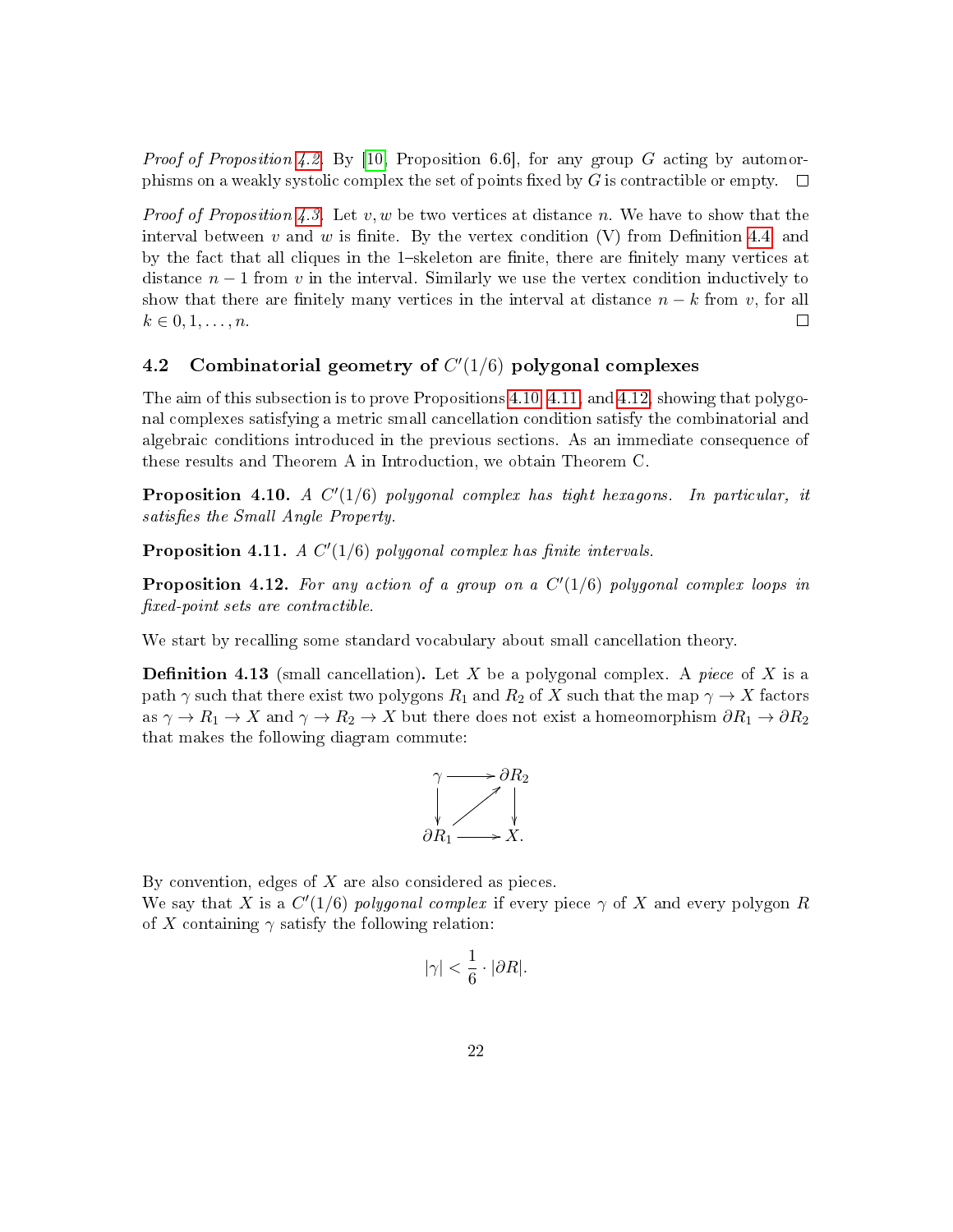In what follows, X will denote a given simply connected  $C'(1/6)$ -polygonal complex. We recall a fundamental combinatorial tool to study  $C'(1/6)$  polygonal complexes.

**Definition 4.14.** Let  $D$  be a planar contractible polygonal complex.

A spur of D is an edge of D with a vertex of valence 1.

A shell of D is a polygon of D such that  $\partial R \cap \partial D$  is connected and whose inner path is a concatenation of at most 3 internal arcs of D.

The disc diagram D is called a *ladder* if it can be written as a union  $D = c_1 \cup ... \cup c_n$ , where the  $c_i$  are distinct 1- or 2-cells such that:

- both  $D \setminus c_1$  and  $D \setminus c_n$  are connected,
- the subspace  $D \setminus c_i$  has exactly two connected components for  $1 < i < n$ ,
- if some  $c_i$  is an edge, then no other  $c_j$  contains it.

A path of the form  $c_i \cap c_{i+1}$  for two consecutive 2-cells of D is called a rung. For  $1 < k < n$ such that  $c_k$  is a 2-cell, the closure of a connected component of  $c_k \setminus (c_{k-1} \cup c_{k+1})$  is called a *rail* of  $c_k$ .

<span id="page-22-1"></span>**Theorem 4.15** (Classification Theorem for disc diagrams in a  $C'(1/6)$  polygonal complex [\[24\]](#page-37-8)). Let  $D \to X$  be a reduced disc diagram over X. Then one of the following holds:

- $D$  consists of a 0-, 1-, or 2-cell,
- $\bullet$  D is a ladder,
- D contains at least three shells or spurs.

In order to show that  $X$  has tight hexagons, it is necessary to have a finer understanding of the geodesic triangles of  $X$ . We will need the following:

**Definition 4.16** (geodesic ladder). Let  $D \to X$  be a reduced disc diagram such that D is a non-singular ladder. We say that the disc diagram is a *geodesic ladder* if its boundary path can be written as a union  $\partial D = \gamma_1 \cup \gamma_2 \cup \gamma'_1 \cup \gamma'_2$ , where  $\gamma'_1, \gamma'_2$  are contained in the two shells of D (if D contains at least two cells, we require  $\gamma'_1, \gamma'_2$  to be in different shells), and  $\gamma_1, \gamma_2$  map to geodesics of X.

<span id="page-22-0"></span>**Lemma 4.17.** A reduced geodesic ladder embeds in  $X$ .

*Proof.* By contradiction, consider a reduced geodesic ladder  $D$  that does not embed in  $X$ , and let  $v, v'$  be two distinct vertices of D that are sent to the same vertex w of X. Let  $\gamma$ be a path of D from v to v' of the form  $\gamma = A \cup P \cup B$ , where  $A, B$  are contained in a 2-cell and P is a subpath of  $\gamma_1$  or  $\gamma_2$ . Then  $\gamma$  maps to a loop of X, which we can assume to be injective, and let us choose a reduced non-singular disc diagram  $D' \to X$  with that loop

 $\Box$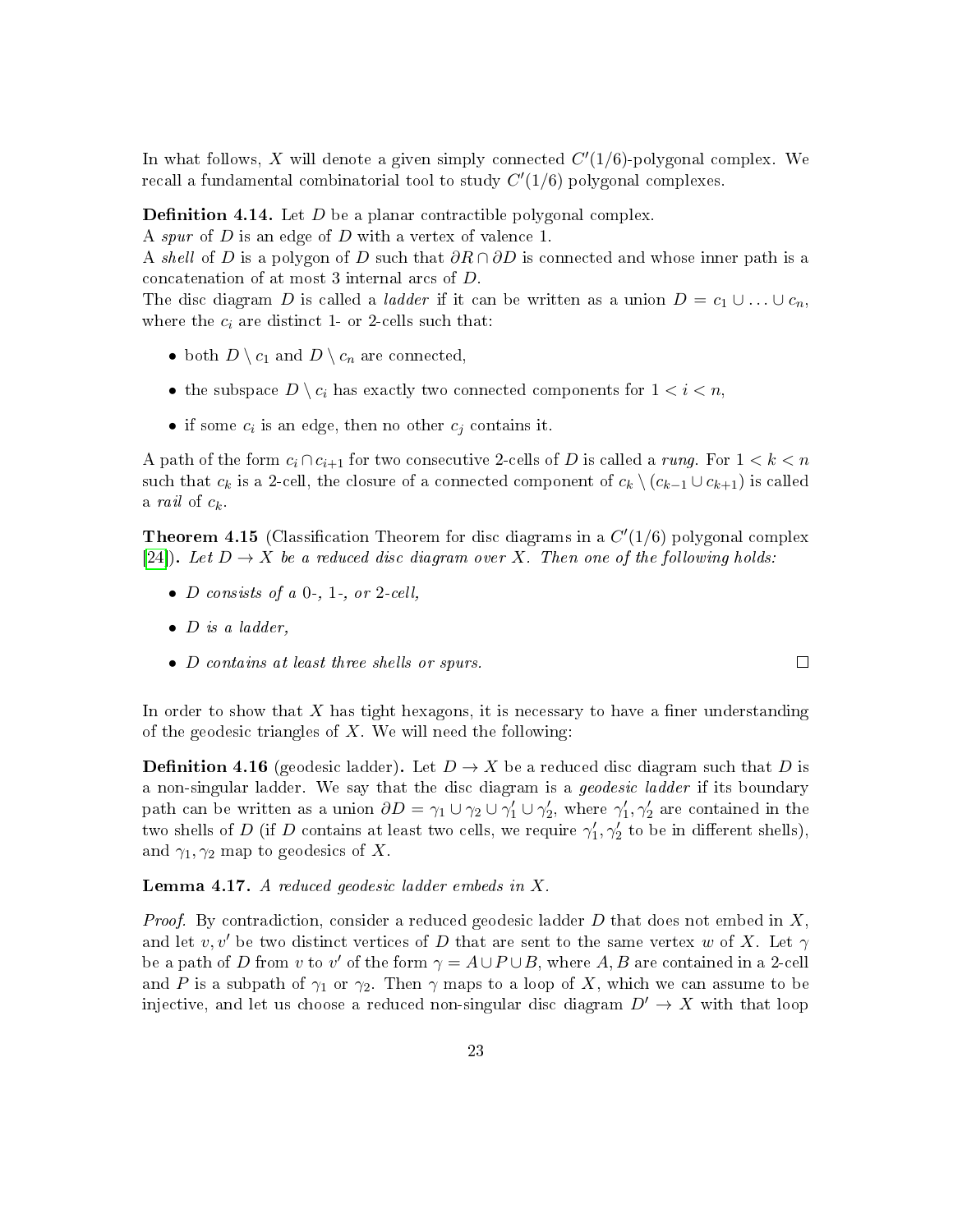as a boundary. First notice that  $D'$  cannot be a single 2-cell. Indeed, if that was the case, then A and B would be pieces, and P being a geodesic contained in the boundary of  $D'$ , we would get

$$
|\partial R| = |A|+|P|+|B| < \frac{1}{6}|\partial R|+\frac{1}{2}|\partial R|+\frac{1}{6}|\partial R| < |\partial R|,
$$

a contradiction. Thus, by the classification of diagrams,  $D'$  contains at least two shells, and one of them does not contain w in the interior of its outer path. Thus the shell R lifts to D, meaning we can form the new reduced disc diagram  $D \cup R \to X$ . Notice that  $R \cap D$ cannot contain a whole rail of a polygon  $R'$  of D, for otherwise this path would be a piece. and since rungs also are pieces, the opposite rail of  $R'$  would be of length strictly bigger than  $\frac{1}{2}|\partial R'|$  by the  $C'(1/6)$  condition, contradicting the fact that D is a geodesic ladder. Thus  $\partial_{\rho}R$  is the concatenation of at most two pieces, hence  $\partial R$  is the concatenation of at most 5 pieces since it is a shell of  $D'$ , a contradiction.  $\Box$ 

*Proof of Proposition [4.10.](#page-21-1)* Let  $\Delta(a, b, c)$  be an embedded geodesic triangle of X, and let  $D \to X$  be a (non-singular) reduced disc diagram with  $\Delta$  as its boundary. By the classification of non-singular reduced disc diagrams filling a geodesic triangle in a  $C'(1/6)$ polygonal complex due to Strebel  $[27, p. 261]$  $[27, p. 261]$ , D can be written as the union of three geodesic ladders (the tails) and at most three other 2-cells (the core).

Since each tail is embedded by Lemma [4.17,](#page-22-0) it follows that the map  $D \to X$  is at most  $6-to-1$ . Furthermore, it follows from the classification of such geodesic triangles that each vertex has degree at most 3. Thus X has tight hexagons and, by Lemma [2.6,](#page-7-1) it satisfies the Small Angle Property. □

*Proof of Proposition [4.11.](#page-21-2)* The fact that  $C'(1/6)$  small cancellation polygonal complexes have finite intervals follows from  $[16,$  Proposition 3.6. The proof therein is given for Cayley graphs of classical  $C'(1/6)$  small cancellation groups, but the same proof goes through for  $C'(1/6)$  polygonal complexes. П

*Proof of Proposition [4.12.](#page-21-3)* Let G be a group acting by combinatorial isomorphisms on a  $C'(1/6)$  complex X, and H a subgroup of G. Let  $\gamma$  be a loop in the 1-skeleton of X (which we can assume to be injective), which is pointwise fixed by H, and let  $D \to X$ be a reduced disc diagram with  $\gamma$  as boundary. By the Classification Theorem [4.15,](#page-22-1) there exists a polygon  $R$  of  $D$  whose outer path is connected and which is of length strictly more than  $\frac{1}{2}|\partial R|$ . In particular, such an outer path cannot be a piece by the small cancellation condition. As it is pointwise fixed by H, the whole of  $\partial R$  is pointwise fixed by H, hence so is R. Thus  $D \backslash R \rightarrow X$  yields a disc diagram with strictly smaller area and whose boundary is pointwise fixed by  $H$ . The result now follows by induction on the number of polygons of D.  $\Box$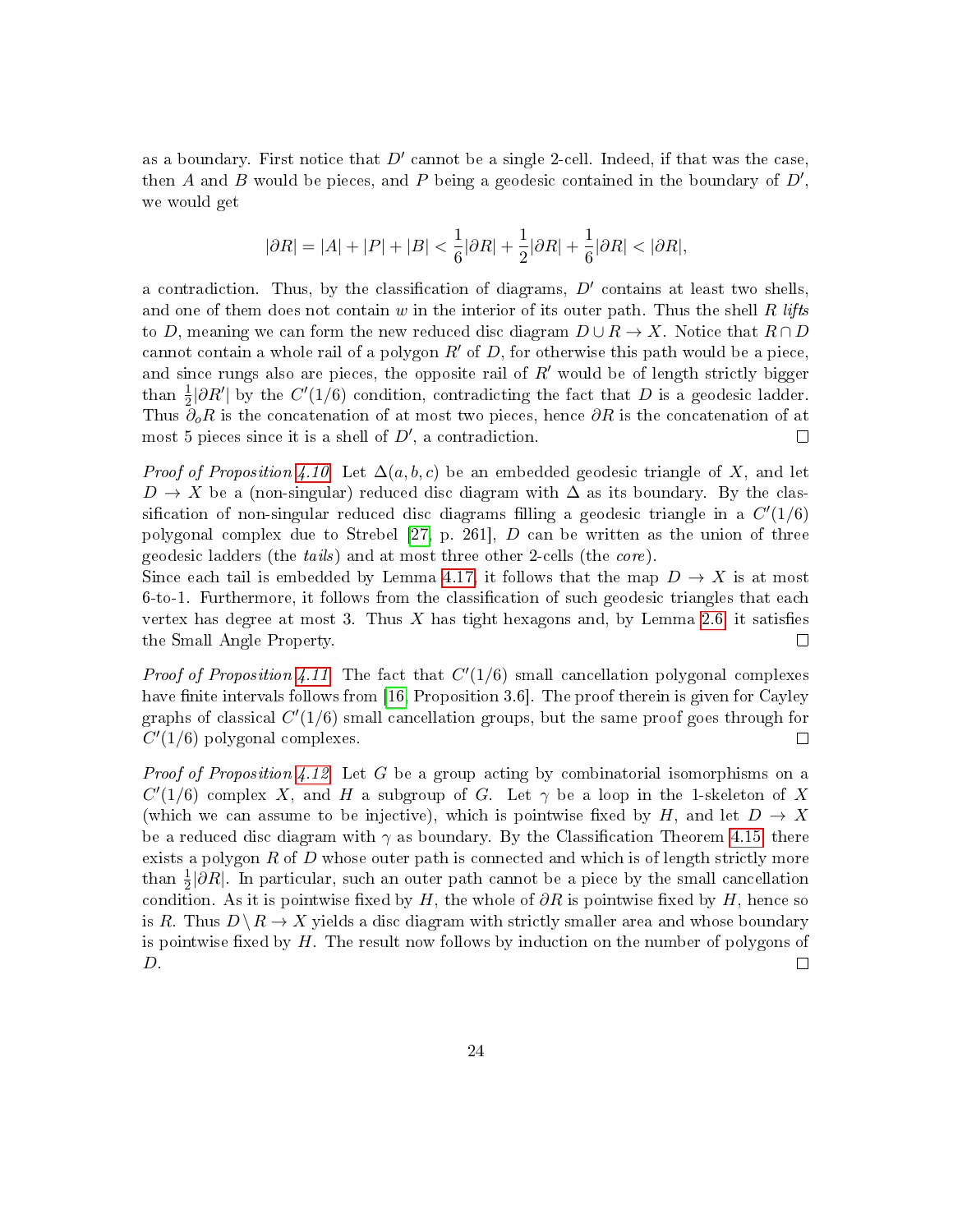#### <span id="page-24-0"></span>4.3 An example: Small cancellation over a graph of hyperbolic groups

As an application of our approach, we now prove Theorem D from Introduction. We consider a small cancellation quotient  $G/\ll R \gg$  satisfying the assumptions of Theorem D. In order to do so, we use an action of  $G/\ll R \gg$  to which Theorem [3.20](#page-15-3) applies. In the same way that classical  $C'(1/6)$  small cancellation groups act geometrically on  $C'(1/6)$ polygonal complexes,  $C'(1/6)$  small cancellation groups obtained by killing off finitely many relations act cocompactly on  $C'(1/6)$  polygonal complexes. Such constructions of actions are well known to experts and can be found detailed in several places, for instance in [\[23\]](#page-37-10) in the particular case of small cancellation over free products, or in [\[21\]](#page-37-4) for  $C''(1/6)$  small cancellation over graphs of groups. In [\[21\]](#page-37-4), the strategy can be thought of as starting from the action on a small cancellation complex associated to the group, and identifying certain subspaces to obtain an action on a  $CAT(0)$  space, following an idea of Gromov [\[15\]](#page-36-14). In order to obtain such a CAT(0) space, the constructions from [\[21\]](#page-37-4) were made in the  $C''(1/6)$ setting, but the construction of the action on a polygonal complex would work in the weaker  $C'(1/6)$  setting we are considering here: this is the construction of the space denoted X in  $[21,$  Definition 6.3. In particular, the following holds:

<span id="page-24-1"></span>**Theorem 4.18.** The small cancellation quotient  $G/\ll R \gg$  acts cocompactly on a hyperbolic  $C'(1/6)$  small cancellation complex X such that:

- the stabiliser of a vertex of X is isomorphic to a vertex group of  $G(\Gamma)$ ,
- the action is without inversion on the 1-skeleton of  $X$ , and the stabiliser of an edge of X is isomorphic to an edge group of  $G(\Gamma)$ ,
- global stabilisers of polygons of  $X$  are finite,
- for every vertex v of X, there exists a vertex v' of  $\Gamma$  such that for every edge e of X containing v, there exists an edge e' of  $\Gamma$  containing v' such that the inclusion  $G_e \hookrightarrow G_v$  is conjugated to the local morphism  $G_{e'} \hookrightarrow G_{v'}$ .  $\Box$

Proof of Theorem D. Since for every vertex v of  $\Gamma$ , the family of subgroups  $G_e$ , where e is an edge of  $\Gamma$  containing v, is almost malnormal, it follows from Theorem [4.18](#page-24-1) that the action of  $G/\ll R \gg$  on X is weakly acylindrical. Since the aforementioned complex X is a  $C'(1/6)$  polygonal complex, the result now follows from Theorem [4.18,](#page-24-1) Theorem C and Theorem A.  $\Box$ 

# Appendix A The topology of  $\partial G$  and the dynamics of the associated action

In this appendix, we prove Theorem [3.20](#page-15-3) by adapting the proofs of [\[19\]](#page-37-0) to our combinatorial setting. The proofs presented in [\[19\]](#page-37-0) extend to this case with little changes, and we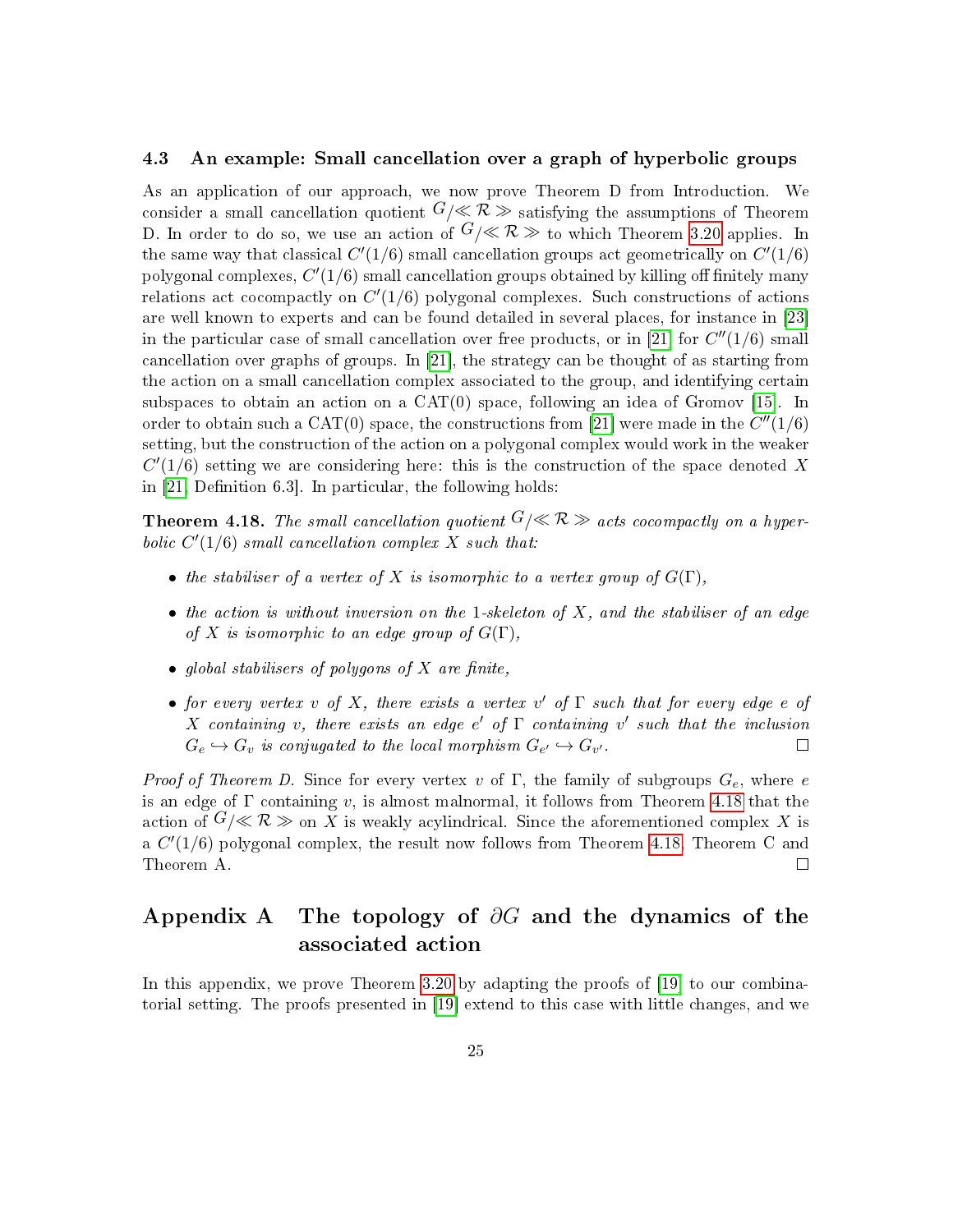prove here the results that need slight modications, following very closely the structure of the original proofs. Every time a result parallels a result of [\[19\]](#page-37-0) we give a reference to that analogous result and, when appropriate, we explain how the new combinatorial tools developed in this article allow us to adapt the proofs to this new setting.

In this appendix, we consider a group  $G$  acting on a complex  $X$  satisfying the hypotheses of Theorem A, and we denote by  $\delta$  the hyperbolicity constant of X. We start by recalling the changes between [\[19\]](#page-37-0) and the present articles:

- In [\[19,](#page-37-0) Section 2.1], the compactification of G being considered was  $EG \sqcup \partial G$ , where  $EG$  was a classifying space for proper actions of  $G$ . Instead, we consider here the compactification  $\mathcal{V}G \sqcup \partial G$ . Having points of  $\mathcal{V}G$  being isolated points actually makes some of the proofs (separation of neighbourhoods, convergence results, etc.) much easier and shorter.
- In  $[19, Section 6.1]$  $[19, Section 6.1]$ , the topology on the compactification was defined using the behaviour of CAT(0) geodesics. Here instead, we consider combinatorial geodesics. A difference is that there can be several geodesics between two different vertices. However, if  $\gamma$ ,  $\gamma'$  are two geodesics between vertices v and w, the Small Angle Property ensures that there is a path of simplices around  $v$  of length bounded by a universal constant between the first edges of  $\gamma$  and  $\gamma'$ . Thus, considering intervals instead of  $CAT(0)$  geodesics poses no significant problem in adapating the proof of [\[19\]](#page-37-0).
- In [\[19,](#page-37-0) Definition 5.1], the first author introduced the notion of exit simplex  $\sigma_{\xi,\varepsilon}(\gamma)$ , that is, the first simplex met by a  $CAT(0)$  geodesic  $\gamma$  when leaving the  $\varepsilon$ -neighbourhood of the domain  $D(\xi)$ . Instead, adopting a purely combinatorial approach here, we just have to consider combinatorial geodesics, and in particular we only consider exit edges  $e_{\xi}(\gamma)$ . Again, this simplification greatly shortens some of the proofs.
- In [\[19,](#page-37-0) Definition 6.5], neighbourhoods of points of  $\partial_{Stab}G$ , denoted  $V_{\mathcal{U},\varepsilon}(\xi)$ , were defined by considering the way  $CAT(0)$  geodesics exit the  $\varepsilon$ -neighbourhood of the domain  $D(\xi)$ . Here again, we only consider combinatorial geodesics, and consequently neighbourhoods are defined in terms of the way combinatorial geodesics exit the domain. Such neighbourhoods are denoted  $V_{\mathcal{U}}(\xi)$ , and again, this approach simplifies some of the proofs. Analogously, the cones  $Cone_{\mathcal{U},\varepsilon}(\xi)$  considered in [\[19\]](#page-37-0) are replaced here by their combinatorial counterpart  $Cone_{\mathcal{U}}(\xi)$ .

In what follows, most of the proofs from [\[19\]](#page-37-0) translate almost immediately by replacing the CAT(0) notions by their combinatorial counterpart, as explained above. We start by proving that  $\partial G$  is a compact metrisable space. It follows closely the structure of [\[19,](#page-37-0) Section 7], and we refer to the corresponding result whenever possible.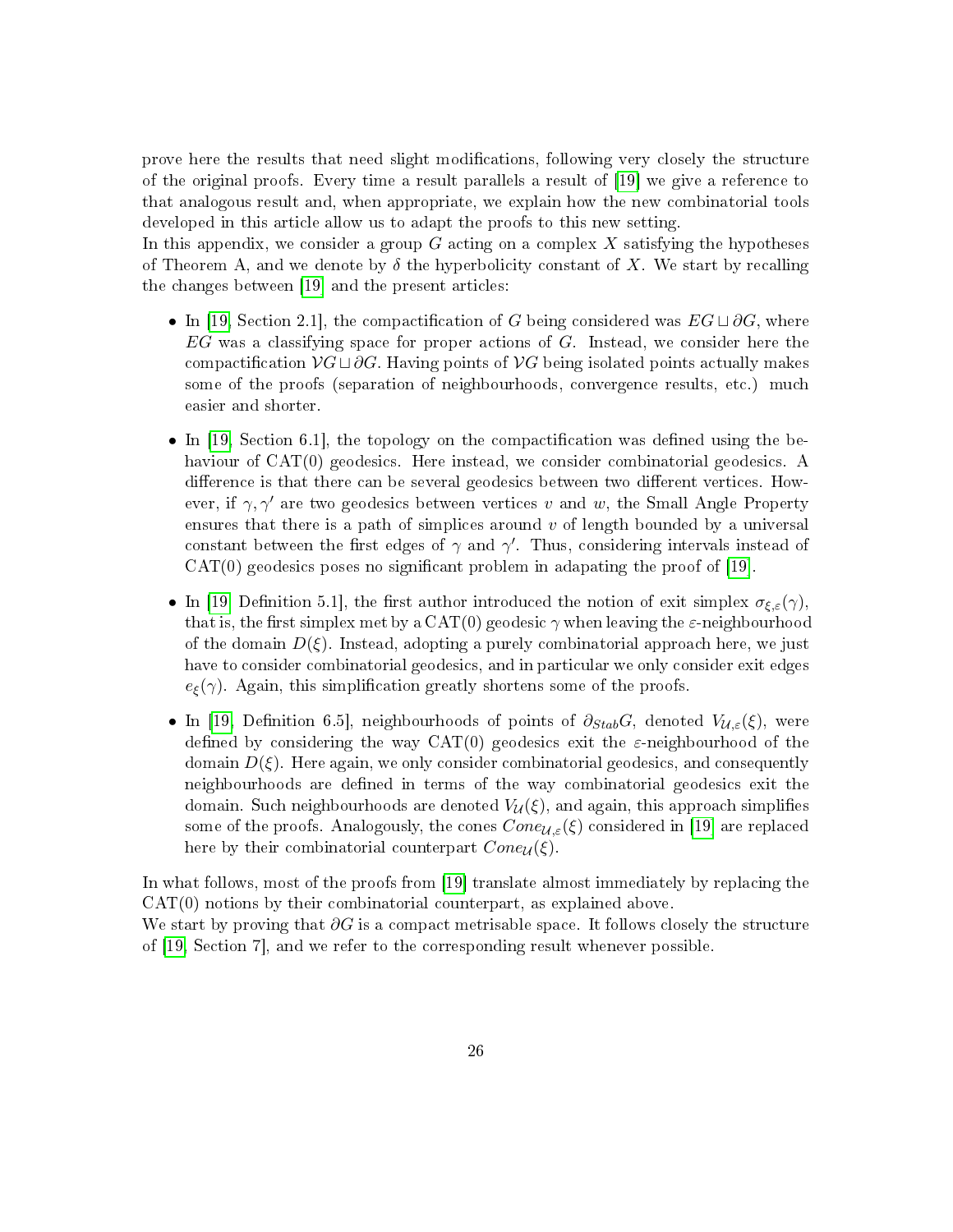### A.1 Nestings

**Definition A.1** (nested). Let  $\xi \in \partial_{Stab}G$ , v be a vertex of  $D(\xi)$ , and U be a neighbourhood of  $\xi$  in  $\mathcal{C}G_v$ . We say that a subneighbourhood  $V \subset U$  containing  $\xi$  is nested in U if its closure is contained in U and for every simplex  $\sigma$  of st(v) (star of v) not contained in  $D(\xi)$ , we have

$$
\mathcal{C}G_{\sigma}\cap V\neq\varnothing\Rightarrow\mathcal{C}G_{\sigma}\subset U.
$$

**Remark A.2.** For every point  $\xi$  of a fibre  $\partial G_v$  and every neighbourhood U of  $\xi$  in  $\partial G_v$ , there exists a subneighbourhood V of U containing  $\xi$  which is nested in U [\[19,](#page-37-0) Lemma 4.10]

**Definition A.3** (Definition 4.13 of [\[19\]](#page-37-0)). Let  $\xi \in \partial_{Stab}G$ , together with two  $\xi$ -families U,U'. We say that U' is nested in U if for every vertex v of  $D(\xi)$ ,  $U'_v$  is nested in  $U_v$ . Furthermore we say that  $\mathcal{U}'$  is *n*-nested in  $\mathcal U$  if there exist  $\xi$ -families

$$
\mathcal{U}'=\mathcal{U}^{[0]}\subset\ldots\subset\mathcal{U}^{[n]}=\mathcal{U}
$$

with  $\mathcal{U}^{[i]}$  nested in  $\mathcal{U}^{[i+1]}$  for every  $i = 0, \ldots, n-1$ .

Recall that domains contain at most  $d_{\text{max}}$  by Definition [3.11.](#page-13-0) Recall also that, following Definition [2.3,](#page-6-0) for every integer  $n \geq 0$  there exists a constant  $r(n)$  so that the Small Angle Property holds for subcomplexes of  $X$  containing at most  $n$  edges.

**Definition A.4** (refined family). Let  $\xi$  be a point of  $\partial_{Stab}G, U$  a  $\xi$ -family. A  $\xi$ -family  $\mathcal{U}'$  which is  $r(d_{max})$ -nested in  $\mathcal{U}$  is said to be refined in  $\mathcal{U}$ . Furthermore we say that  $\mathcal{U}'$  is n-refined in  $\mathcal U$  if there exist  $\xi$ -families

$$
\mathcal{U}'=\mathcal{U}^{[0]}\subset\ldots\subset\mathcal{U}^{[n]}=\mathcal{U}
$$

with  $\mathcal{U}^{[i]}$  refined in  $\mathcal{U}^{[i+1]}$  for every  $i = 0, \ldots, n-1$ .

**Remark A.5.** In [\[19\]](#page-37-0), a refined  $\xi$ -family was called  $d_{max}$ -refined. The notation used here is slightly less cumbersome.

**Definition A.6** (ξ-family not seeing some subspace). Let  $\xi$  be a point of  $\partial_{Stab}G, U$  a ξ-family and K a set of generalised vertices of  $\overline{X}$ . We say that U does not see K if the following holds: for every geodesic  $\gamma$  between a vertex  $v \in D(\xi)$  and a point  $z \in K$ , the unique edge e of  $\gamma$  contained in  $N(D(\xi)) \setminus D(\xi)$  is such that, if we denote  $w := e \cap D(\xi)$ , we have

$$
\mathcal{C}G_e\cap U_w=\varnothing.
$$

<span id="page-26-0"></span>**Lemma A.7.** Let  $\xi$  be a point of  $\partial_{Stab}G$  and K a set of generalised vertices of  $\overline{X}$ . There exists a  $\xi$ -family which does not see K in the following two cases:

• K is a finite set of vertices of X,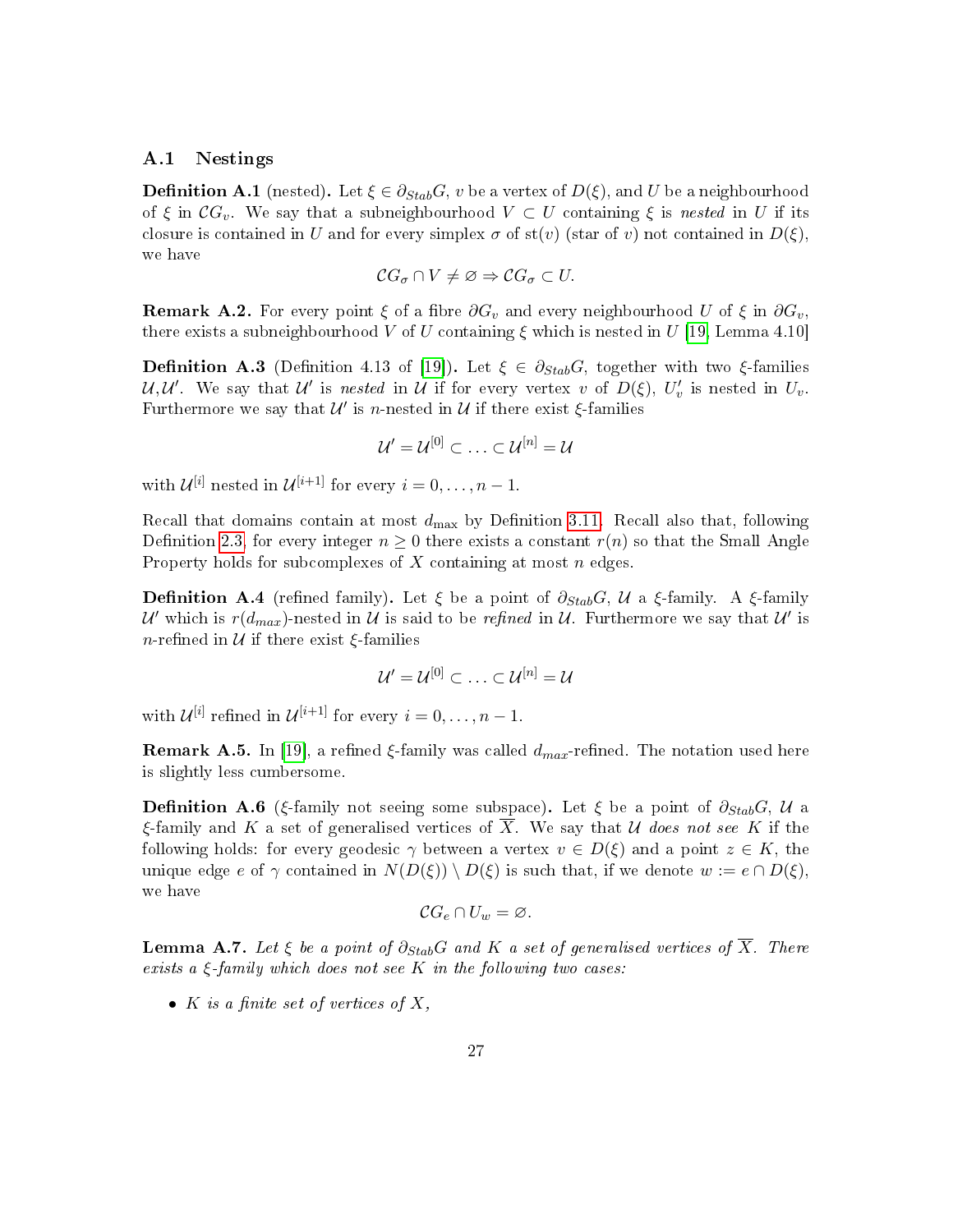• K consists of a single point of  $\partial X$ .

*Proof.* First consider the case where K is a finite set of vertices of X. Since combinatorial intervals are finite by assumption and since domains are finite subcomplexes by Proposition [3.10,](#page-12-1) there are only finitely many geodesics between  $D(\xi)$  and K. For every vertex v of  $D(\xi)$ , let  $\mathcal{E}_v$  be the set of exit edges of geodesics from  $D(\xi)$  to a point of K which leave the domain  $D(\xi)$  at the vertex v. We can thus find a neighbourhood  $U_v$  of  $\xi$  in  $\mathcal{C}G_v$  which is disjoint from every  $\mathcal{C}G_e \subset \mathcal{C}G_v$ ,  $e \in \mathcal{E}_v$ . Now any  $\xi$ -family contained in the family of  $U_v, v \in D(\xi)$  works, by construction of a cone.

Consider now the case of an element  $\eta \in \partial X$ . Let  $N \geq 0$  be an integer such that  $D(\xi)$ is contained in the N-ball around  $v_0$ . Choose a based geodesic  $\gamma_\eta$  from  $v_0$  to  $\eta$  and set  $x := \gamma_{\eta}(N + \delta + 1)$ . Choose a ξ-family U which does not see x and a ξ-family U' that is refined in  $U$ . In particular,  $U'$  does not see the  $\delta$ -ball around x. By definition of  $\delta$ , every geodesic from  $v_0$  to  $\eta$  meets the ball  $B(x,\delta)$ , it thus follows that  $\mathcal{U}'$  does not see  $\eta$ .  $\Box$ 

Convention A.8. From now on, we will assume that ξ-families do not see the basepoint  $v_0$ .

### <span id="page-27-1"></span>A.2 The geometric toolbox

An important part of [\[19\]](#page-37-0) was to develop sufficiently fine tools to understand the topology of the space  $\mathcal{C}G$ . The main results used are contained in the following 'toolbox'. While the  $CAT(0)$  geometry of the space was used in a few instances (in which case we will explain how to adapt the proof), these lemmata really represent the main geometric tools, and the proofs carry over in our new combinatorial effortlessly once the appropriate analogues are available.

In this paper, an important geometric tool is the Small Angle Property. This is a combinatorial analogue of a result from CAT(0) geometry proved in [\[19\]](#page-37-0), namely the Short Path of Simplices Lemma [\[19,](#page-37-0) Lemma 3.7]. This lemma was crucial in proving the main geometric tools from [\[19\]](#page-37-0), and likewise the Small Angle Property plays a key role in proving the combinatorial analogues of these lemmata, which we now introduce.

<span id="page-27-0"></span>**Lemma A.9** (Geodesic Reattachment Lemma, compare with [\[19,](#page-37-0) Lemma 5.8]). Let  $\xi \in \mathbb{R}$  $\partial$ StabG,  $\mathcal V$  a  $\xi$ -family that does not see  $v_0$ ,  $\mathcal U$  a  $\xi$ -family that is refined in  $\mathcal V$ , and  $x \in X \setminus D(\xi)$ . Suppose that there exists an edge e of  $N(D(\xi)) \setminus D(\xi)$  contained in a geodesic  $\gamma$  from x to a vertex of  $D(\xi)$ , such that for the vertex  $v := e \cap D(\xi)$ , we have  $\mathcal{V}G_e \subset U_v$ . Then any geodesic from  $v_0$  to x meets  $D(\xi)$ , and we have  $x \in Cone_{\mathcal{V}}(\xi)$ .

*Proof.* By contradiction, let  $\gamma'$  be a geodesic from  $v_0$  to x that does not meet  $D(\xi)$ , and let  $\gamma_0$  be a geodesic from  $v_0$  to v. Let us denote by  $e_0$  the unique edge of  $\gamma_0$  contained in  $N(D(\xi)) \setminus D(\xi)$ , and let us denote  $w_0 := D(\xi) \cap e_0$ . Since  $D(\xi)$  contains at most  $d_{\max}$ simplices, it follows from the Small Angle Property that there exists a path of simplices of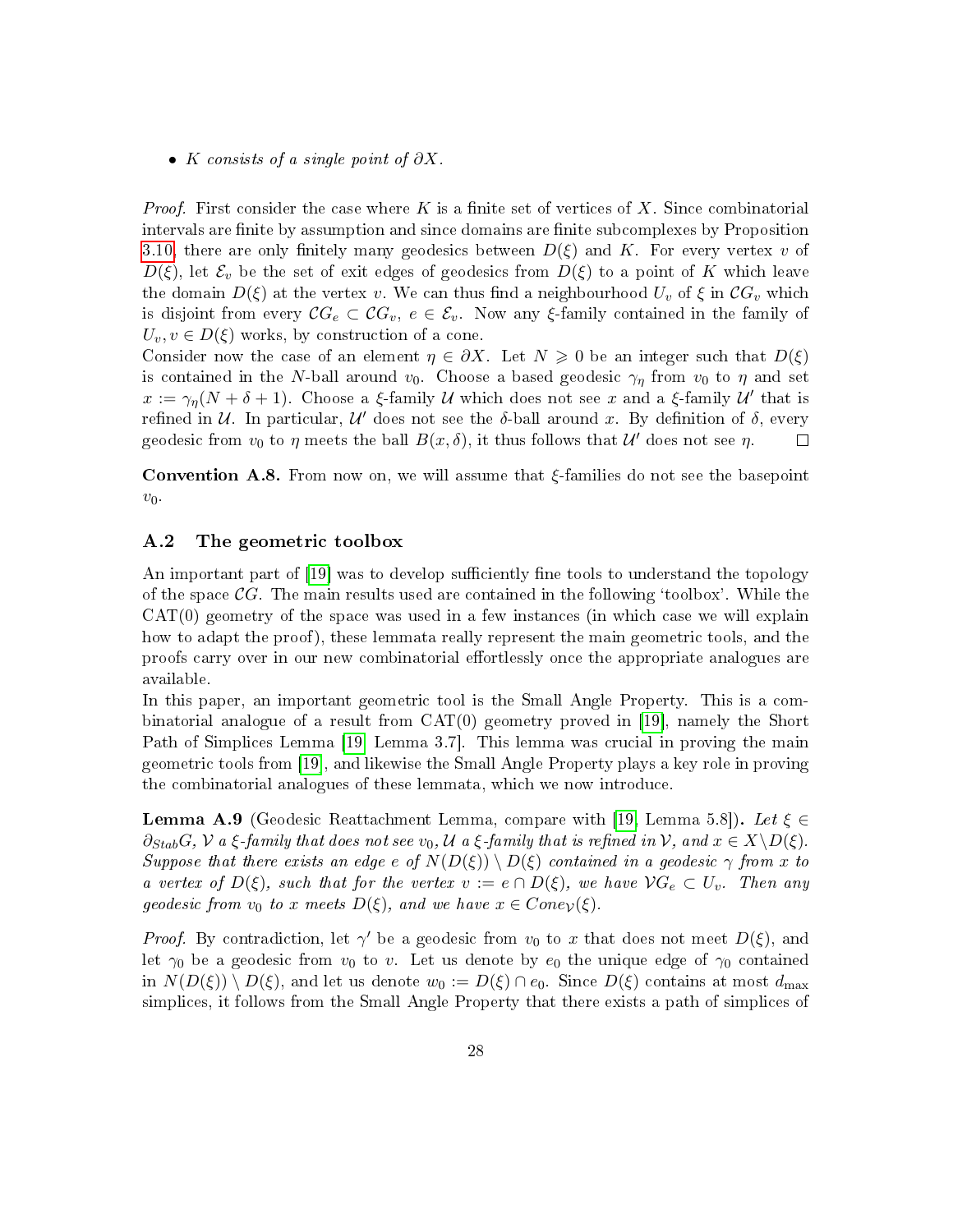length at most  $r(d_{\text{max}})$  between e and  $e_0$ . Since U is  $r(d_{\text{max}})$ -nested in V, it follows that  $\partial G_{e_0} \subset V_{w_0}$ , which contradicts the fact that  $\mathcal V$  does not see  $v_0$ .

Thus, every geodesic from  $v_0$  to x meets  $D(\xi)$ . Moreover, by the Small Angle Property there exists a path of simplices of length at most  $r(d_{\text{max}})$  between e and  $e_{\xi}(\gamma)$ . Since  $\mathcal{V}G_e \subset U_v$ <br>and  $\mathcal{U}$  is refined in  $\mathcal{V}$ , it follows that  $x \in Cone_v(\mathcal{E})$ . and U is refined in V, it follows that  $x \in Cone_{\mathcal{V}}(\xi)$ .

<span id="page-28-0"></span>**Lemma A.10** (Refinement Lemma, compare with [\[19,](#page-37-0) Lemma 5.10]). Let  $\xi \in \partial_{Stab}G$ ,  $V$  a  $\xi$ -family that does not see  $v_0$ ,  $\mathcal U$  a  $\xi$ -family that is n-refined in  $\mathcal V$ . Then the following holds: Let  $\tau$  be a combinatorial path being a concatenation of at most n geodesics in  $X \setminus D(\xi)$ . Assume that there exists a vertex v of  $\tau$  such that there exists a geodesic  $\gamma$  from  $v_0$  to v meeting  $D(\xi)$  and such that  $e_{\xi}(\gamma) \subset U_{v_{\xi}(\gamma)}$ . Then  $\tau \subset Cone_{\mathcal{V}}(\xi)$ .

*Proof.* This is a straightforward induction on n, using the Geodesic Reattachment Lemma [A.9](#page-27-0) to each of the n geodesic segments composing  $\tau$ , first to show that any geodesic segment from  $v_0$  to a point of  $\tau$  meets  $D(\xi)$ , and then to control the way these geodesics exit  $D(\xi)$ .  $\Box$ 

### A.3 Basis of neighbourhoods

We now prove the following:

**Theorem A.11** (Basis of neighbourhoods, see [\[19,](#page-37-0) Theorem 6.17]). The family  $\mathcal{B}_{CG}$  is a basis of neighbourhoods for the topology of CG.

In order to do so, we first prove the following:

**Proposition A.12** (Filtration, compare with [\[19,](#page-37-0) Filtration Lemma in Section 6.2]). Let z be a point of CG and  $U \in \mathcal{B}_{CG}(z)$  a neighbourhood of z. Then there exists a subneighbourhood  $U' \in \mathcal{B}_{CG}(z)$  of U such that every element  $z' \in U'$  admits a neighbourhood  $U'' \in \mathcal{B}_{CG}(z')$ which is contained in U.

The proof is very similar to that of [\[19\]](#page-37-0). As is the case there, it splits in many cases.

<span id="page-28-1"></span>**Lemma A.13.** Let  $z, z'$  be points of  $VG$ , and U be an element of  $\mathcal{B}_{CG}(z)$  such that  $z' \in U$ . Then there exists a neighbourhood  $U' \in \mathcal{B}_{CG}(z')$  such that  $U' \subset U$ .

*Proof.* Take  $U' = U$ .

<span id="page-28-2"></span>**Lemma A.14.** Let  $\eta$ ,  $\eta'$  be two points of  $\partial X$  and U be an element of  $\mathcal{B}_{\partial X}(\eta)$  such that  $\eta' \in V_U(\eta)$ . Then there exists a neighbourhood  $U' \subset \mathcal{B}_{\partial X}(\eta')$  such that  $V_{U'}(\eta') \subset V_U(\eta)$ .

*Proof.* Take any neighbourhood 
$$
U' \in \mathcal{B}_{\partial X}(\eta')
$$
 contained in U.

<span id="page-28-3"></span>**Lemma A.15.** Let  $\eta$  be a point of  $\partial X$ ,  $\xi$  be a point of  $\partial_{Stab}G$  and U be an element of  $\mathcal{B}_{\partial X}(\eta)$  such that  $\xi \in V_U(\eta)$ . Then there exists a  $\xi$ -family U such that  $V_U(\xi) \subset V_U(\eta)$ .

 $\Box$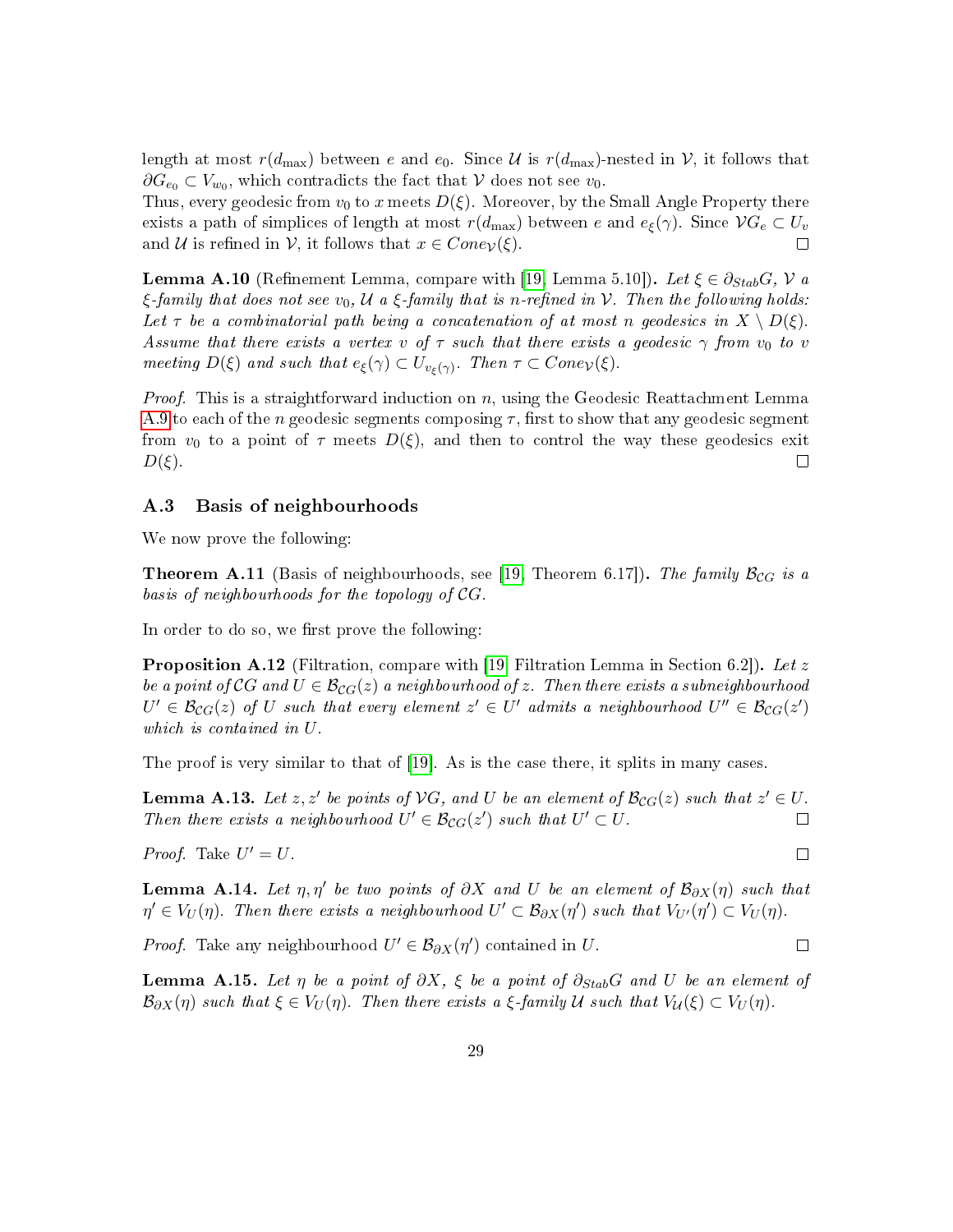*Proof.* Let U be any ξ-family and z be a point of  $V_{\mathcal{U}}(\xi)$ . Let x be a point of  $p(z)$ . Any geodesic from  $v_0$  to x goes through  $D(\xi)$  by definition, and  $D(\xi) \subset U$ . By definition of  $\mathcal{B}_{\partial X}(n)$ , it then follows that  $x \in U$ , thus  $z \in V_U(n)$ .  $\mathcal{B}_{\partial X}(\eta)$ , it then follows that  $x \in U$ , thus  $z \in V_U(\eta)$ .

<span id="page-29-0"></span>**Lemma A.16.** Let  $\xi$  be a point of  $\partial_{Stab}G$  and  $\mathcal U$  a  $\xi$ -family. Then there exists a  $\xi$ -family  $\mathcal U'$ such that for every point  $\eta \in \partial X$  with  $\eta \in V_{\mathcal{U}'}(\xi)$ , there exists a neighbourhood  $U'' \in \mathcal{B}_{\partial X}(\eta)$ such that  $V_{U''}(\eta) \subset V_{\mathcal{U}}(\xi)$ .

*Proof.* Let  $\mathcal{U}'$  be a ξ-family which is refined in  $\mathcal{U}$  and let  $\eta \in \partial X$  with  $\eta \in V_{\mathcal{U}'}(\xi)$ . Since  $D(\xi)$  is finite by Proposition [3.10,](#page-12-1) let  $N \geq 0$  be an integer such that  $D(\xi)$  is contained in the N-ball around  $v_0$ . Let  $\gamma_\eta$  be a geodesic from  $v_0$  to  $\eta$  and  $x := \gamma_\eta(N + \delta + 1)$ . Let

$$
U''=\{y\in \overline{X} \text{ such that } \langle y,\eta\rangle_{v_0}>N+2\delta+1\}\subset \mathcal{B}_{\overline{X}}(\eta)
$$

and let z be an element of  $V_{U''}(\eta)$ . Let y be a point of  $p(z)$ ,  $\gamma_y$  be a geodesic from  $v_0$  to y and  $y' := \gamma_y(N + \delta + 1)$ . By definition of U'' and since X is  $\delta$ -hyperbolic, we have  $d(x, y') \leq 2\delta$ . Now any geodesic path from x to  $y'$  misses the N-ball around  $v_0$  by construction, hence misses  $D(\xi)$ . The Refinement Lemma [A.10](#page-28-0) thus implies that y', hence y, is in Cone<sub> $U(\xi)$ </sub>, and thus  $z \in V_{\mathcal{U}}(\xi)$ .  $\Box$ 

<span id="page-29-1"></span>**Lemma A.17.** Let  $\xi$  be a point of  $\partial_{Stab}G$ ,  $\mathcal U$  a  $\xi$ -family and  $\xi'$  a point of  $V_{\mathcal U}(\xi')$ . Then there exists a  $\xi$ -family  $\mathcal{U}'$  such that  $V_{\mathcal{U}'}(\eta') \subset V_{\mathcal{U}}(\xi)$ .

Proof. Let  $\mathcal{U}'$  be a  $\xi'$ -family that does not see  $D(\xi)$  and let us prove that  $V_{\mathcal{U}'}(\xi') \subset V_{\mathcal{U}}(\xi)$ . Let z be a point of  $V_{\mathcal{U}}(\xi')$ , y be a point of  $p(z)$  and  $\gamma_y$  be a geodesic from  $v_0$  to y. By convexity of domains (Proposition [3.10\)](#page-12-1) and construction of  $\mathcal{U}'$ ,  $\gamma_y$  cannot meet  $D(\xi)$  after leaving  $D(\xi')$ . Thus, one of the following situations occurs:

- If  $\gamma_y$  meets  $D(\xi')$  after leaving  $D(\xi)$ , then since  $D(\xi') \setminus D(\xi) \subset \text{Cone}_{\mathcal{U}}(\xi)$ , it follows that  $y \in \text{Cone}_{\mathcal{U}}(\xi)$ .
- If  $\gamma_y$  leaves  $D(\xi)$  and  $D(\xi')$  at the same vertex v, then  $\gamma_y$  exits  $D(\xi)$  in the direction of  $U'_v \subset U_v$ , hence  $y \in \text{Cone}_{\mathcal{U}}(\xi)$ .
- If  $y \in D(\xi) \cap D(\xi')$ , then  $z \in U'_v \subset U_v$ .

In every situation, it follows that  $z \in V_{\mathcal{U}}(\xi)$ .

<span id="page-29-2"></span>**Theorem A.18** (see [\[19,](#page-37-0) Theorem 6.17]).  $B_{CG}$  is a basis for the topology of CG. This turns CG into a second countable space.

*Proof.* By Lemmas [A.13,](#page-28-1) [A.14,](#page-28-2) [A.15,](#page-28-3) [A.16](#page-29-0) and [A.17,](#page-29-1)  $\mathcal{B}_{CG}$  satisfies the Filtration Property, hence is a basis of neighbourhoods. Let us now prove that the topology it defines is second countable.

 $\Box$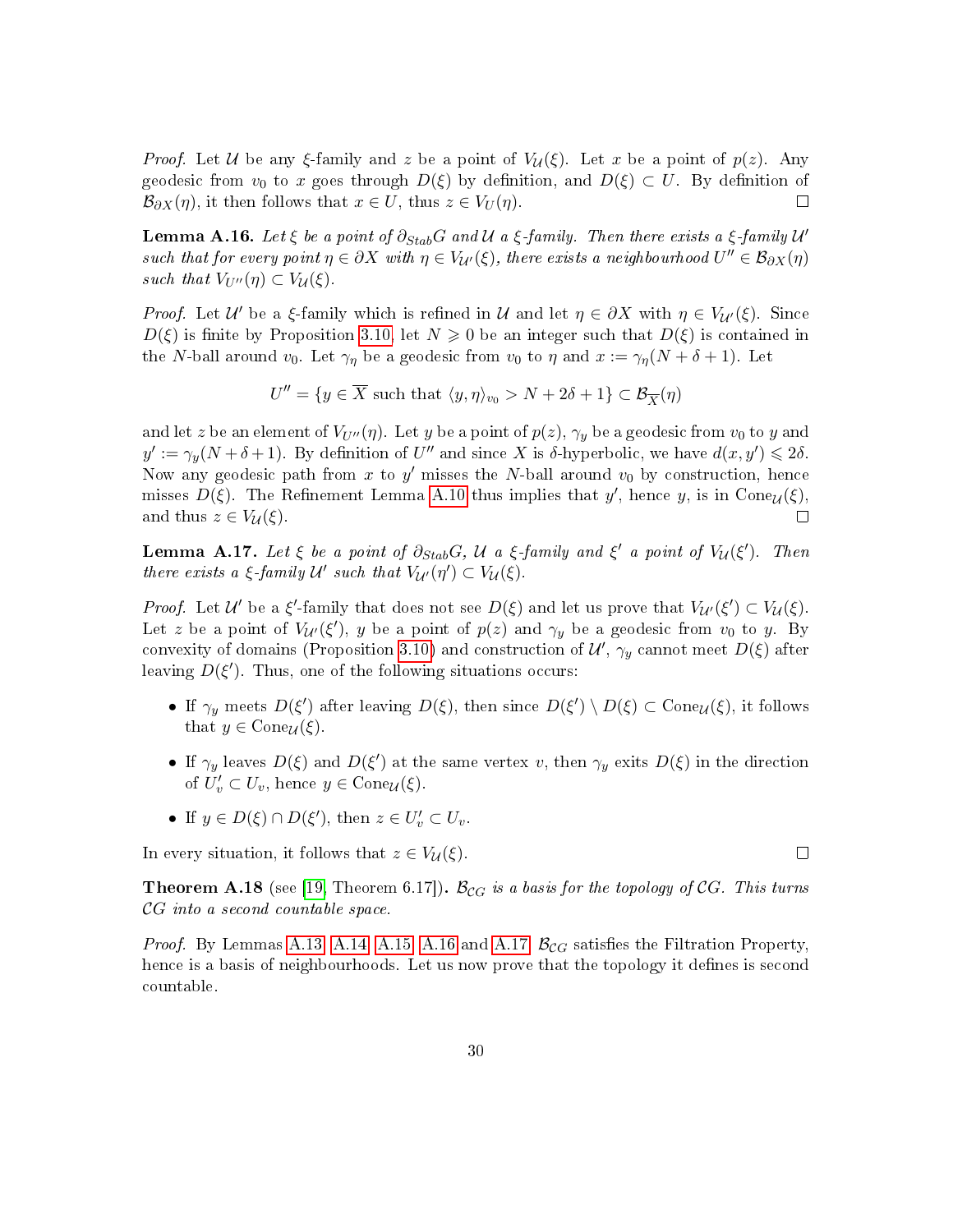Since each  $G_v$  is hyperbolic (and in particular finitely generated) and the action of G on X is cocompact, it follows that the simplicial complex  $X$  has countably many cells, so the family of neighbourhoods  $(V_n(x))_{n \geqslant 0, x \in \mathcal{V}(X)}$  is countable.

A neighbourhood of a point  $\xi$  of  $\partial_{Stab}G$  is completely determined by its domain and the associated  $\xi$ -family. Domain are finite subcomplexes of X by Proposition [3.10,](#page-12-1) so there are at most countably many of them. Furthermore, for every vertex  $v$  of  $X$ , the space  $EG_v$  has a countable basis of neighbourhoods. From this it is clear that we can define a countable family of open neighbourhoods containing a basis of neighbourhoods of every point of  $\partial_{Stab}G$ .

Finally, there are countably many finite subsets of  $\mathcal{V}G$ .

 $\Box$ 

# A.4 Induced topologies

We have the following result, which is essentially [\[19,](#page-37-0) Proposition 6.19]. As the proof of the aforementioned proposition does not use any  $CAT(0)$  geometry, it carries over to this combinatorial framework without any essential change.

<span id="page-30-0"></span>**Proposition A.19** (compare with [\[19,](#page-37-0) Proposition 6.19]). The topology of CG induces the natural topologies on  $\mathcal{V}G$ .  $\partial X$  and  $\mathcal{C}G$ <sub>r</sub> for every vertex v of X. natural topologies on  $\mathcal{V}G$ ,  $\partial X$  and  $\mathcal{C}G_v$  for every vertex v of X.

# A.5 The  $T_0$ -condition

We now prove that  $\mathcal{C}G$  is a  $T_0$ -space, following the proof of the analogous Proposition [\[19,](#page-37-0) 7.1. Recall that this means that for every pair of distinct points of  $\mathcal{C}G$ , there exists an open set that contains exactly one of them. We split the proof of the  $T_0$  condition into different cases.

**Lemma A.20.** Let  $z \in \mathcal{C}G$  be and  $x \in \mathcal{V}G$  be two distinct points. Then  $z, x$  admit disjoint neighbourhoods.

*Proof.* Immediate as points of  $VG$  are isolated by construction.

 $\Box$ 

**Lemma A.21.** Let  $\eta$ ,  $\eta'$  be two distinct points of  $\partial X \subset \partial G$ . Then  $\eta$ ,  $\eta'$  admit disjoint neighbourhoods.

*Proof.* The space  $\overline{X} = X \cup \partial X$  is metrisable, hence Hausdorff. Disjoint neighbourhoods of  $\eta$ ,  $\eta'$  in  $\overline{X}$  vields disjoint neighbourhoods of  $\eta$ ,  $\eta'$  in  $\partial G$ .  $\eta, \eta'$  in  $\overline{X}$  yields disjoint neighbourhoods of  $\eta, \eta'$  in  $\partial G.$ 

**Lemma A.22.** Let  $\eta \in \partial X$  and  $\xi \in \partial_{Stab}G$ . Then there exists a neighbourhood of  $\eta$  which does not contain ξ.

*Proof.* By Lemma [A.7,](#page-26-0) choose a  $\xi$ -family  $\mathcal U$  that misses  $\eta$ . This defines a neighbourhood  $V_{\mathcal{U}}(\xi)$  not containing  $\eta$ .  $V_{\mathcal{U}}(\xi)$  not containing  $\eta$ .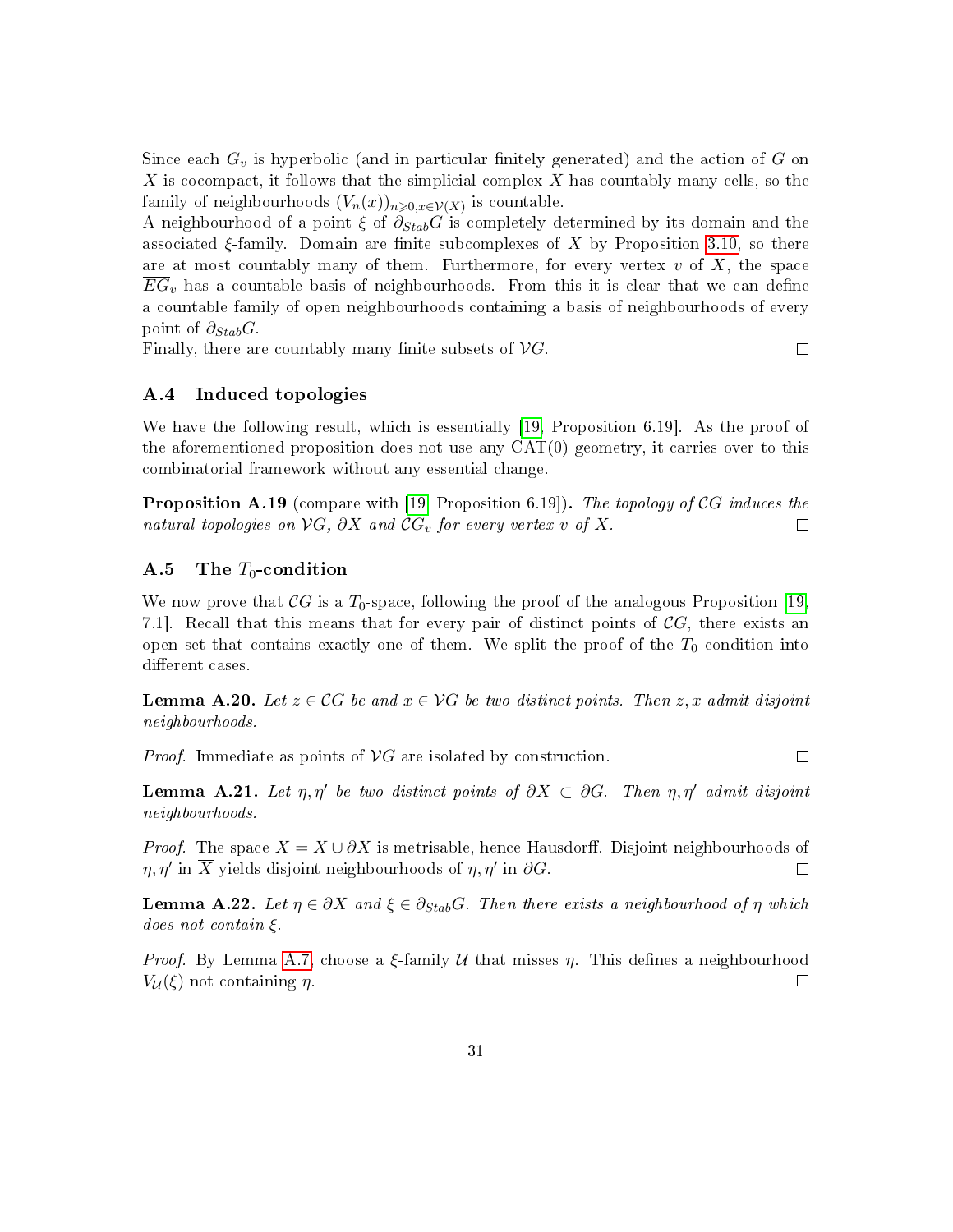**Lemma A.23.** Let  $\xi, \xi'$  be two distinct points of  $\partial_{Stab}G$ . Then they admit disjoint neighbourhoods.

*Proof.* It is enough to choose a  $\xi$ -family  $\mathcal U$  that does not see  $\xi'$  and a  $\xi'$ -family  $\mathcal U'$  that does not see  $\xi$ , and such that  $\mathcal U$  and  $\mathcal U'$  are disjoint. Such families exist by Lemma [A.7.](#page-26-0)  $\Box$ 

<span id="page-31-0"></span>**Corollary A.24** (see [\[19,](#page-37-0) Proposition 7.1]). The space CG satisfies the  $T_0$  condition.  $\Box$ 

### A.6 Regularity

We now prove that  $\mathcal{C}G$  is regular, following the proof of [\[19,](#page-37-0) Proposition 7.8]:

<span id="page-31-1"></span>**Proposition A.25** (see [\[19,](#page-37-0) Proposition 7.8]). The space  $CG$  is regular, that is, for every point  $z \in \mathcal{C}G$  and every neighbourhood  $U \in \mathcal{B}_{CG}(z)$ , there exists a subneighbourhood  $U' \in$  $\mathcal{B}_{CG}(z)$  such that every point of  $\mathcal{C}G \setminus U$  admits a neighbourhood that is disjoint from  $U'.$ 

We split the proof in three cases.

**Lemma A.26.** Let  $x \in \mathcal{V}G$  and U a neighbourhood of x in CG. Then there exists a  $subneighborhood$  U' of x such that every point of  ${\mathcal{C}} G \setminus U$  admits a neighbourhood disjoint from  $U'$ .

*Proof.* Take  $U'$  to be the neighbourhood consisting of the single point x. Now every point of  $\mathcal{C}G$  distinct from x admits a neighbourhood that does not contain x: This is obvious for points of  $\mathcal{V}G$ . For a point  $\eta \in \partial X$ , a neighbourhood  $U''$  of  $\eta$  in  $X \cup \partial X$  not containing  $p(x)$ yields a neighbourhood  $V_{U''}(\eta)$  not containing x. For a point  $\xi \in \partial_{Stab}G$ , a  $\xi$ -family U that does not see  $p(x)$  yields a neighbourhood  $V_{\mathcal{U}}(\xi)$ . does not see  $p(x)$  yields a neighbourhood  $V_{\mathcal{U}}(\xi)$ .

**Lemma A.27.** Let  $\eta \in \partial X$  and U a neighbourhood of  $\eta$  in  $\overline{X}$ . Then there exists a subneighbourhood  $U'$  such that every point of  $\mathcal{C}G \setminus V_U(\eta)$  admits a neighbourhood disjoint from  $V_{U}(\eta)$ .

Proof. By Proposition [3.10](#page-12-1) there exists a constant A bigger than the diameters of all domains. Since X is hyperbolic, there exists a subneighbourhood  $U'$  of U such that the distance between  $X \setminus U$  and  $U' \cap X$  is strictly greater  $A + \delta$ , where  $\delta$  is the hyperbolicity constant. Since  $\overline{X}$  is metrisable, hence regular, we can further assume that the closure of U' is contained in U. Finally, we can assume that there exists an integer  $N \geqslant 0$  such that

$$
U' = \{ y \in \overline{X} \text{ such that } \langle y, \eta \rangle_{v_0} > N \}.
$$

For a point  $x \in \mathcal{V}G \setminus V_U(\eta)$ , we just take the neighbourhood consisting of x itself, which yields a neighbourhood of x disjoint from  $V_{U}(\eta)$ .

Let  $\eta' \in \partial X \setminus U$ . We have  $\eta' \notin \overline{U'}$ , so by regularity of  $\overline{X}$  there exists a neighbourhood  $U''$ of  $\eta'$  in  $\partial X$  disjoint from U'. This yields a neighbourhood  $V_{U''}(\eta')$  disjoint from  $V_{U'}(\eta)$ .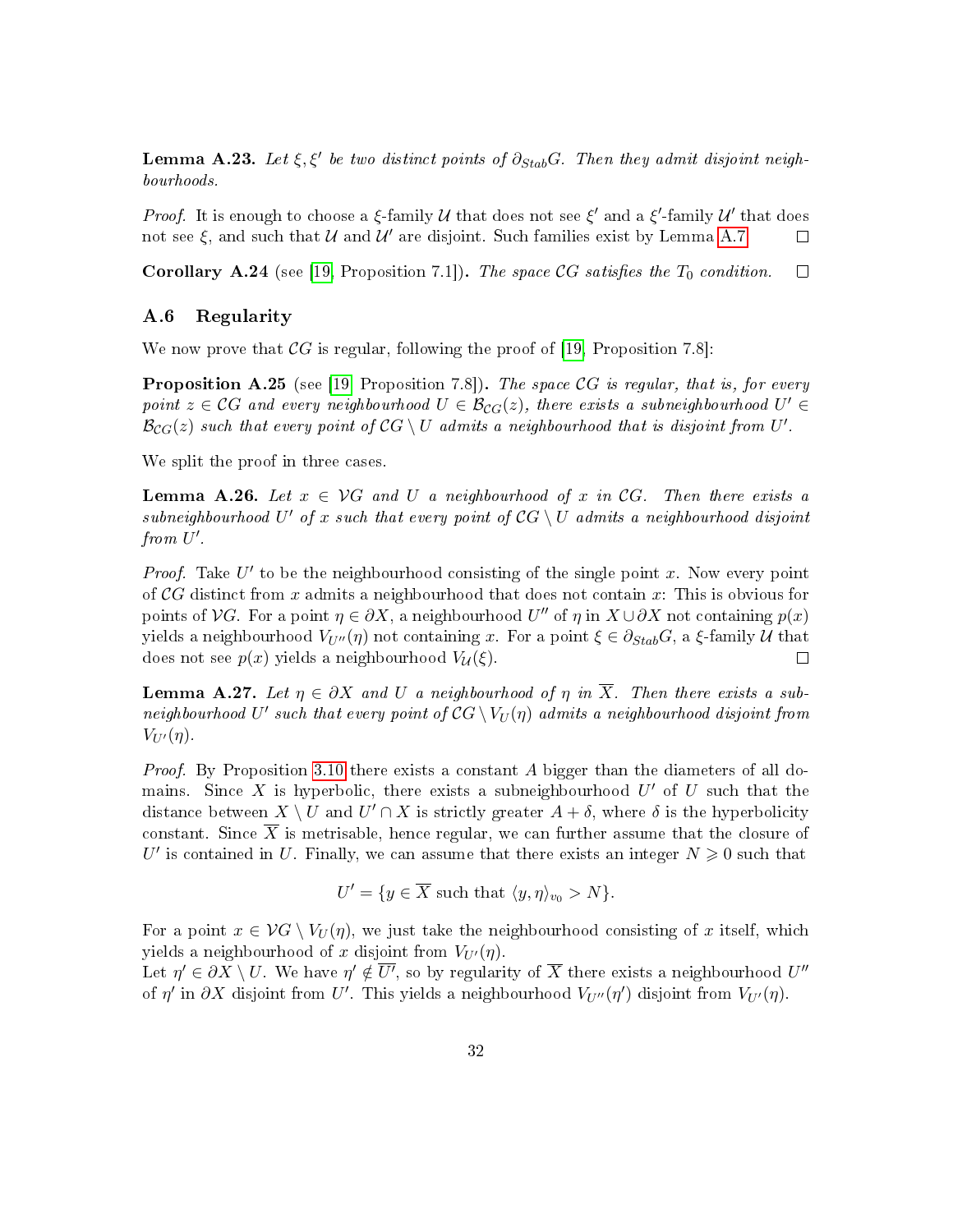Let  $\xi \in \partial_{Stab} G \setminus V_U(\eta)$ . Let  $\mathcal U$  be a  $\xi$ -family that does not see  $\gamma_\eta(N)$  and  $\mathcal U'$  a  $\xi$ -family that is 2-refined in U. Since  $\xi \notin V_U(\eta)$ , we have  $D(\xi) \nsubseteq U$ , hence  $D(\xi) \cap U' = \varnothing$  since domains have a diameter bounded above by A. To prove that  $V_{U'}(\eta)$  and  $V_{U'}(\xi)$  are disjoint, it is enough to prove that  $\mathcal{U}'$  does not see U'. Let  $x \in U'$ , choose a geodesic  $\gamma_x$  from  $v_0$  to x. By definition of U', we have  $d(\gamma_x(N), \gamma_y(N)) \leq \delta$  and any geodesic from  $\gamma_x(N)$  to  $\gamma_y(N)$ is disjoint from  $D(\xi)$  by construction of  $U'$ . Furthermore, the portion of  $\gamma_x$  between  $\gamma_x(N)$ and x is also disjoint from  $D(\xi)$  by construction. Thus, since  $\mathcal{U}'$  is 2-refined in  $\mathcal{U}$ , it follows from the Refinement Property [A.10](#page-28-0) applied to  $[\gamma_\eta(N),\gamma_x(N)]\cup[\gamma_x(N),x]$  that  $\mathcal U'$  does not see x.  $\Box$ 

**Lemma A.28.** Let  $\xi \in \partial_{Stab}G$  and  $\mathcal{U}$  a  $\xi$ -family. Then there exists a sub- $\xi$ -family  $\mathcal{U}'$  such that every point of  $\partial G \setminus V_{\mathcal{U}}(\xi)$  admits a neighbourhood disjoint from  $V_{\mathcal{U}'}(\xi)$ .

*Proof.* Let  $\mathcal{U}'$  be a  $\xi$ -family that is refined in  $\mathcal{U}$ .

For a point  $x \in \mathcal{V}G \setminus V_U(\eta)$ , we just take the neighbourhood consisting of x itself, which yields a neighbourhood of x disjoint from  $V_{\mathcal{U}}(\xi)$ .

Let  $\eta \in \partial X \setminus V_{\mathcal{U}}(\xi)$  and choose a geodesic  $\gamma_n$  from  $v_0$  to  $\eta$ . Let  $N \geq 0$  be an integer such that the ray  $[\gamma_{\eta}(N), \eta]$  and the δ-ball around  $\gamma_{\eta}(N)$  are disjoint from  $D(\xi)$ . Since  $\eta \notin V_{\mathcal{U}}(\xi)$ , the ξ-family U does not see  $\gamma_{\eta}(N)$ . Since U' is refined in U and since any geodesic between  $\gamma_\eta(N)$  and a point of  $B(\gamma_\eta(N), \delta)$  is contained in  $B(\gamma_\eta(N), \delta)$ , the ξ-family  $\mathcal U'$  does not see  $B(\gamma_n(N), \delta)$ , hence it does not see the following neighbourhood of  $\eta$ 

 $U' := \{ y \in \overline{X} \text{ such that } \langle y, \eta \rangle_{v_0} > N \}.$ 

Thus,  $V_{U'}(\eta)$  is disjoint from  $V_{U'}(\xi)$ .

Let  $\xi' \in \partial_{Stab} G \setminus V_{\mathcal{U}}(\xi)$  and let  $\mathcal{U}''$  be a  $\xi'$ -family that does not see  $D(\xi)$ . Since for every vertex v of  $D(\xi)$ , we have  $\xi' \notin \overline{U'_v}$ , we can further assume that  $\mathcal{U}''$  and  $\mathcal{U}'$  are disjoint. Let us now prove that  $V_{\mathcal{U}'}(\xi)$  and  $V_{\mathcal{U}''}(\xi')$  are disjoint. Suppose by contradiction that this is not the case, and let  $z \in \mathcal{C}G$  be a point in that intersection and  $x \in \overline{X}$  be a point of  $p(z)$ . First note that  $x \notin D(\xi)$ . Indeed, if that was the case, then since  $\mathcal{U}''$  does not see  $D(\xi)$ , we would have  $x \in D(\xi) \cap D(\xi')$ , which is absurd since  $\mathcal{U}''$  and  $\mathcal{U}'$  are disjoint. Moreover, A geodesic from  $v_0$  cannot leave  $D(\xi)$  and  $D(\xi')$  at the same vertex  $v \in D(\xi) \cap D(\xi')$  for otherwise we would have  $U_v \cap U'_v \neq \emptyset$ , which is absurd. Thus a geodesic from  $v_0$  to x meets  $D(\xi')$  after leaving  $D(\xi)$ . Since  $\mathcal{U}'$  is refined in  $\mathcal{U}$ , it follows from the Refinement Lemma [A.10](#page-28-0) that either there exists a vertex  $v \in D(\xi) \cap D(\xi')$  such that  $U_v \cap U'_v \neq \emptyset$ , which is absurd by construction of  $\mathcal{U}''$ , or we have  $D(\xi') \subset \text{Cone}_{\mathcal{U}}(\xi)$ , from which we deduce that  $\xi' \in V_{\mathcal{U}}(\xi)$ , a contradiction.

Note that Theorem [A.18](#page-29-2) and Propositions [A.24,](#page-31-0) [A.25](#page-31-1) immediately imply the following:

<span id="page-32-0"></span>**Corollary A.29** (see [\[19,](#page-37-0) Theorem 7.12]). The space  $CG$  is metrizable.

 $\Box$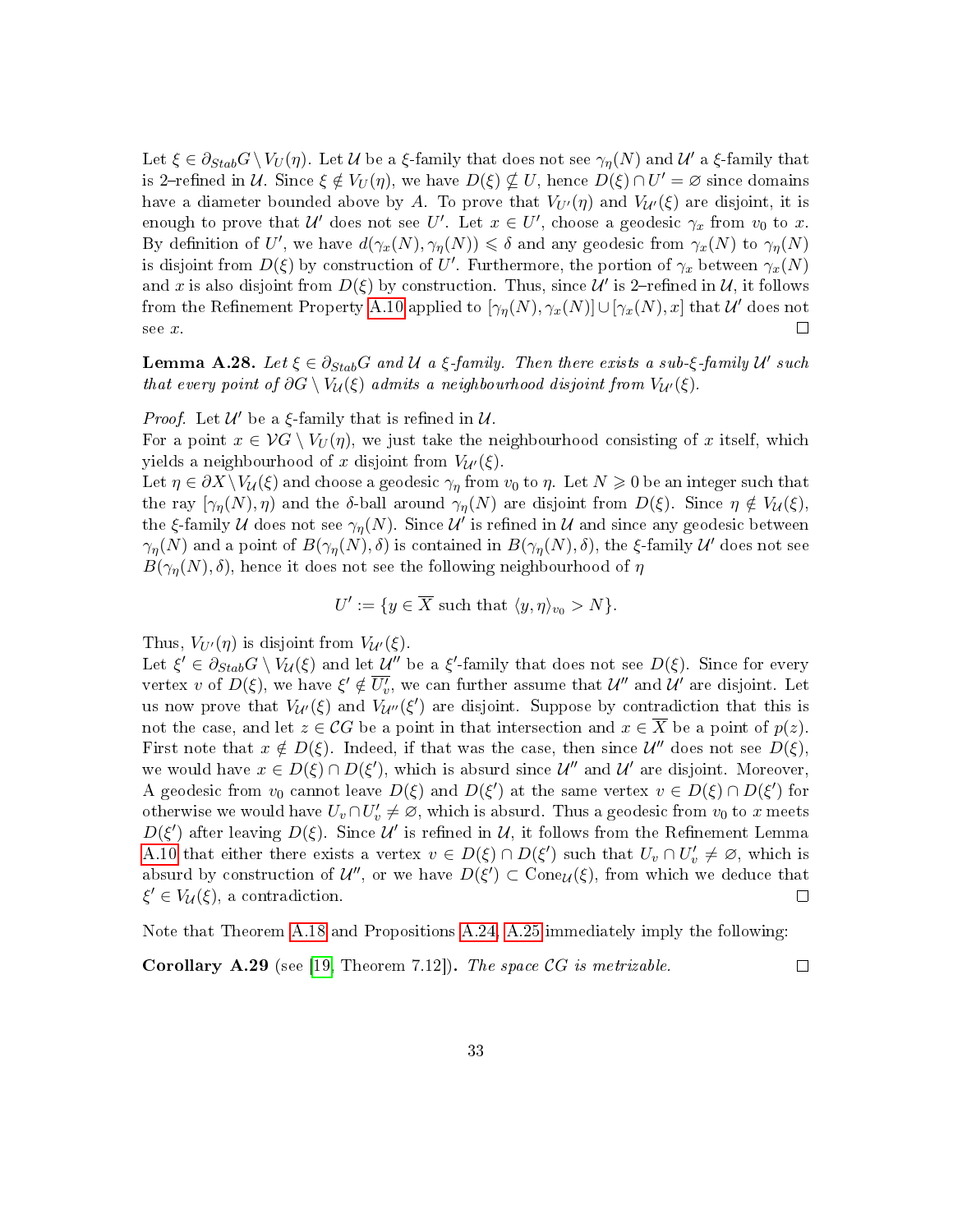### A.7 Compactness

We now prove the following:

**Theorem A.30** (see [\[19,](#page-37-0) Theorem 7.13]). The space  $CG$  is compact.

As  $\mathcal{C}G$  is metrisable by Corollary [A.29,](#page-32-0) we just have to prove that  $\mathcal{C}G$  is sequentially compact. Let  $(z_n)$  be a sequence in CG. As VG is dense in CG, it is enough to consider a sequence  $(z_n)$  of points of VG. For every n, set  $x_n := p(z_n) \in X$  and let  $\gamma_n$  be a geodesic from  $v_0$  to  $x_n$ , which we write as a sequence  $e_1^{(n)}$  $\binom{n}{1}, e_2^{(n)}$  $2^{(n)}, \ldots$  The proof splits in two cases.

**Lemma A.31** (see [\[19,](#page-37-0) Lemma 7.14]). Suppose that for every  $k \geq 1$ , the set  $\{e_k^{(n)}\}$  $\binom{n}{k}, n \geqslant 0$ is finite.

- If  $d(v_0, x_n) \to \infty$ , then  $(z_n)$  converges to a point of  $\partial X$ .
- Otherwise, there exists a subsequence of  $(z_n)$  converging to a point of  $\mathcal{V}G \cup \partial_{Stab}G$ .

*Proof.* Up to a subsequence, we can assume that there exists a sequence of edge  $e_1, e_2, \ldots$ such that for every  $k$ , the sequence  $(e_k^{(n)})$  $\binom{n}{k}$  is eventually constant at  $e_k$ .

- The sequence  $e_1, e_2, \ldots$  defines a  $(\lambda, \varepsilon)$ -quasi-geodesic  $\gamma$  of X, since every finite segment  $e_1, \ldots, e_k$  is eventually contained in  $\gamma_n$  for n large. Let  $\eta$  be the associated point of  $\partial X$ . Since  $\gamma_n$  and  $\gamma$  share longer and longer initial segments, we have  $\langle \gamma_n, \gamma \rangle_{v_0} \to \infty$ , hence  $x_n$  converges to  $\eta$  in  $\overline{X}$ . By definition of the topology of  $\partial G$ , this implies that  $z_n$  converges to  $\eta$  in  $\partial G$ .
- Up to a subsequence, we can assume that  $d(v_0, x_n)$  is constant and that  $x_n$  is always a fixed vertex v of X. Therefore,  $z_n$  restrict to a sequence in  $\mathcal{V}G_v$ . Either there exists a constant subsequence, in which case  $z_n$  admits a subsequence converging to a point of  $\mathcal{V}G$ , or we can find a subsequence of  $(z_n)$  converging to a point  $\xi \in \partial G_v$ . In the latter case, Proposition [A.19](#page-30-0) implies that this subsequence converges to  $\xi$  in  $\partial G$ .  $\Box$

**Lemma A.32** (see [\[19,](#page-37-0) Lemma 7.15]). Suppose that there exists  $k \geq 1$  such that the set  $\{e_k^{(n)}\}$  $\{n,n\geqslant 0\}$  is infinite. Then there exists a subsequence of  $(z_n)$  converging to a point of  $\partial_{Stab}G$ .

*Proof.* Up to a subsequence, we can assume that geodesics  $\gamma_n$  all start with edges  $e_1, \ldots, e_{k-1}$ and the sequence of edges  $e_k^{(n)}$  $\binom{n}{k}$  is injective. Let v be their common vertex. Up to a subsequence, we can assume by cocompactness of the action that the sequence of subgroups  $G_{e_{\iota}^{(n)}} \subset \partial G_v$  is of the form  $g_n G_e g_n^{-1}$  for some local group  $G_e$  of  $G(\Gamma)$  and  $g_n \in G_v$ , where the  $g_n$  are in different cosets of  $G_e$ . It follows from [\[11,](#page-36-4) Theorem 1.8] that we can take a subsequence such that the sequence  $\partial G_{e^{(n)}_k} \subset \partial G_v$  converges to an element  $\xi \in \partial G_v$  in  $\partial G_v$ . Thus, for every ξ-family U, the point  $x_n$  is eventually in Cone<sub>U</sub>(ξ) by the Geodesic Reattachment Lemma [A.9.](#page-27-0) This implies that  $z_n$  is eventually in  $V_u(\xi)$ , hence  $z_n$  converges to  $\xi$ .  $\Box$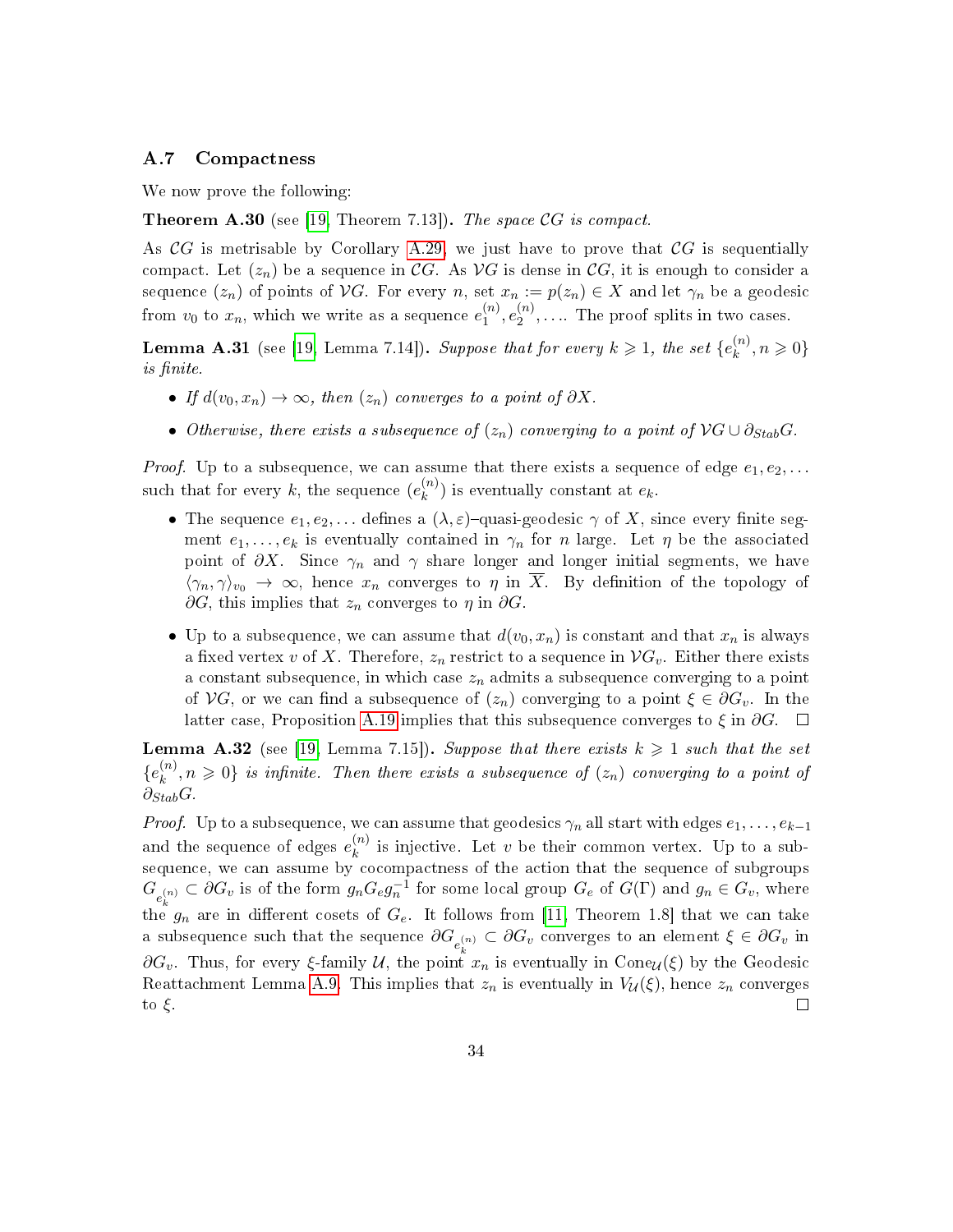Following the same line of argument, we also get the following convergence criterion.

<span id="page-34-1"></span>**Corollary A.33** (see [\[19,](#page-37-0) Corollary 7.16]). Let  $(K_n)$  be a sequence of subsets of CG.

- The sequence  $(K_n)$  uniformly converges to a point  $\eta \in \partial X$  if and only if the associated sequence of projections  $p(K_n)$  uniformly converges to  $\eta$  in  $\overline{X}$ .
- Suppose that there exists a point  $\xi$  of  $\partial_{Stab}G$  such that, for n large enough, every geodesic from  $v_0$  to a point of  $p(K_n)$  goes through  $D(\xi)$ . For every such n, every  $z \in K_n$ , choose a point  $x \in \bar{p}(z)$  and a geodesic  $\gamma_{v_0,x}$  and let  $e_n(x)$  be the first edge touched by  $\gamma_{v_0,x}$  after leaving  $D(\xi)$ . If there exists a vertex  $v \in D(\xi)$  contained in each edge of the form  $e_n(x)$  and such that for every neighbourhood U of  $\xi$  in  $CG_v$ , there exists an integer  $N \geq 0$  such that for every  $(n, x) \in \bigcup_{n \geq N} \{n\} \times K_n$ , we have  $\mathcal{C}G_{\alpha, (n)} \subset U$ , then the sequence  $(K_n)$  uniformly converges to  $\xi$ .  $\mathcal{C}G_{e_n}(x) \subset U$ , then the sequence  $(K_n)$  uniformly converges to  $\xi$ .

We now show that G is a uniform convergence group on  $\partial G$ . To that end, we follow closely the structure of [\[19,](#page-37-0) Section 7], and we refer to the corresponding result whenever possible.

### A.8 Continuity of the action

We first show the following lemma.

<span id="page-34-0"></span>**Lemma A.34** (see [\[19,](#page-37-0) Lemma 6.18]). The topology of CG (and  $\partial G$ ) does not depend on the basepoint.

From now on, when dealing with neighbourhoods based at a given vertex, we may indicate that vertex as a superscript to avoid confusions.

*Proof.* Let  $v, v'$  two vertices of X. As the topology of  $\overline{X}$  does not depend on the basepoint, we only consider the case of a point  $\xi \in \partial_{Stab}G$ . Let U be a  $\xi$ -family for the topology based at v, and let  $\mathcal{U}'$  be a  $\xi$ -family for the topology based at v' which is refined in  $\mathcal{U}$ . Let x be a point of  $\text{Cone}_{\mathcal{U}}^{v'}(\xi)$ . By the Geodesic Reattachment Lemma [A.9,](#page-27-0) any geodesic from v to x meets  $D(\xi)$ . By the Small Angle Property applied to complexes  $D(\xi)$ ,  $\{x\}$ and to subsegments of geodesics from  $v$  to  $x$  and from  $v'$  to  $x$ , it follows from the fact that  $\mathcal{U}'$  is refined in  $\mathcal{U}$  that  $x \in \text{Cone}_{\mathcal{U}}^v(\xi)$ . Since  $\mathcal{U}'$  is contained in  $\mathcal{U}$ , it follows that  $V^{v'}_{\mathcal{U}'}(\xi) \subset V^v_{\mathcal{U}}(\xi).$ 

The action of G on EG extends to  $\partial G$  as follows. The complex X being hyperbolic, the action of G on X by isometries extends to  $\partial X$ . Furthermore, we described in Section [3.1](#page-9-1) an action of G on  $\partial_{Stab}G$ . This defines a G-action on  $\partial G$ .

Corollary A.35. The action of G on  $\mathcal{C}G$  and  $\partial G$  is continuous.

*Proof.* Let g be an element of G and z a point of CG. The element g sends a basis of neighbourhoods of z centred at a vertex v to a basis of neighbourhoods of  $\xi$  centred at gv. Since the topology of  $\partial G$  does not depend on the basepoint by Lemma [A.34,](#page-34-0) the result follows.  $\Box$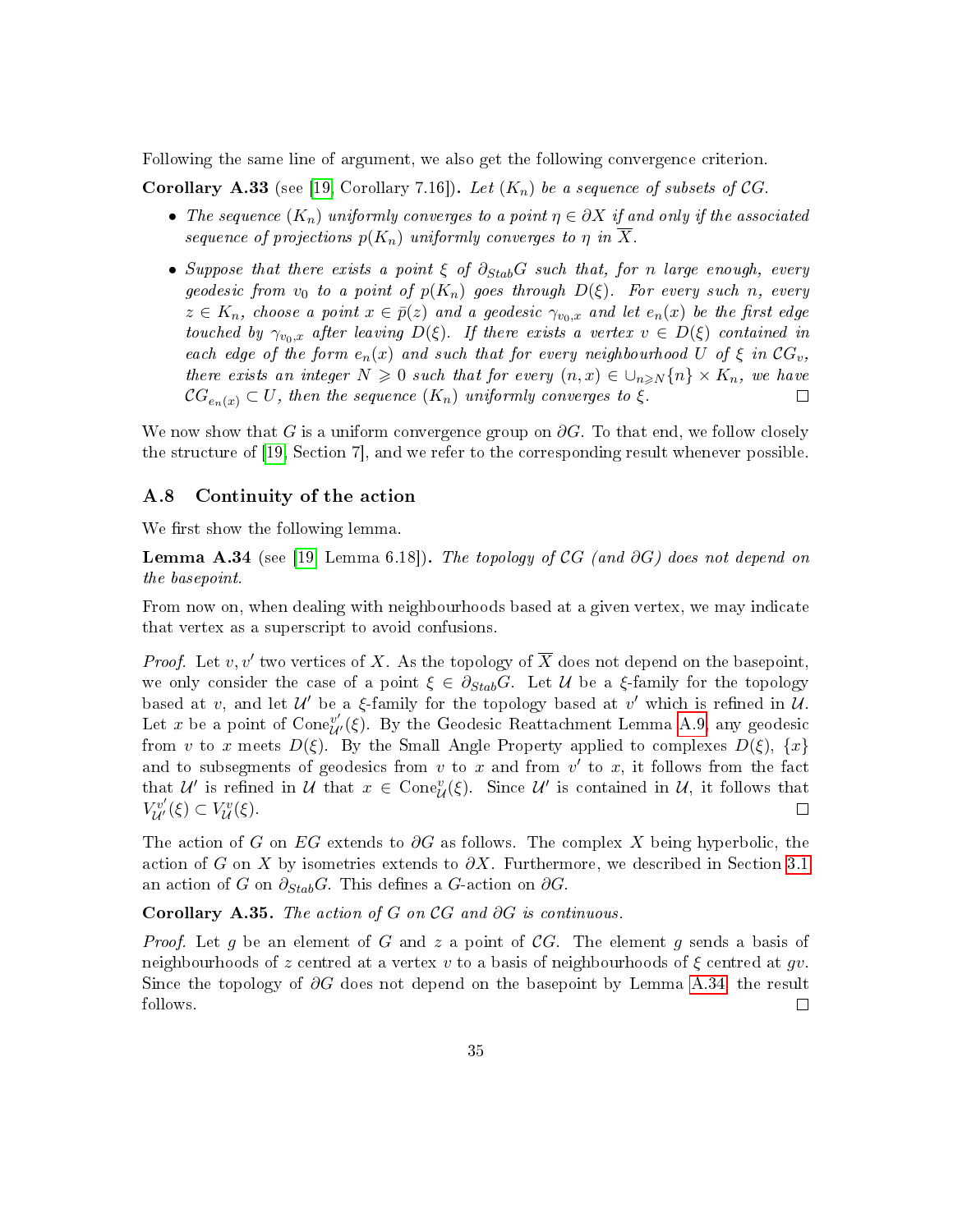### A.9 Convergence group action

The remainder of the proof, namely that  $G$  acts as a uniform convergence group on the boundary  $\partial G$ , is completely analogous to the proof presented in [\[19,](#page-37-0) Section 9]. Indeed, the proof relied on the CAT(0) version of the Geodesic Reattachment Lemma [A.9](#page-27-0) and Refinement Lemma [A.10.](#page-28-0) As we introduced combinatorial analogues of these tools in Section [A.2,](#page-27-1) the proof carries over to this combinatorial setting without any essential change. The only instance where an additional notion was being used in the statement is in the following:

**Lemma A.36** (see [\[19,](#page-37-0) Lemma 9.16]). Let  $(g_n)$  be an injective sequence of elements of G, and suppose that for some (hence every) vertex  $v_0$  of X, we have  $d(v_0, g_n v_0) \rightarrow \infty$ . Since  $(EG \cup \partial G, \partial G)$  is an EZ-structure, we assume that there exist  $\xi_+,\xi_- \in \partial G$  such that for every compact  $K \subset EG$ , we have  $g_n K \to \xi_+$  and  $g_n^{-1} K \to \xi_+$ . Then there exists a subsequence  $(g_{\varphi(n)})$  such that for every compact subset K of  $\partial G \setminus \{\xi_-\}$ , the sequence of translates  $g_{\varphi(n)}K$  uniformly converges to  $\xi_+$ .

In this statement, the use of  $EZ$ -structures was convenient but unnecessary. Indeed, let  $x_0$ be a point of  $\mathcal{V}G$ . By compactness of CG and up to taking a subsequence, we can assume that there exist  $\xi_+,\xi_-\in \partial G$  such that  $g_nx_0\to \xi_+$  and  $g_n^{-1}x_0\to \xi_-$ . For every point x of  $\mathcal{V}G$ , we also have  $g_n x \to \xi_+$  and  $g_n^{-1} x \to \xi_-$ . This is clear if  $\xi_{\pm}$  is in  $\partial X$  since  $g_n^{\pm} v_0$  and  $g_n^{\pm}v$  stay at bounded distance in X. If  $\xi_{\pm}$  is in  $\partial_{Stab}G$ , this follows from the Refinement Property [A.10](#page-28-0) since the interval  $I(g_n^{\pm}v_0, g_n^{\pm}v)$  is disjoint from  $D(\xi_{\pm})$  for n big enough, as  $d(v_0, g_n^{\pm}v_0) \to \infty$ . Thus, in our setting, we are led to prove the following analogous statement:

**Lemma A.37.** Let  $(g_n)$  be an injective sequence of elements of  $G$ , and suppose that for some (hence every) vertex  $v_0$  of X,  $d(v_0, g_n v_0) \rightarrow \infty$ . Up to taking a subsequence, we assume that there exist  $\xi_+,\xi_-\in\partial G$  such that for every  $x\in\mathcal{V}G$ , we have  $g_nx\to\xi_+$  and  $g_n^{-1}x \to \xi_-.$ 

Then there exists a subsequence  $(g_{\varphi(n)})$  such that for every compact subset K of  $\partial G \setminus \{\xi_-\}$ , the sequence of translates  $g_{\varphi(n)}K$  uniformly converges to  $\xi_+$ .

The proof of this statement is then completely analogous to that of [\[19,](#page-37-0) Lemma 9.16], and relies on the convergence criterion [A.33.](#page-34-1)

## References

- <span id="page-35-1"></span>[1] H.-J. Bandelt and V. Chepoi. Metric graph theory and geometry: a survey. In Surveys on discrete and computational geometry, volume  $453$  of Contemp. Math., pages  $49-86$ . Amer. Math. Soc., Providence, RI, 2008.
- <span id="page-35-0"></span>[2] M. Bestvina and M. Feighn. A combination theorem for negatively curved groups. J.  $Differential Geom. 35(1) 85-101, 1992.$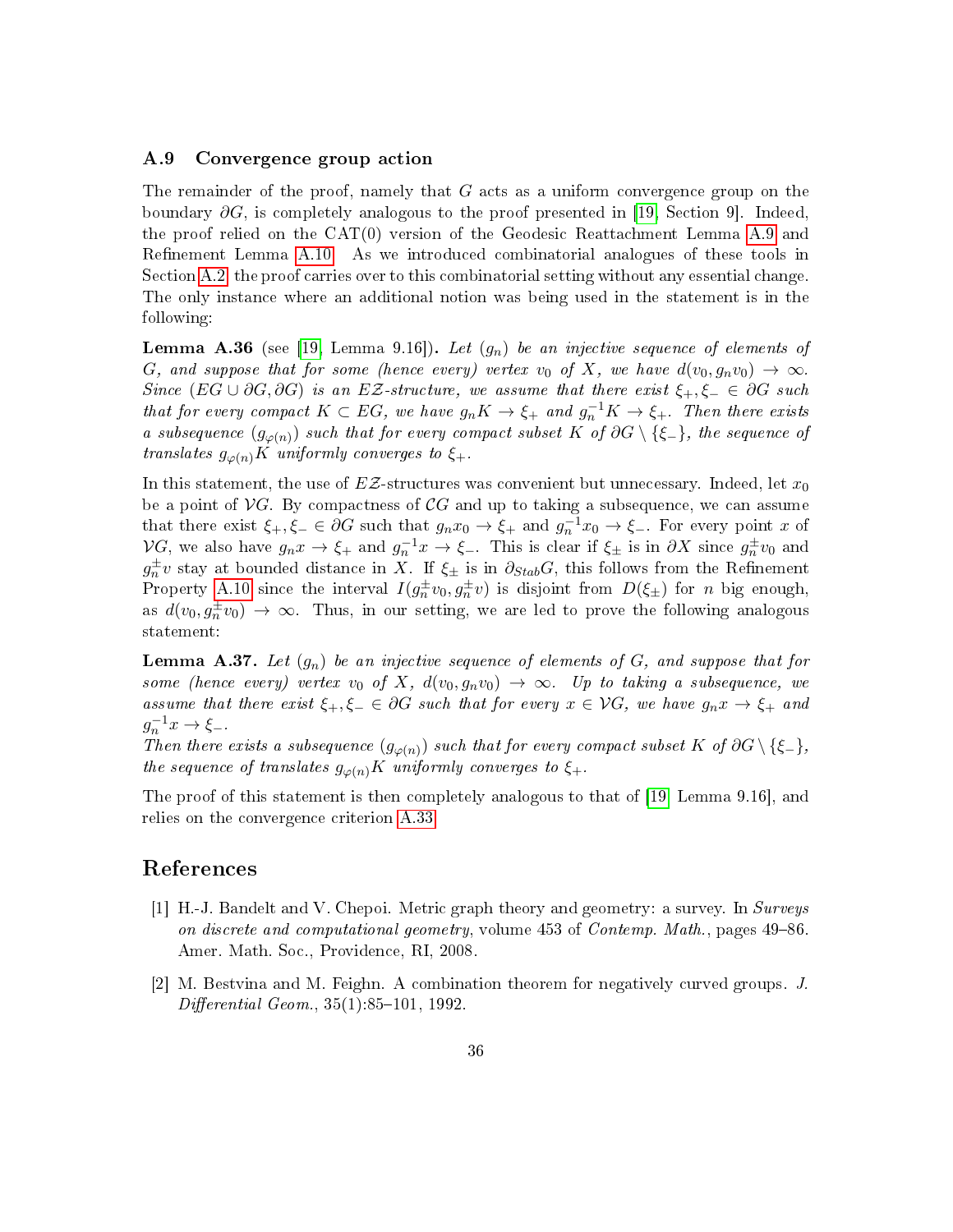- <span id="page-36-1"></span>[3] M. Bestvina and M. Feighn. Hyperbolicity of the complex of free factors. Adv. Math., 256:104-155, 2014.
- <span id="page-36-5"></span>[4] B. H. Bowditch. A topological characterisation of hyperbolic groups. J. Amer. Math.  $Soc.$ , 11(3):643–667, 1998.
- <span id="page-36-8"></span>[5] B. H. Bowditch. Tight geodesics in the curve complex. *Invent. Math.*,  $171(2):281-300$ , 2008.
- <span id="page-36-9"></span>[6] M. R. Bridson and A. Haefliger. *Metric spaces of non-positive curvature*. Springer-Verlag, Berlin, 1999.
- <span id="page-36-7"></span>[7] J. Chalopin, V. Chepoi, H. Hirai, and D. Osajda. Weakly modular graphs and nonpositive curvature. Mem. Amer. Math. Soc., to appear, 2019.
- <span id="page-36-3"></span>[8] I. Chatterji and A. Martin. A note on the acylindrical hyperbolicity of groups acting on  $CAT(0)$  cube complexes, page 160–178. London Mathematical Society Lecture Note Series. Cambridge University Press, 2019.
- <span id="page-36-12"></span>[9] V. Chepoi. Classification of graphs by means of metric triangles. *Metody Diskret.* Analiz.,  $(49):75-93, 96, 1989.$
- <span id="page-36-6"></span>[10] V. Chepoi and D. Osajda. Dismantlability of weakly systolic complexes and applications. Trans. Amer. Math. Soc.,  $367(2):1247-1272$ ,  $2015$ .
- <span id="page-36-4"></span>[11] F. Dahmani. Combination of convergence groups. *Geom. Topol.*,  $7:933-963$  (electronic), 2003.
- <span id="page-36-11"></span>[12] T. Elsner. Flats and the flat torus theorem in systolic spaces. Geom. Topol.,  $13(2):661-$ 698, 2009.
- <span id="page-36-10"></span>[13] E. M. Freden. Negatively curved groups have the convergence property. I. Ann. Acad. Sci. Fenn. Ser. A I Math.,  $20(2):333-348$ , 1995.
- <span id="page-36-0"></span>[14] M. Gromov. Hyperbolic groups. In Essays in group theory, volume 8 of Math. Sci. Res. Inst. Publ., pages 75–263. Springer, New York, 1987.
- <span id="page-36-14"></span>[15] M. Gromov.  $CAT(\kappa)$ -spaces: construction and concentration. Zap. Nauchn. Sem. S. Peterburg. Otdel. Mat. Inst. Steklov.  $(POMI)$ , 280 $(Geom. i Topol. 7)$ :100-140, 299-300, 2001.
- <span id="page-36-13"></span>[16] D. Gruber and A. Sisto. Infinitely presented graphical small cancellation groups are acylindrically hyperbolic. Ann. Inst. Fourier (Grenoble),  $68(6)$ :2501-2552, 2018.
- <span id="page-36-2"></span>[17] T. Januszkiewicz and J. Świątkowski. Simplicial nonpositive curvature. Publ. Math. *Inst. Hautes Études Sci.*,  $(104):1-85, 2006$ .